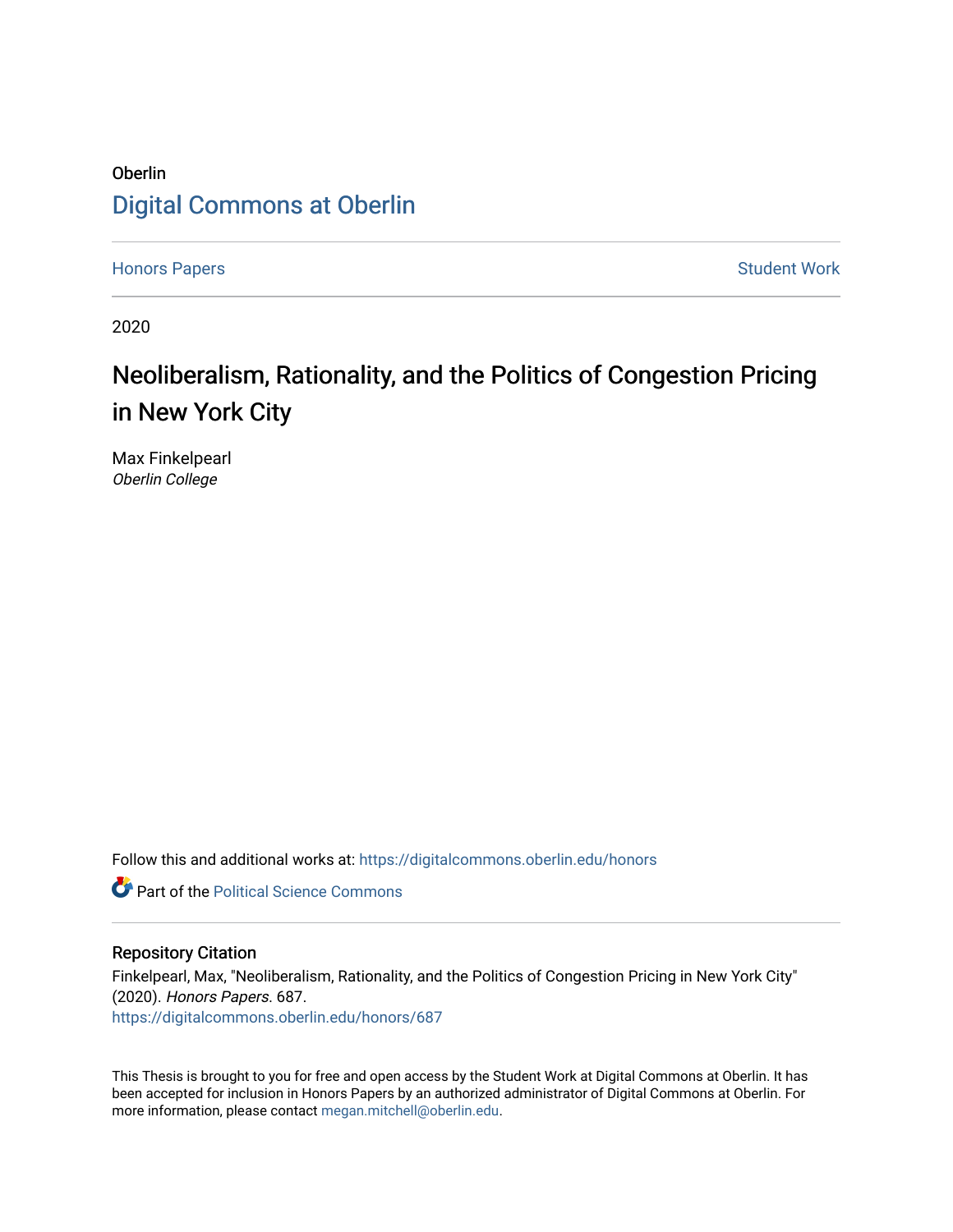## **Neoliberalism, Rationality, and the Politics of Congestion**

**Pricing in New York City**

**Max Finkelpearl**

**Senior Thesis**

**Oberlin College Politics Department Honors Program**

**Eve Sandberg, Advisor**

**April 10, 2020**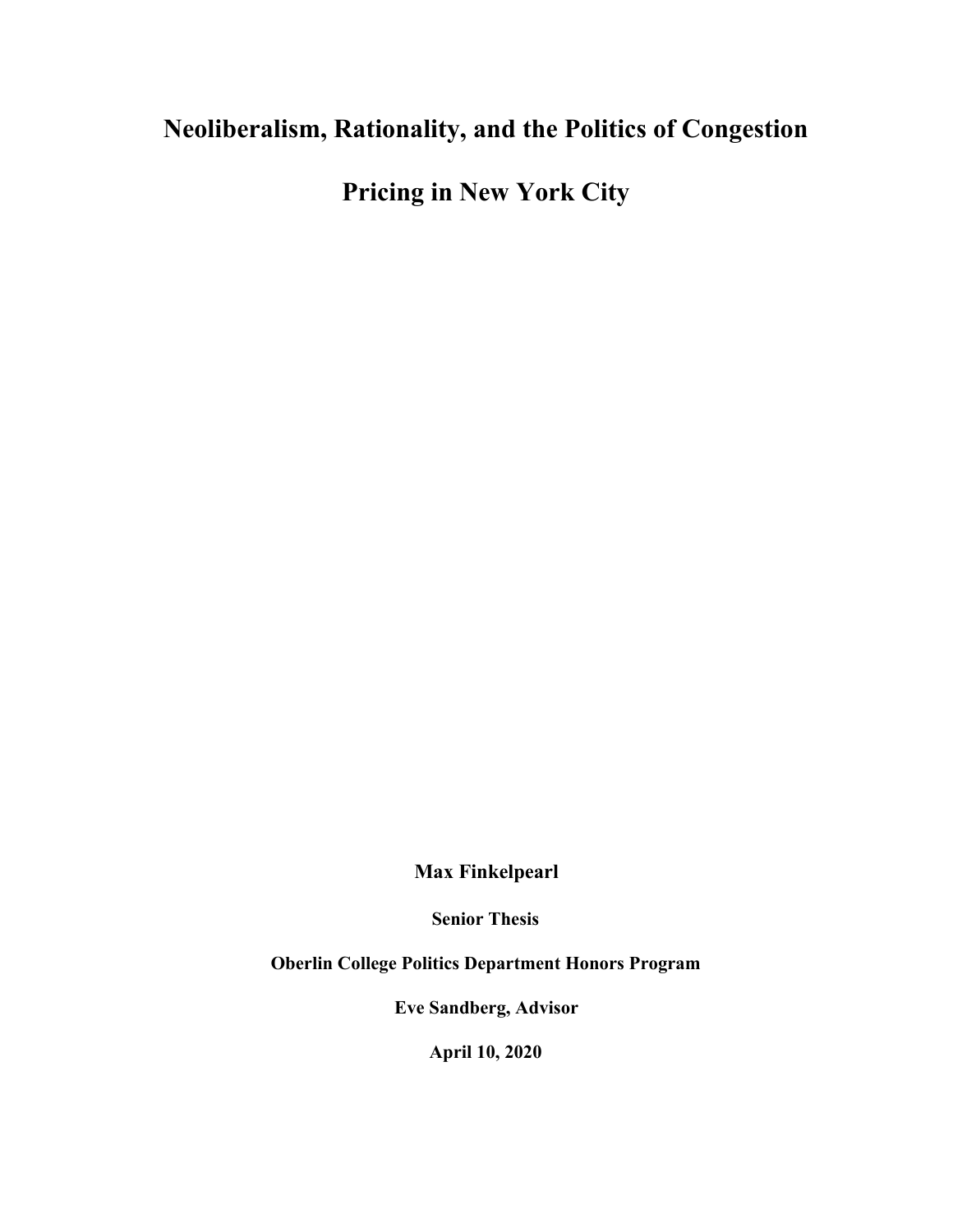#### **1. Abstract**

Elected officials in the United States currently face a difficult and growing challenge: how to finance the estimated \$4.5 trillion needed to bring the United States' public infrastructure back to a state of good repair. Amidst the uncertainty of financing public services through tax revenues, policymakers in several cities around the world have been advocating for and implementing an urban policy solution called congestion pricing. In this study, against the background of theories of political decision making, I analyze two cases in New York (2007-2008 and 2017-2019) to demonstrate why congestion pricing became the policy of choice by elected leaders in New York City for resolving the transportation financing crisis. I argue that the most important independent causal variable that affected the dependent outcome of policy implementation is the way in which congestion pricing's backers framed and rationalized the policy to elected officials and to the general public.

## **2. Introduction**

Public infrastructure in the United States requires an estimated \$4.5 trillion in overhauls to bring it to a state of good repair.<sup>1</sup> The need to procure this funding is a major challenge for today's elected officials. Since the late 1970s policymakers in both the United States and around the world have sought to shrink the direct role that government plays in the economy. Under this political economic regime, known as neoliberalism, governments at the national and local levels have changed the way they finance public services and goods from generally redistributive models (like progressive taxes) to financing models that put the price of public goods onto users. Concurrently, while other advanced industrial countries choose to

<sup>&</sup>lt;sup>1</sup> "ASCE's 2017 American Infrastructure Report Card: GPA: D." American Society of Civil Engineers. Accessed April 8, 2020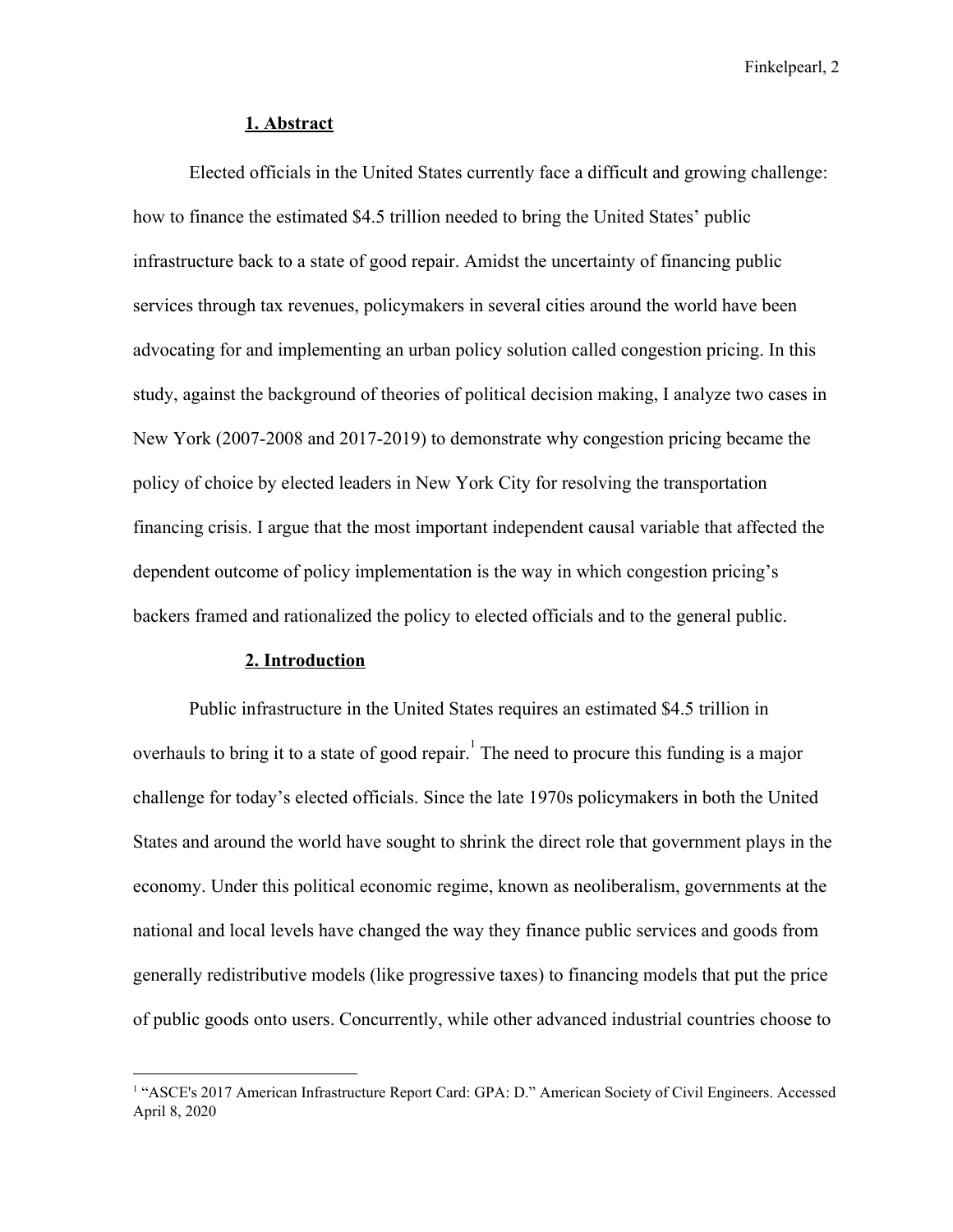continually invest in public infrastructure, a lack of action in the United States seeks to threaten the country's ability to transport workers and goods and thus its economic competitiveness and quality of life.<sup>2</sup> Despite campaign promises, under the Trump administration government officials in states like New York have been unable or unwilling to request federal tax dollars for local infrastructure projects because the Trump administration has not been forthcoming with federal dollars for jurisdictions that vote Democratic. New York's city and state elected officials have found themselves in a situation that policymakers across the country face: How can cities in the United States seek to raise the revenue needed to respond to local infrastructure needs?

Amidst the uncertainty of financing public services through tax revenues, policymakers in several cities around the world have been advocating for and implementing an urban policy solution called congestion pricing. Under a congestion pricing scheme, municipalities charge automobile users a toll to drive into designated zones, usually the downtowns of major cities. Congestion pricing allows cities to simultaneously reduce cars on the road in busy urban centers by incentivizing people who do not want to pay the toll not to drive downtown, while also raising money for infrastructure investment from toll revenues. In this way, congestion pricing essentially uses the mechanisms of a market to regulate access to a city's downtown. Congestion pricing has successfully been implemented in cities such as Singapore, London, and Stockholm, but no city in the United States was able to successfully attempt congestion pricing until 2019.

 $2$  Kane, Joseph, and Adie Tomer. "Shifting into an Era of Repair: US Infrastructure Spending Trends." Brookings. Brookings, May 10, 2019.

McBride, James. "The State of U.S. Infrastructure." Council on Foreign Relations, January 12, 2018.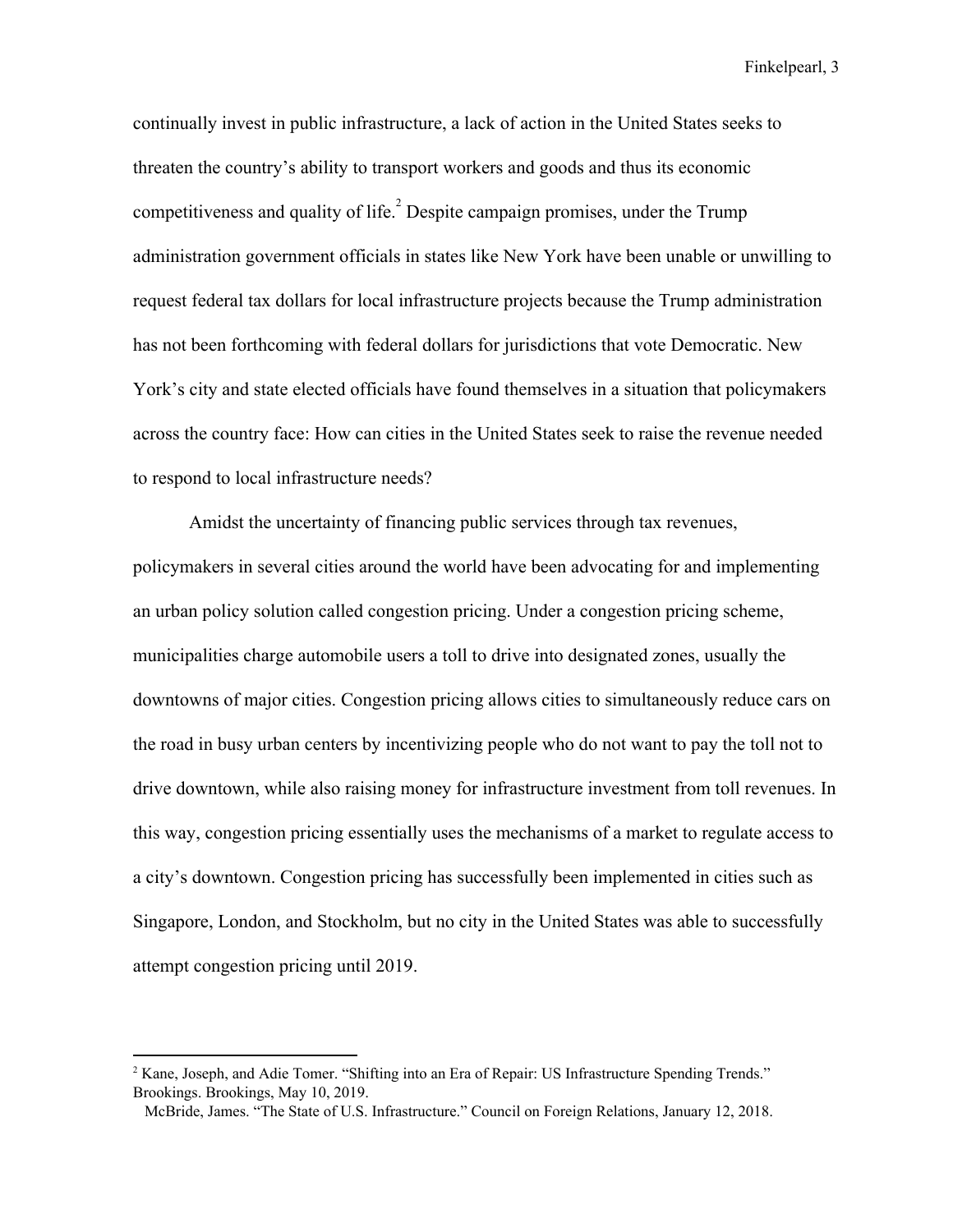In the summer of 2017 a steep decline in the operational reliability of the New York City Subway caused by decades of deferred maintenance led to widespread public outrage. City and state policymakers were forced to come up with a long-term solution for financing the subway and addressing billions of dollars in needed repairs. In March 2019, elected officials in the New York State Legislature voted to establish a congestion pricing plan for New York City. The 2019 budget for New York state created a congestion pricing zone that will be implemented in 2021 in New York City, with toll revenue from the congestion pricing system being channeled directly to the New York City Subway. New York's congestion policy is the first time a city has successfully passed a congestion scheme in the United States, and other cash-strapped major American cities are watching to see if congestion pricing succeeds in New York. However, New York's adoption of a congestion policy was far from inevitable.

One decade earlier, New York City Mayor Michael Bloomberg spearheaded the first serious attempt to pass congestion pricing in New York in 2007, but the plan failed to gain support among elected officials and subsequently died in the New York State Legislature in 2008. Voters and elected officials in the Legislature viewed the policy as being too unfair and punitive to working class commuters who would pay the majority of the tolls. Why was a policy that was rejected as being too regressive embraced a decade later? Additionally, during the second attempt to pass congestion pricing in 2017-2019, Bloomberg's successor, New York City Mayor Bill de Blasio, consistently advocated for a "millionaire's tax" that would slightly raise income taxes on the highest earners in New York with the raised funds going to subway infrastructure improvements, rather than finance the subway through a congestion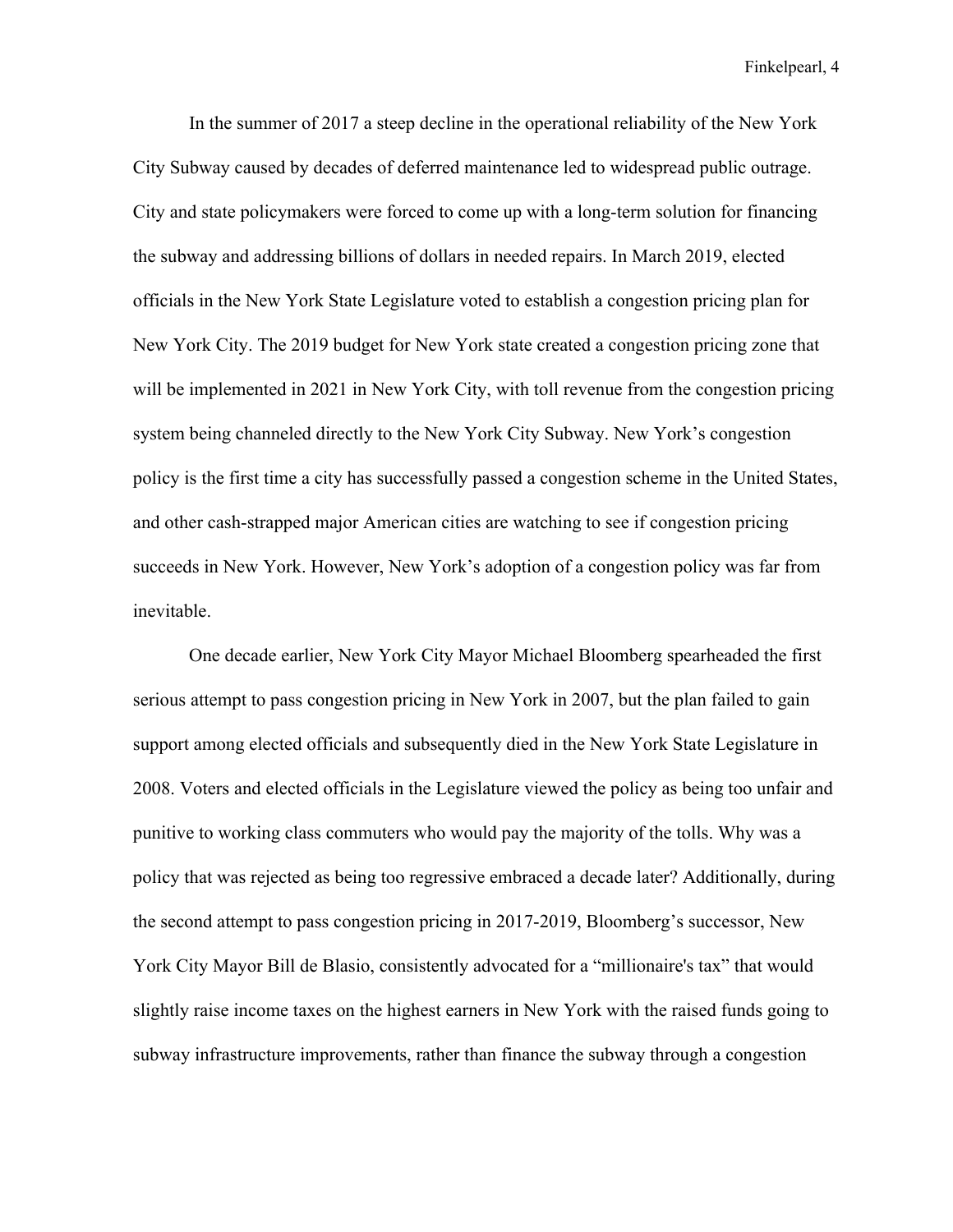charge. For parts of 2017 and 2018, de Blasio's millionaire's tax seemed to be gaining momentum with voters and state and city officials, yet the state's elected leaders ultimately rejected the policy. Why did congestion pricing win out as the selected policy even when officials could have pursued, through the millionaire's tax, a more redistributive approach to infrastructure financing?

In this study, I seek to understand why politicians in New York decided on the policy of congestion pricing to address the city's public transportation infrastructure financing. Why did congestion pricing become the policy of choice by elected leaders in 2017-2019 but not in 2007-2008? I argue that the most important independent variable that affected the dependent outcome of congestion pricing implementation is the way in which congestion pricing's backers framed and rationalized the policy to elected officials and to the general public. Rejected as an unfair and regressive tax primarily targeting working class commuters by New York's voters and elected leaders in 2008, activists and elites sympathetic to congestion pricing in 2017-2019 were able to reframe the policy as a progressive urban policy benefiting the majority of transit riders and only adversely affecting wealthy car users.

Additionally, I also identify three other independent variables that influenced the outcome of congestion pricing adoption in New York City. The first additional variable is the composition of the New York State Legislature. Several progressive Democrats were elected in the 2018 midterm elections and were more willing to support congestion pricing than were earlier legislators in 2008. Second is the increased visibility of New York City's transportation crisis, which demanded policymakers' and the public's attention to the poor state of the subway in 2017 and 2018. Third is the central rationality for congestion pricing: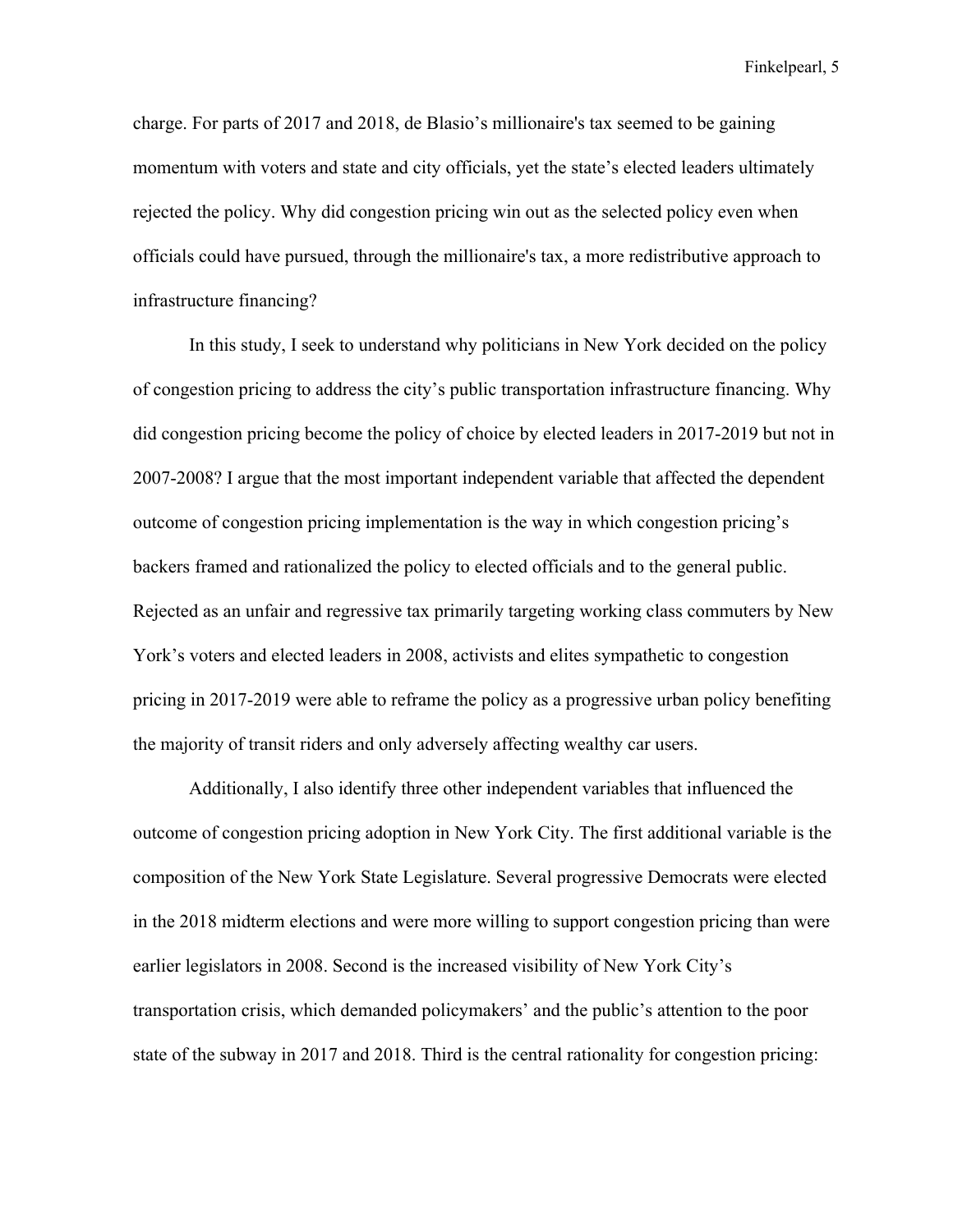the Bloomberg administration in 2007 sought congestion pricing for its environmental and social benefits, whereas a decade later a new governor (Andrew Cuomo) and other elected leaders saw congestion pricing as an ideal method for raising revenue for the New York City Subway.

Though support in elected bodies and an increased visibility of the transit financing problem to the public were important in this case to congestion pricing's success, New York's struggle and subsequent success in implementing congestion pricing reveals how policymakers need to successfully frame urban financing policies as fair and beneficial to the majority of the general public to win over support. As other American cities such as Portland, Los Angeles, and Philadelphia also consider implementing their own congestion pricing schemes, this research provides policy makers an important case study from which these cities would benefit.

#### **Explanation of Sections**

In this study, I first provide an overview of the relevant political decision-making literature that provides insight into the dynamics of domestic policy making in my case. I next explain the methodology of my research for my two decision making periods in New York: 2007-2008 and 2017-2019. In my first case, I investigate the decision-making in New York in 2007-2008 during the Bloomberg administration when congestion pricing failed to pass in the state legislature. I then investigate the decision-making case in 2017-2019, with Cuomo as Governor and de Blasio as Mayor, where congestion pricing passed in the New York State Legislature. I conclude with the implications of the New York Cases for the broader policy debates about urban infrastructure finance in the United States.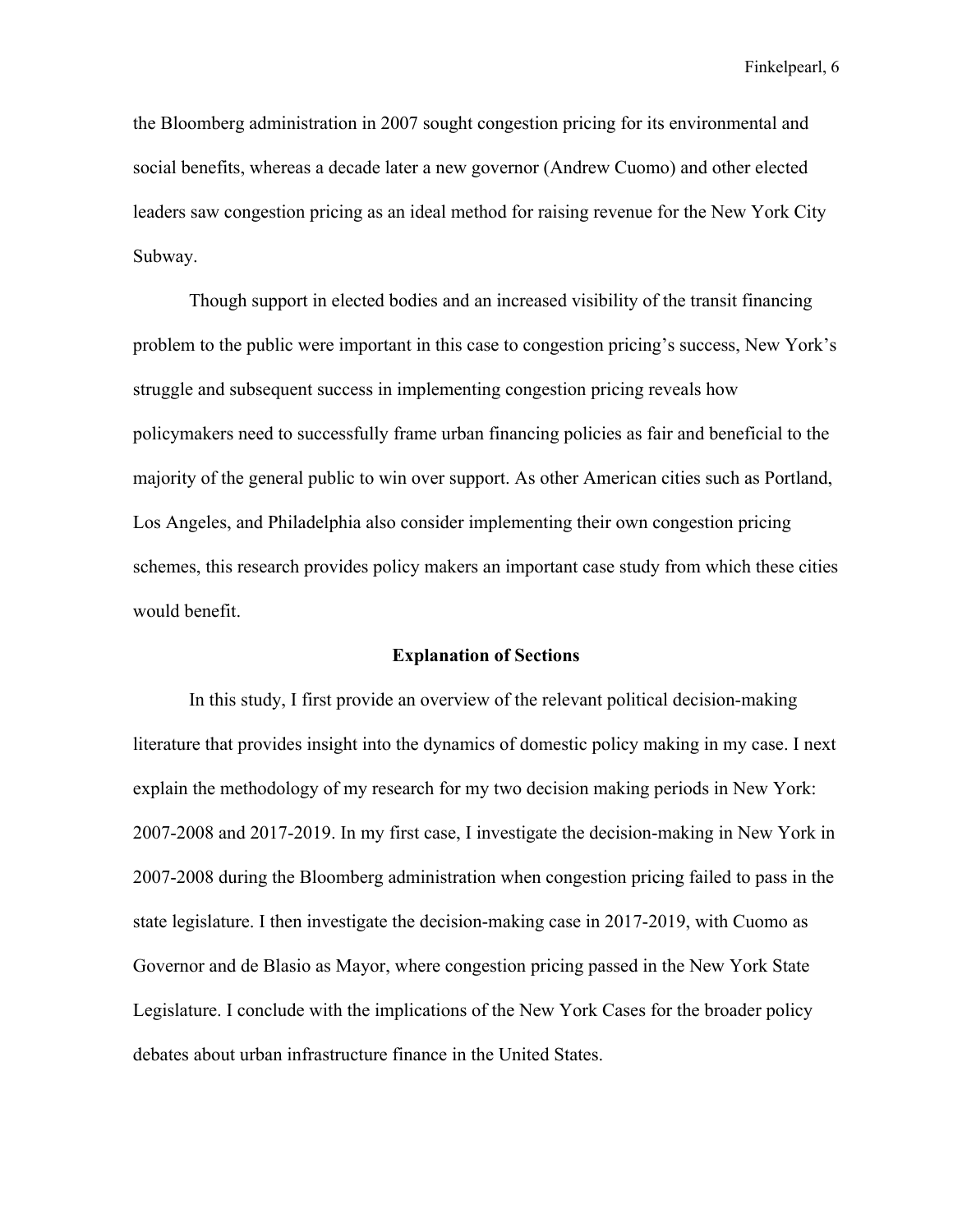#### **3. Literature Review**

In this literature review, I explain the political science literature that assists me in the analysis of my two New York City decision-making cases. I first review three widely-used political decision-making theories and argue that the Multiple Streams Framework is most useful as a framework for understanding my case. While the Multiple Streams Framework helps me explain why congestion pricing was or was not able to be adopted, it is insufficient to explain all of the dynamics in the New York case. Thus I next review policy framing and neoliberal political economy approaches, arguing that these approaches help to explain the passage of congestion pricing.

#### **The Political Decision-Making Scholarship**

One way to understand the political deliberations around transportation financing in New York City is to use a framework based on theories of policy making by elected officials. These theories help us understand why policy outcomes emerge, and what roles elected officials play. Below, I survey three of the most widely cited theories in American political science (with each theory cited by over 3,000 authors in published works): Policymaking motivated by reelection, policymaking motivated by ideology, and John Kingdon's Multiple Streams Framework. I argue that the Multiple Streams Framework is the most useful as a framework for understanding the congestion pricing decision-making in this study.

Policymaking Motivated by Reelection Concerns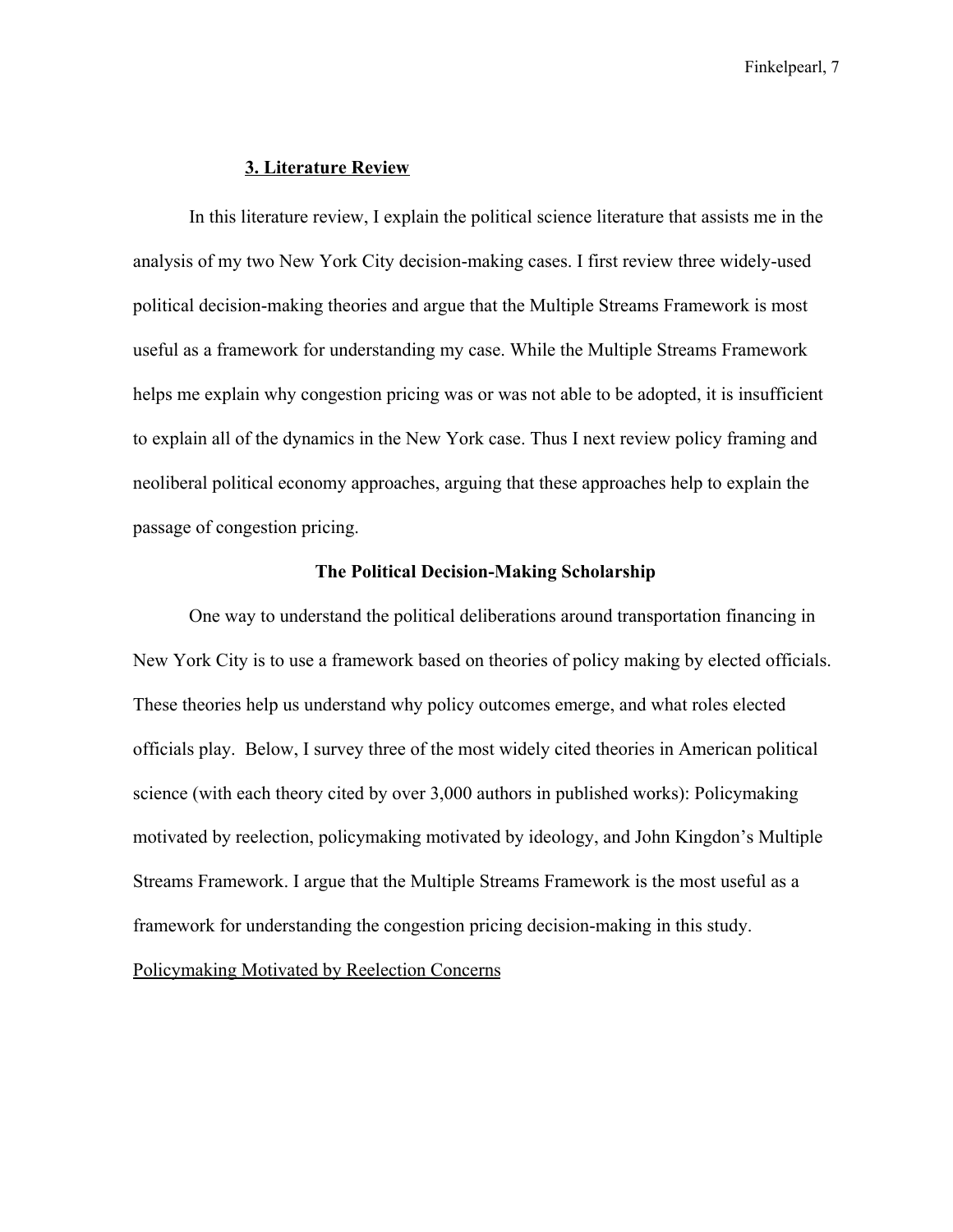One widely-cited theory of political decision making promoted by Mayhew (1974) argues that the primary goal of elected Members of the United States Congress is reelection.<sup>3</sup> He argues that if we assume that all decision-making behavior by Members of Congress can be explained by their single-minded drive to win reelection, then all of their decisions are made with re-election in mind. One can expand Mayhew's theory beyond just Members of Congress and towards most American elected officials such as mayors, city councilmembers, state legislators, and the like, as long as the renewal of their jobs depend on reelection. Under this expanded interpretation of Mayhew's work, members of the New York State Legislature did not vote in favor of congestion pricing in 2008 because they felt that the policy was politically unpopular and would hurt their election chances, whereas in 2019 the policy had become more popular with voters. This theory is inadequate to explain my New York cases because, as I will explain in my case study, in 2007 voters in New York were not concerned enough about financing the subway for this issue to make a difference in officials' reelection. In 2017-2019 however, legislators were not required to vote directly on congestion pricing because they approved it as part of the larger state budget. This meant legislators did not have to record an up/down vote on congestion pricing and so any policymaking motivated by reelection concerns would be moot. If reelection is insufficient to explain elected officials' actions in New York, could it be that politicians were voting by simply following their political ideologies?

Policymaking Motivated by Ideology

<sup>3</sup> Mayhew, David R. *Congress: The Electoral Connection*. Vol. 26. Yale University Press, 1974.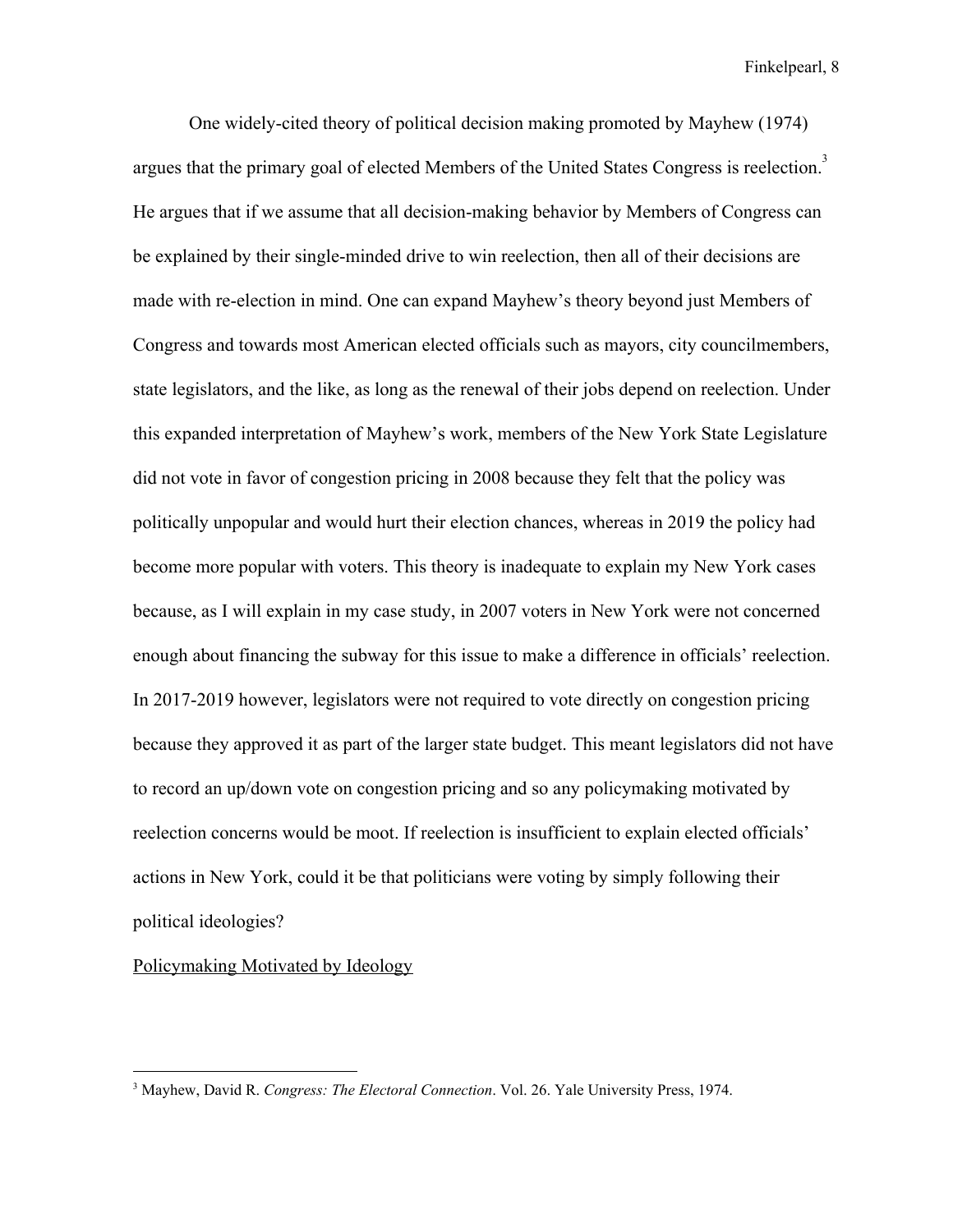A second policy making school of thought, championed by Poole and Rosenthal (1996), holds that rather than basing policy decisions on the demands of their constituents with an eye towards reelection concerns, elected officials make policy decisions based on their own ideologies, and often (but not always) specifically their partisan ideologies.  $4$  According to this theory, congestion pricing is expected to be favorable to either New York's liberal Democrats or conservative Republicans. For example, Democrats in the state legislature would support congestion pricing if they viewed the policy as liberal. This theory lacks explanatory power for understanding New York congestion pricing because support for congestion pricing crossed party lines, and the opposition was divided within the Democratic party. Some Democrats supported congestion pricing while others, representing Brooklyn and Queens, did not support congestion pricing because they felt that the policy would unfairly affect voters who commute into Manhattan from the outer boroughs. Additionally, concerns about congestion pricing by voters were practical in nature (for example, *will I be able to afford going into Manhattan?)* and not ideological. With reelection and ideology insufficient to explain congestion pricing's passage, I next turn to one of the major theories of policy adoption, John Kingdon's Multiple Streams Framework.

#### Multiple Streams Framework

One of the most prominent theories in political science for understanding why a policy is adopted is called the Multiple Streams Framework (MSF). John Kingdon originally developed this theory in his 1984 book *Agendas, Alternatives and Public Policies,* which has since been cited in over 23,000 works. The framework assumes the following: ambiguity,

<sup>4</sup> Poole, Keith T., and Howard Rosenthal. "Are legislators ideologues or the agents of constituents?" *European Economic Review* 40, no. 3-5 (1996): 707-717.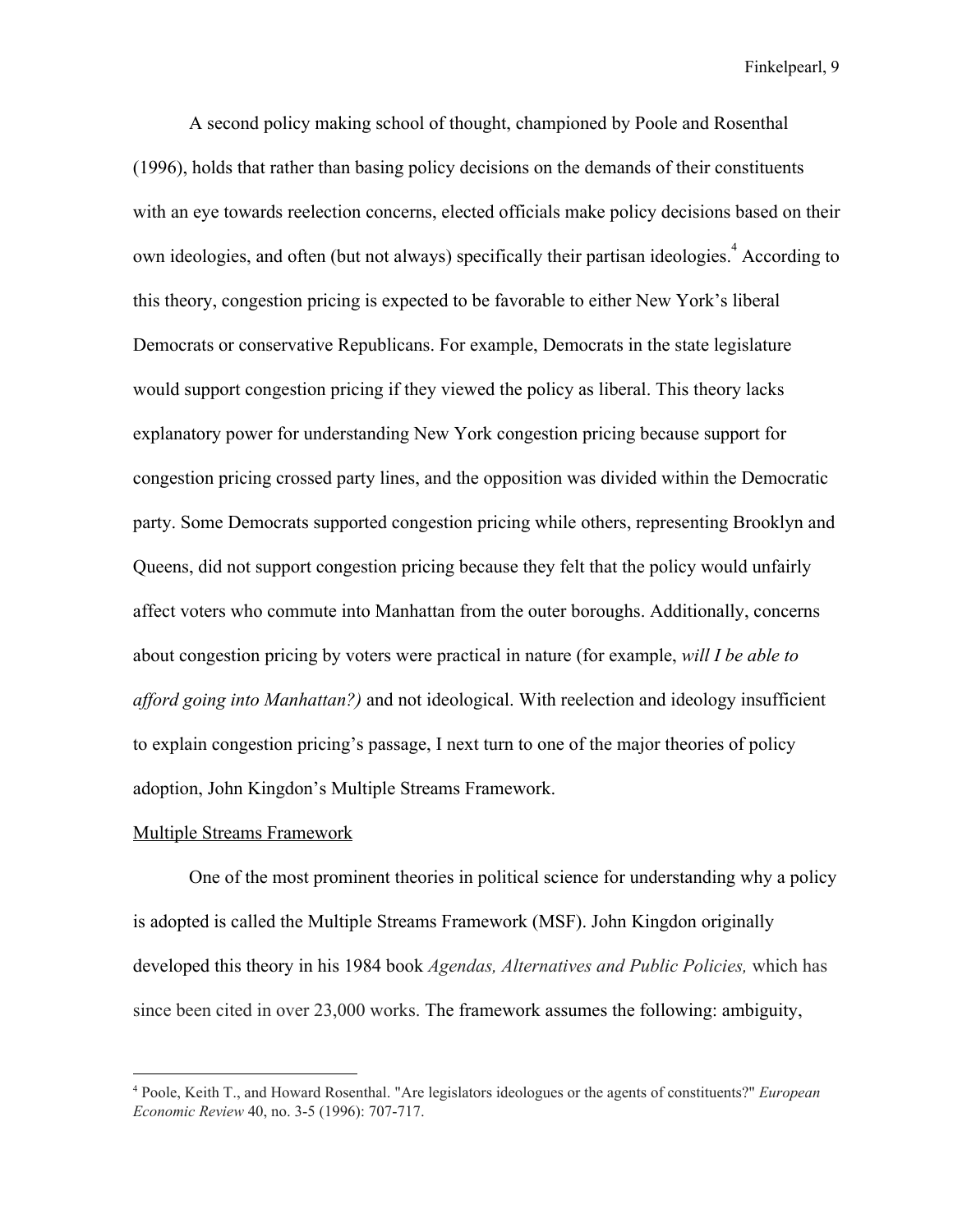meaning many solutions are possible for a policy problem since these problems are hard to define in the first place; that policymakers don't have clear preferences in relation to certain policies; and unclear technology, meaning jurisdictions are unclear, and turf battles between agencies are common.

MSF contains three "streams" that develop independently of each other: the problem stream, the policy stream, and the political stream. In the problem stream, "focusing events" are situations that bring problems to the attention of policymakers and the general public at the same time. In the policy stream, policy alternatives are created in "policy communities" like think tanks or universities which judge the potential effectiveness of various policies. The political stream includes elements such as the national mood, changes to legislative or government bodies, and interest group campaigns. Policy entrepreneurs are advocates who are ready to invest their resources in pushing specific policies. MSF posits that the opportunity to bring the three separate streams together is called a "policy window" or "window of opportunity." Under MSF, agenda change becomes more likely if (a) a policy window opens, (b) the streams are ready for coupling, and (c) a policy entrepreneur promotes the agenda change.

The Multiple Streams Framework is useful in understanding the political decision making around congestion pricing in New York City. Yet just focusing on MSF does not tell us the entire story of what happened with congestion pricing in New York. One of MSF's problems is that the policy is relatively static and abstract. While MSF tells us why a decision was made at a certain time, the framework does not always tell us why a policy was adopted. MSF alludes to the framing of policy as one tool of many by the policy entrepreneur.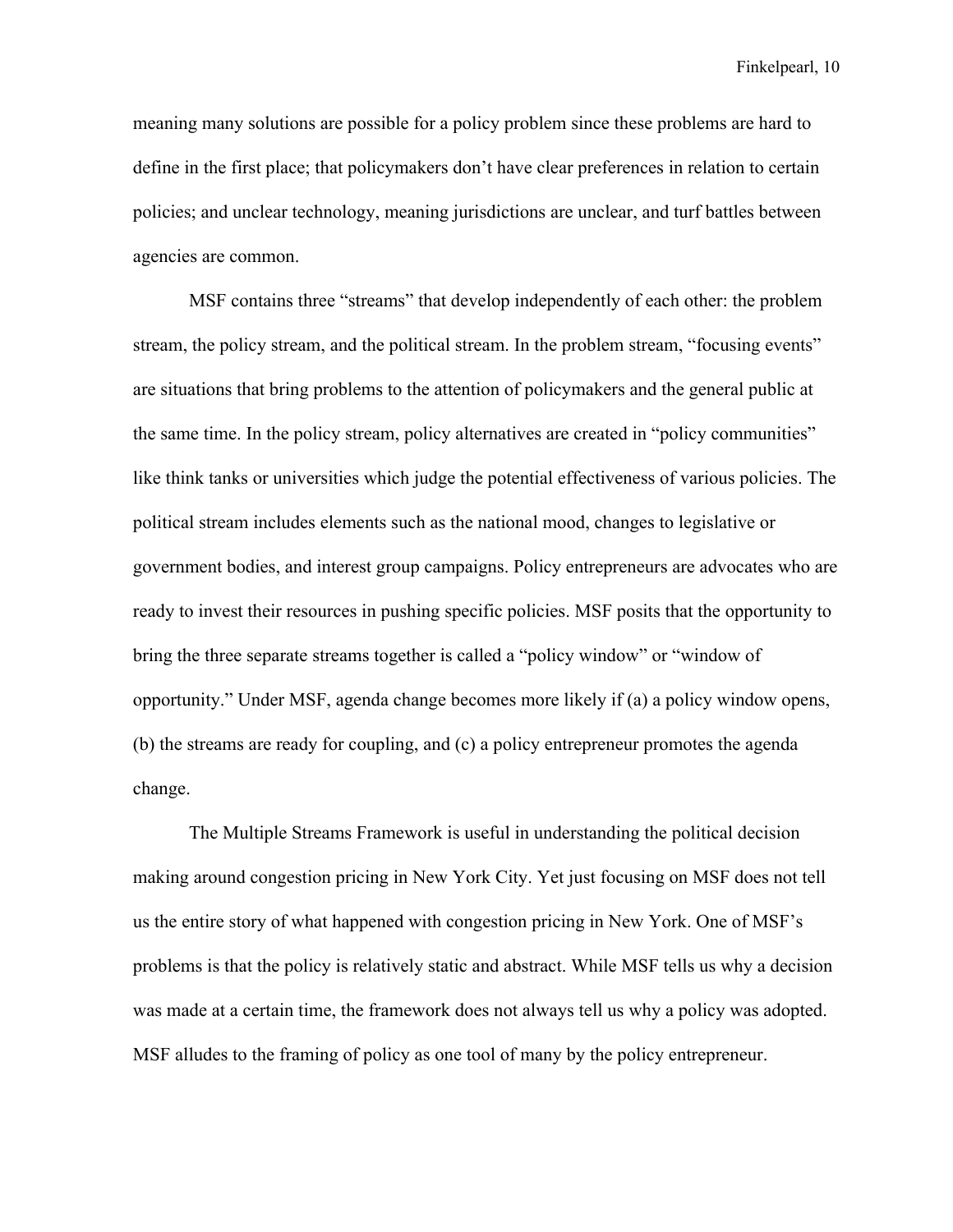However, I argue that the framing is so critical to the decision-making process that it needs to be decoupled and investigated for its own influence. Below, I analyze the concept of policy framing as a mechanism for decision makers.

## **Policy Framing**

I argue that the principal difference between the first and second attempts to pass congestion pricing in New York is how the policy was framed by elites and activists to elected officials and the general public. Here I draw on Druckman (2001) who defines framing as it is generally understood in the social sciences as

when, in the course of describing an issue or event, a speaker's emphasis on a subset of potentially relevant considerations causes individuals to focus on these considerations when constructing their opinions.

In other words, the focus by policymakers and activists in New York on one aspect or interpretation of an issue or policy over another affects how people develop their opinions around the issue or policy. Druckman notes that many authors see framing as a form of elite manipulation and would argue in the New York case that elites successfully reframed the voter perception of the congestion pricing policy.

In this case, I demonstrate how in 2008 policymakers framed congestion pricing as an economically rational urban policy that was essentially neoliberal and regressive in nature, but worth it for the benefits to the city's economy. A decade later elites were able to change the policy framing of congestion pricing, to change the perception among voters and elected officials. To consider the neoliberal political economy influencing policy makers' framing of

<sup>5</sup> Druckman, James N. "On the Limits of Framing Effects: Who Can Frame?" *The Journal of Politics* 63, no. 4 (2001): 1041-066.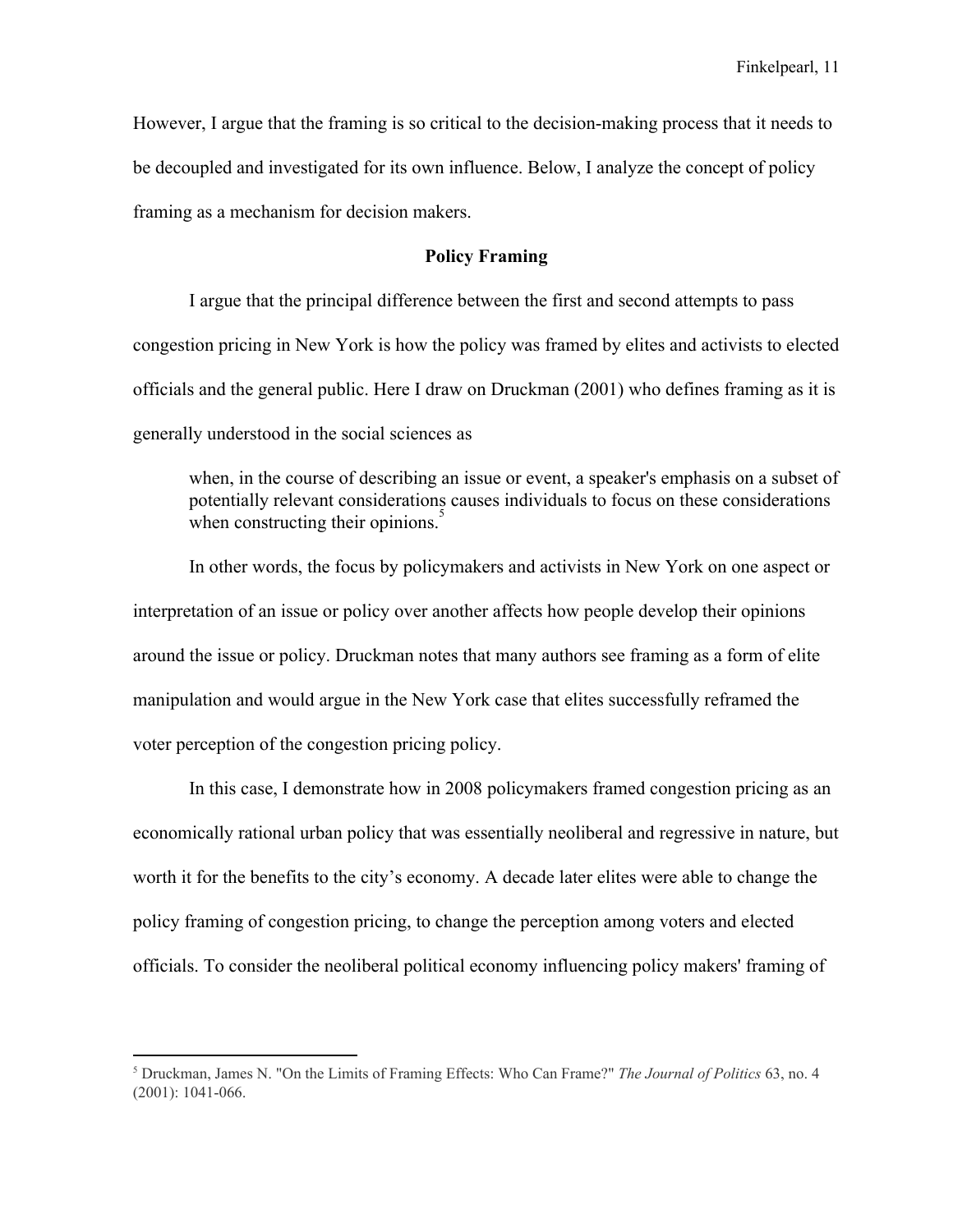congestion pricing, I next review a political economy approach, specifically neoliberalism's effect on policy decision making.

## **Political Economy Strategies (Neoliberalism in the City) as a driver of Policymaking**

The effect of neoliberalism as a political economic regime has major implications for the types of policies that decision makers can pursue in the contemporary American city. Cuomo, Bloomberg, and the elected and appointed officials that support them all embraced congestion pricing because they have a decision-making view that relies on a neoliberal political lens. But in 2007-2008 many decision makers in the state legislature were unconvinced, as well as Mayor de Blasio and his progressive supporters in 2017-2019. Only when congestion pricing was reframed from a neoliberal lens of market efficiency to supporting less wealthy New Yorkers that support public transport was the policy able to pass in the legislature.

To define neoliberalism, I draw upon the definition provided by urban geographer David Harvey (2007):

[Neoliberalism is] in the first instance a theory of political economic practices that proposes that human well-being can best be advanced by liberating individual entrepreneurial freedoms and skills within an institutional framework characterized by strong private property rights, free markets, and free trade.<sup>6</sup>

Harvey's definition of neoliberalism can be extended to the realm of the city, where it becomes helpful in understanding New York City's political economy. In my study, however, it is insufficient on its own to fully explain the adoption of congestion pricing.

<sup>6</sup> Harvey, David. *A Brief History of Neoliberalism*. Oxford University Press, USA, 2007, 2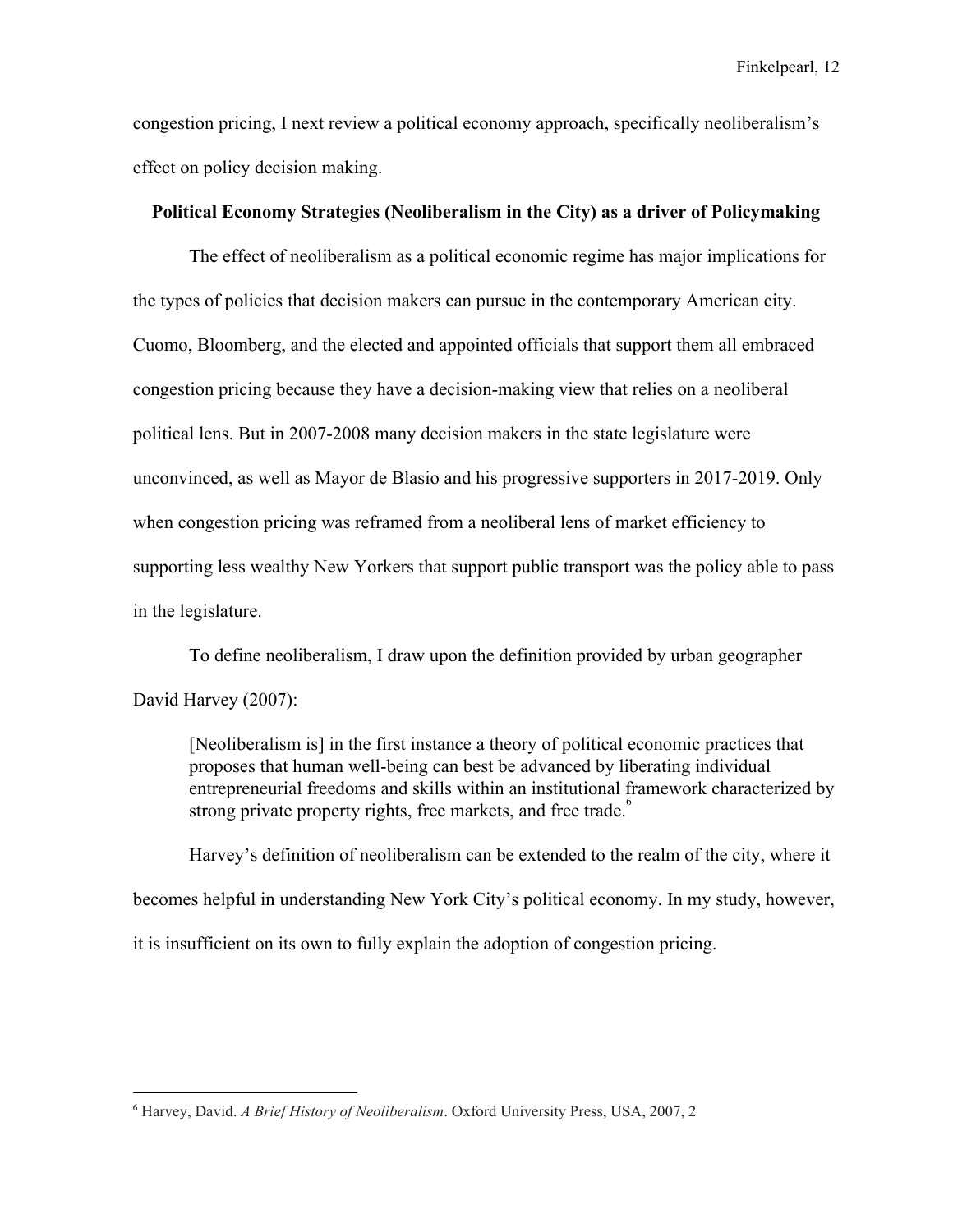Additionally, I borrow an insight from Harvey when he applies neoliberalism to contemporary cities.<sup>7</sup> Harvey gives an explanation of the condition of New York City during Michael Bloomberg's tenure as Mayor, from 2002-2013:

Increasingly, we see the right to the city falling into the hands of private or quasi-private interests. In New York City, for example, we have a billionaire mayor Michael Bloomberg, who is reshaping the city along lines favorable to the developers, to Wall Street and transnational capitalist class elements, while continuing to sell the city as an optimal location for high-value businesses and a fantastic destination for tourists, thus turning Manhattan in effect into one vast gated community for the rich.<sup>8</sup>

New York City under Mayor Michael Bloomberg became perhaps one of the world's

most preeminent examples of what Harvey first started classifying in the late 1980s as the

"entrepreneurial city" where cities actively seek private investment, public-private

partnerships, and market solutions in lieu of traditional managerial governance. Bloomberg

sought to present New York as a destination for global capital investment, especially in real

estate. Bloomberg was the latest in a line of mayors and governors in New York that endorsed

a neoliberal governing regime.

## **Governing Regimes**

I use the term "governing regime" in this study to mean, in the tradition of *Regime Politics* by Clarence Stone (1989), a coalition of public and private actors working together to govern the city.<sup>10</sup> A coalition, when held together, can govern a city but coalitions generally do not have absolute powers. Thus other coalitions can form to challenge the regime. Bloomberg's New York and many of the past governors and mayors since the late 1980s can

<sup>7</sup> Harvey, David. *Rebel Cities: From the Right to the City to the Urban Revolution*. Verso books, 2012.

<sup>8</sup> Harvey, *Rebel Cities*, 23.

<sup>9</sup> Harvey, David. "From managerialism to entrepreneurialism: the transformation in urban governance in late capitalism." *Geografiska Annaler: Series B, Human Geography* 71, no. 1 (1989): 3-17.

<sup>10</sup> Stone, Clarence Nathan. *Regime Politics: Governing Atlanta, 1946-1988*. University press of Kansas, 1989.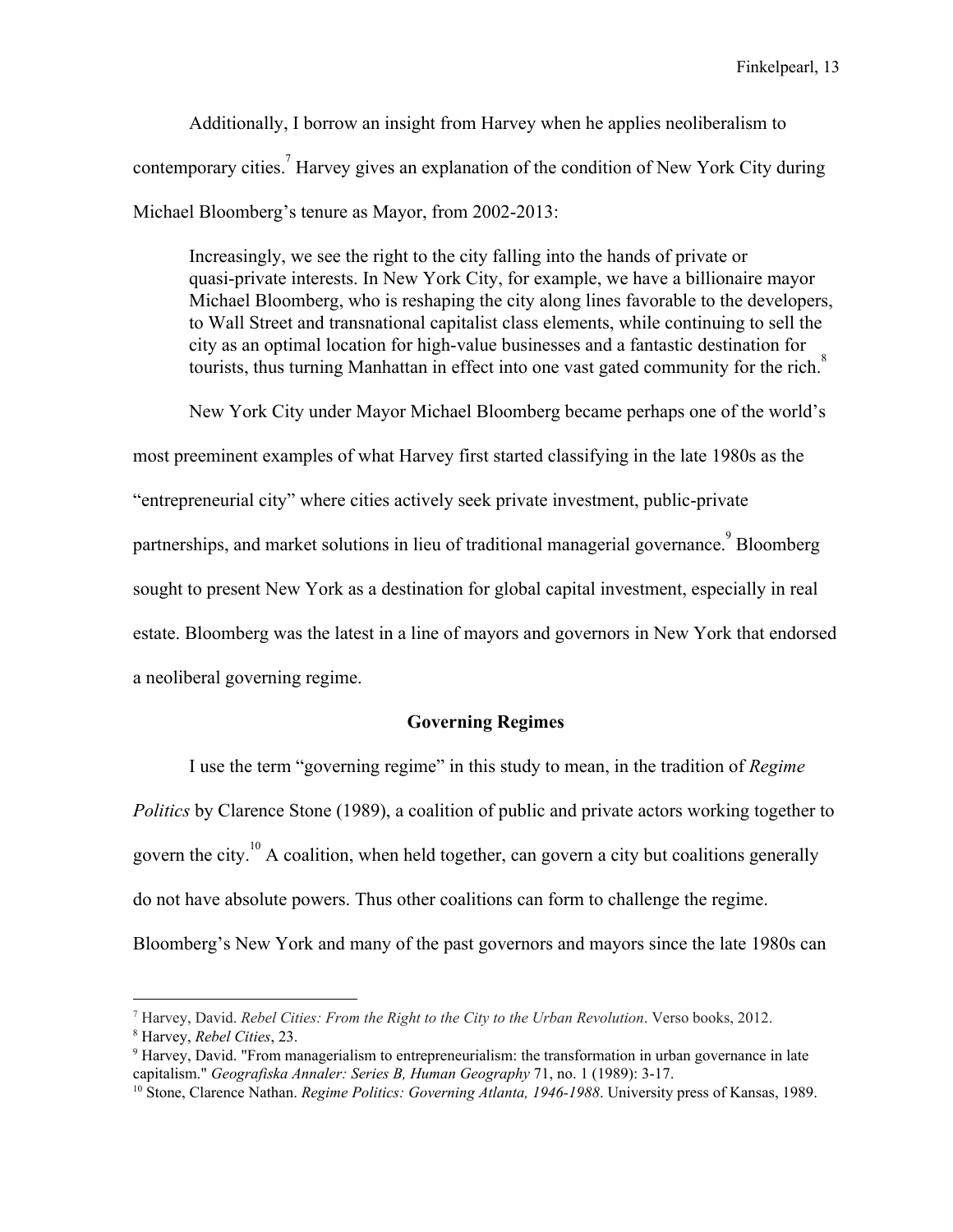be identified as a governing regime that focused on making New York a premier entrepreneurial city open to capital investment and sought to solve urban problems with market-based solutions. In a neoliberal governing regime, a policy like congestion pricing is popular because it essentially introduces a market for a public good (use of downtown city roads) and, through the use of the market (making users who desire to enter downtown in a car pay a toll) the city is able to raise money for that or another public good (such as the subway) through revenue from the users of the good itself rather than raising taxes on society as a whole.

## **4. Methodology**

My methodology for this study takes a qualitative approach, using interviews, government documents, and news sources to understand my two cases. I conducted phone interviews in December 2019 and January 2020 with five individuals in New York City who all have extensive knowledge of the two political battles around congestion pricing analyzed in this study. For privacy reasons, their names and titles are withheld. The first person is a reporter at a major New York City newspaper who covered the city's transportation and congestion pricing issues, referred to in this paper as "Reporter." The next three people I interviewed, referred to here as "Official 1," "Official 2," and "Official 3," all work or have worked in the office of a major elected official and were privy to the debates about passage of congestion pricing by the New York State Legislature. The final person interviewed for this study works for a civil society group that was a member of the coalition of groups that advocated for congestion pricing in the public realm and participated in rallying voters to the cause of congestion pricing. I refer to this person as the "Advocate." All five interviewees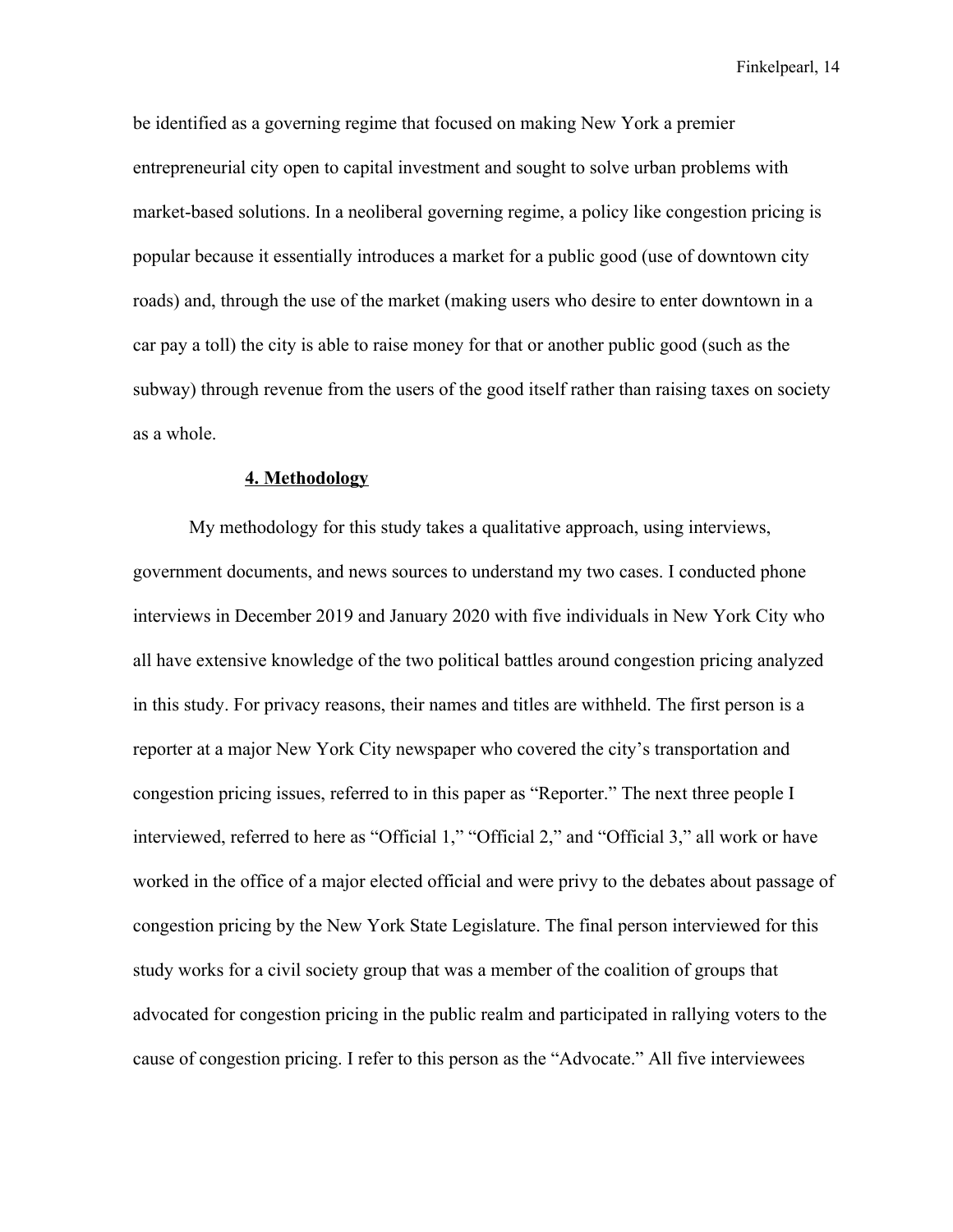were asked about why they believed politicians passed congestion pricing in the legislature in 2019 but not in 2008, what they believed changed politically between the two case periods, why they believed a policy like de Blasio's millionaire's tax was not able to garner enough support to pass, and what they believed were the roles and positions of the Mayor, Governor, advocacy groups, and voters during the cases. The perspectives I gained from these interviews extends and augments the narratives of my two case periods gained from journal and news articles as well as information from government documents used to advocate for congestion pricing in the cases such as *PlaNYC 2030* and *FixNYC.*

New York City is an important case to examine because it is the only city in the United States that has attempted to implement a congestion pricing scheme, let alone actually passed a congestion pricing policy. This is important because as more cities across the United States look for new ways to finance infrastructure, congestion pricing as a purportedly "innovative" urban policy will likely be proposed more frequently. That New York sought to implement the policy twice (once with failure in 2008 and later with success in 2019-2019) makes the two time periods in New York an interesting comparison of what changed. New York also has the largest subway system in the United States and arguably suffered the largest "collapse" of a public transit system in 2017, with \$50 billion worth of deferred maintenance. The city had to take decisive action to raise financing quickly. Finally, New York is interesting because of the presence of a competing policy-- the millionaire's tax, which was defeated. Thus the New York case is instructive for how officials in other US cities may approach the financing of public goods.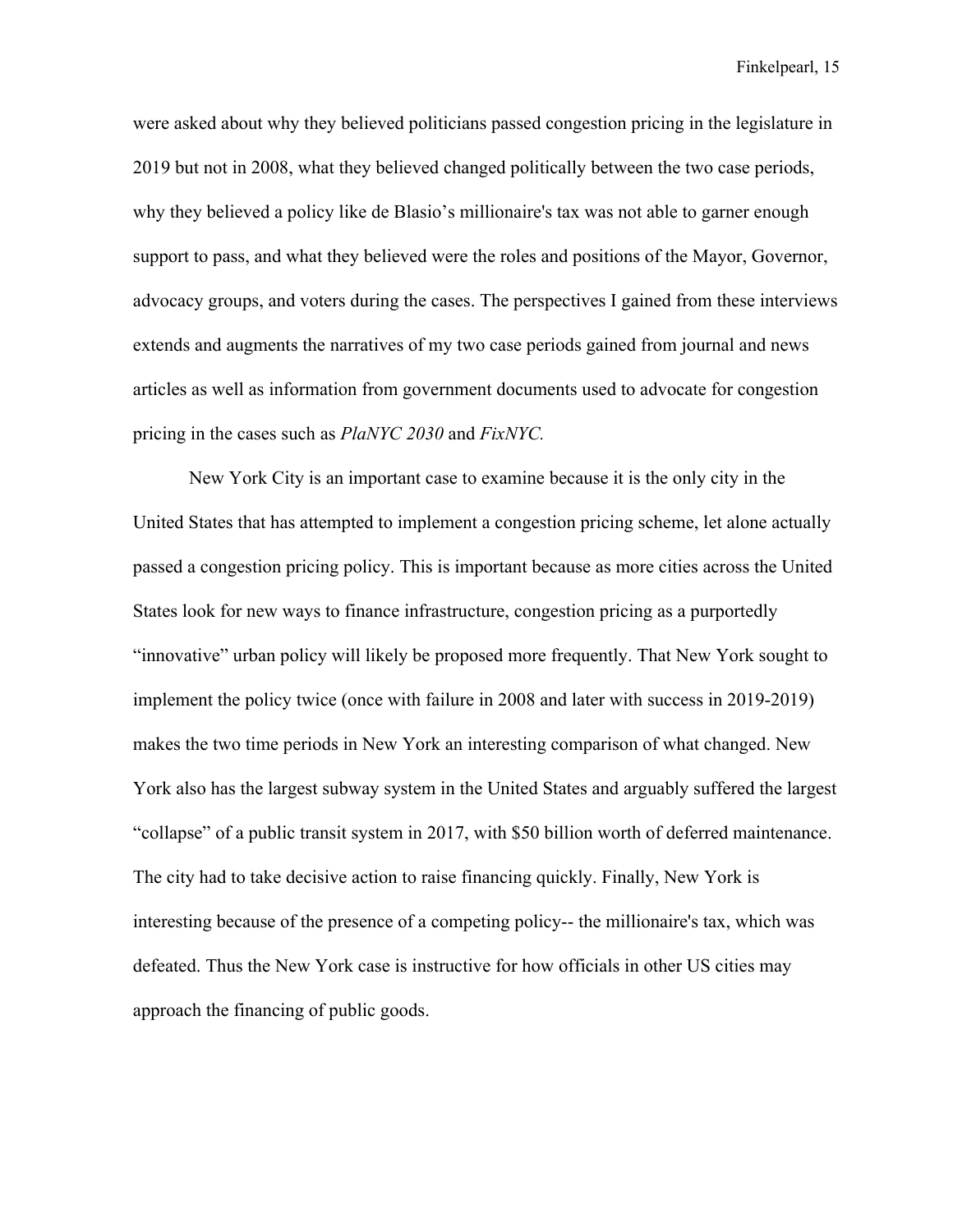In this study I am not seeking to take a normative approach to the policy of congestion pricing, for instance saying that congestion pricing *should* have or *should* not have passed in the legislature because passage of congestion pricing brings us closer to or creates obstacles for achieving an "ideal" outcome in urban policy. I believe that there are both benefits (taking cars off of the roads and reducing traffic congestion) and drawbacks (forcing people to directly pay a regressive tax for a public good) to the congestion pricing policy. Rather, I seek to understand *why* congestion pricing became the consensus among policymakers for financing a public good such as the subway in New York City.

Though toll roads have been a fixture of road-based transportation since ancient times, congestion pricing--charging car users to access the downtown streets of a city--is a form of road tolling that is distinct from, for example, a tolled highway. Highways, bridges, and tunnels often charge tolls to offset the construction and continual maintenance costs of those individual infrastructure assets. The motivation for tolling access to these pieces of infrastructure is rarely about discouraging users to drive in order to mitigate congestion writ large, as downtown-based congestion pricing is. The purpose of a congestion pricing scheme is usually to mitigate traffic congestion and car use throughout a city downtown. The New York City region has a long history of road tolling itself. Car users have to pay to use the Holland, Lincoln, Queens-Midtown, and Brooklyn-Battery Tunnels, for example. Yet New Yorkers in the past have never had to pay a toll to drive into any part of Lower or Midtown Manhattan, and it is this notion of creating a market for access to the city center that is new for New Yorkers with congestion pricing.

## **5. Case One: Bloomberg's Congestion Pricing Push in 2007-2008**

**Introduction**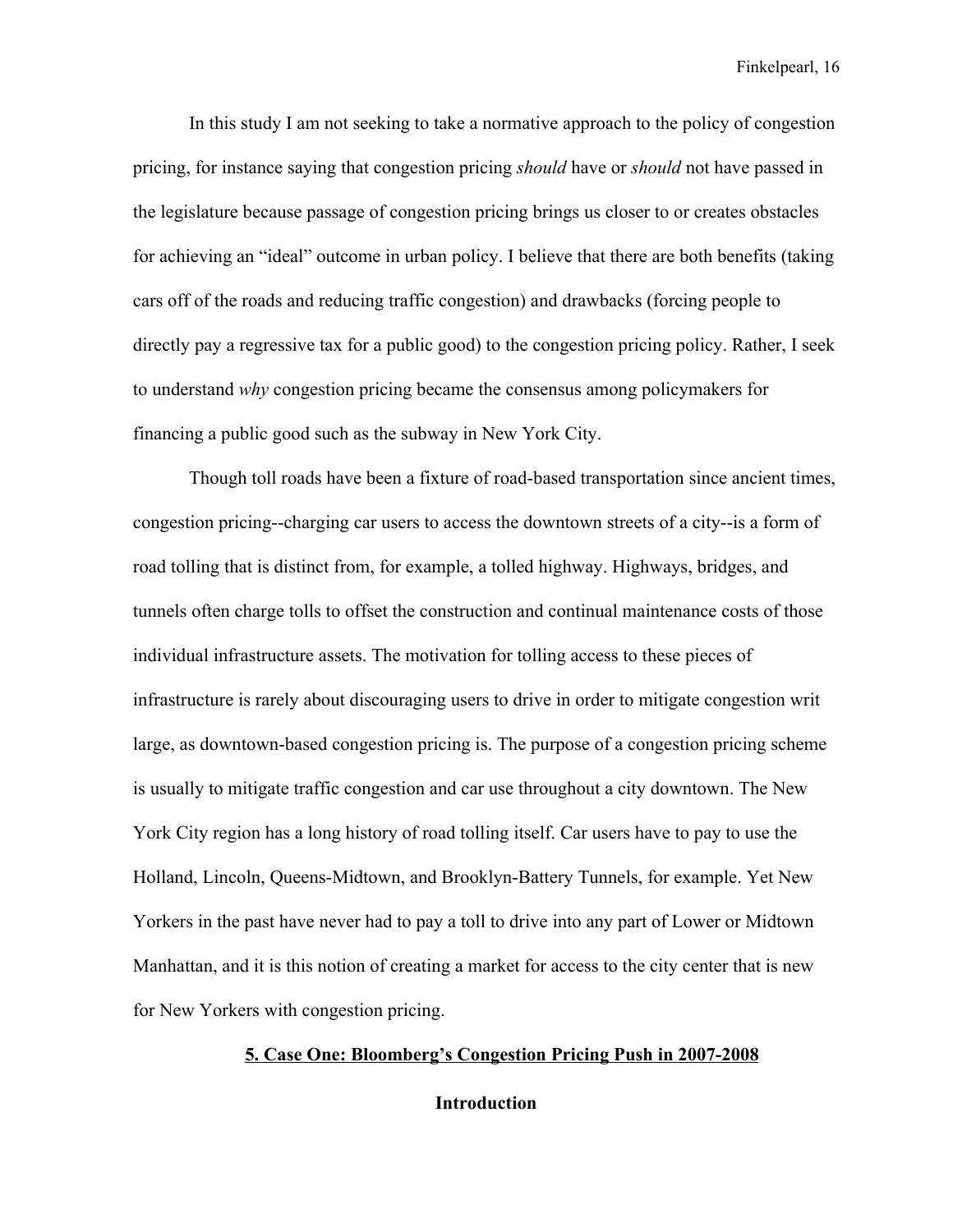In 2007 and 2008 the New York State Assembly seriously considered a congestion plan backed by then New York City Mayor Michael Bloomberg that would charge a toll to automobile users who entered the central business district of Manhattan. Despite broad support by many planning groups and business interests in the city as well as major elected officials, in 2008 the Bloomberg administration's congestion plan failed to gain enough votes in the legislature. Why did such a seemingly popular policy introduced as a legislative bill fail to become law in 2008?

Congestion pricing failed in 2008 because of the way that the plan was framed and rationalized by policymakers and sold to the legislative community. Politicians overwhelmingly viewed car owners who would have to pay the congestion toll as being unfairly targeted by congestion pricing. Policymakers understood congestion pricing as a regressive tax, a perception that would impede the policy's support with more moderate Democrats in the legislature. Congestion pricing was introduced and promoted by the Bloomberg administration largely as a policy to improve the environment and quality of life for New Yorkers as well as boost New York's economic productivity; it was not promoted as a policy tool to raise money for better transportation infrastructure.

Additionally, in 2008, the New York State Assembly was controlled by moderate Democrats, many of whom represented boroughs outside of Manhattan (Brooklyn, Queens, and the Bronx). These elected officials were skeptical of the impact of congestion pricing on their working-class constituents in the outer boroughs. This lack of political alignment was coupled with a lack of a focusing event for agenda change: Whereas in 2017 and 2018 the New York City Subway's deterioration of service was highly publicized, and the resulting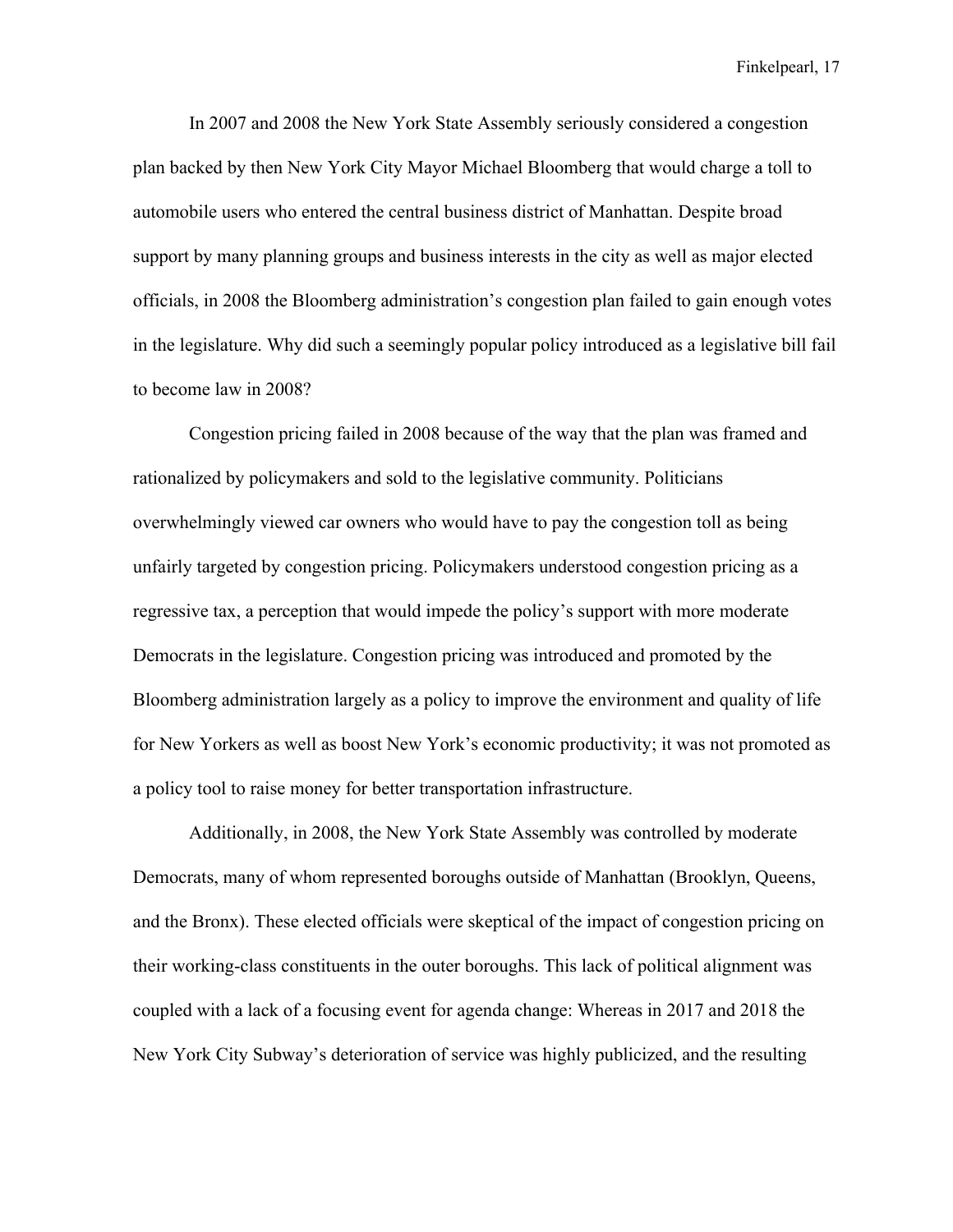controversy forced policymakers to act, in 2008 there was not the same sense of urgency among elected officials and from the public to pass a congestion charge.

#### **Congestion Pricing is First Proposed**

Though policy think tanks had proposed congestion pricing for the New York City region since at least the early 1990s, discussions of congestion pricing among policy groups came to the public forefront in 2006 and 2007. Among groups such as the Regional Plan Association, an urban planning think tank and advocacy group based in New York, as well as civic groups that advocated for transit riders, congestion pricing began to gain popularity as a potential policy for the city. These groups were inspired by the successful implementation of congestion pricing in London in 2003 as well as other successful road pricing schemes in Singapore and Stockholm.<sup>11</sup> The Partnership for New York City (a nonprofit representing business interests in the city) became a key advocate for a congestion pricing policy.<sup>12</sup>

This coalition of businesses represented by the Partnership along with civic groups began to issue a series of reports examining the role of car usage in the city and the potential feasibility of a congestion scheme, helping to create a rationality for the congestion pricing policy. From the earliest days of this first attempt to pass congestion pricing the rationale for the policy centered around the negative economic and social externalities that traffic congestion causes. One of the main reports was issued by the Partnership for New York City in 2006 called *Growth or Gridlock* and projected that congestion in the city would cost \$4.6 billion in lost economic activity. As seen in Figure 1.1, according to the Partnership's justification, negative economic consequences from congestion stem from a central circle

<sup>&</sup>lt;sup>11</sup> Schaller, Bruce. "New York City's congestion pricing experience and implications for road pricing acceptance in the United States." *Transport Policy* 17, no. 4 (2010): 266-273.

 $12$  Ibid.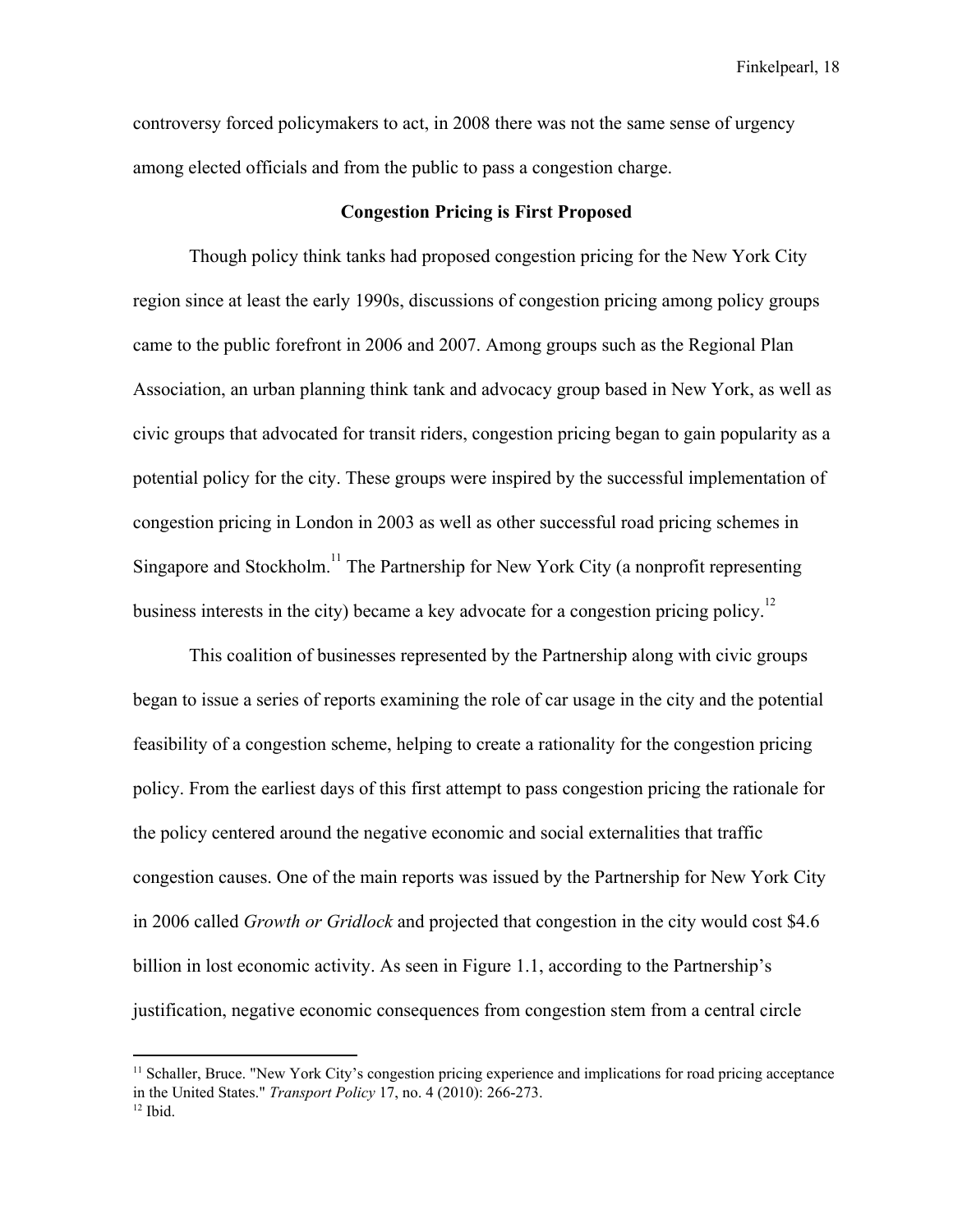labeled "Market Failure." Congestion itself is presented as a negative externality, and the need for the congestion pricing policy comes from the threat that congestion poses to the efficient operation of business in the city.<sup>13</sup>



SOURCE: Partnership for New York City

Figure 1.1. Source: "Growth or Gridlock: The Economic Case for Traffic Relief and Transit Improvements for a Greater New York." Partnership for New York City, December 2006.

This market-based rationale promoted by groups such as the Partnership for New York

City and the Regional Plan Association helped influence the Bloomberg Administration to

officially propose a policy to implement congestion pricing.

## **Introducing** *PlaNYC*

Around the same time as congestion pricing began to be discussed in the private

sphere, Mayor Bloomberg's administration sought to develop a long-term land use policy for

New York City.<sup>14</sup> This plan evolved into a document released on Earth Day in April 2007 by

the City called *PlaNYC 2030: A Greener, Greater New York.* Essentially a citywide

<sup>&</sup>lt;sup>13</sup> "Growth or Gridlock: The Economic Case for Traffic Relief and Transit Improvements for a Greater New York." Partnership for New York City, December 2006.

<sup>&</sup>lt;sup>14</sup> Schaller, "New York City's congestion pricing experience."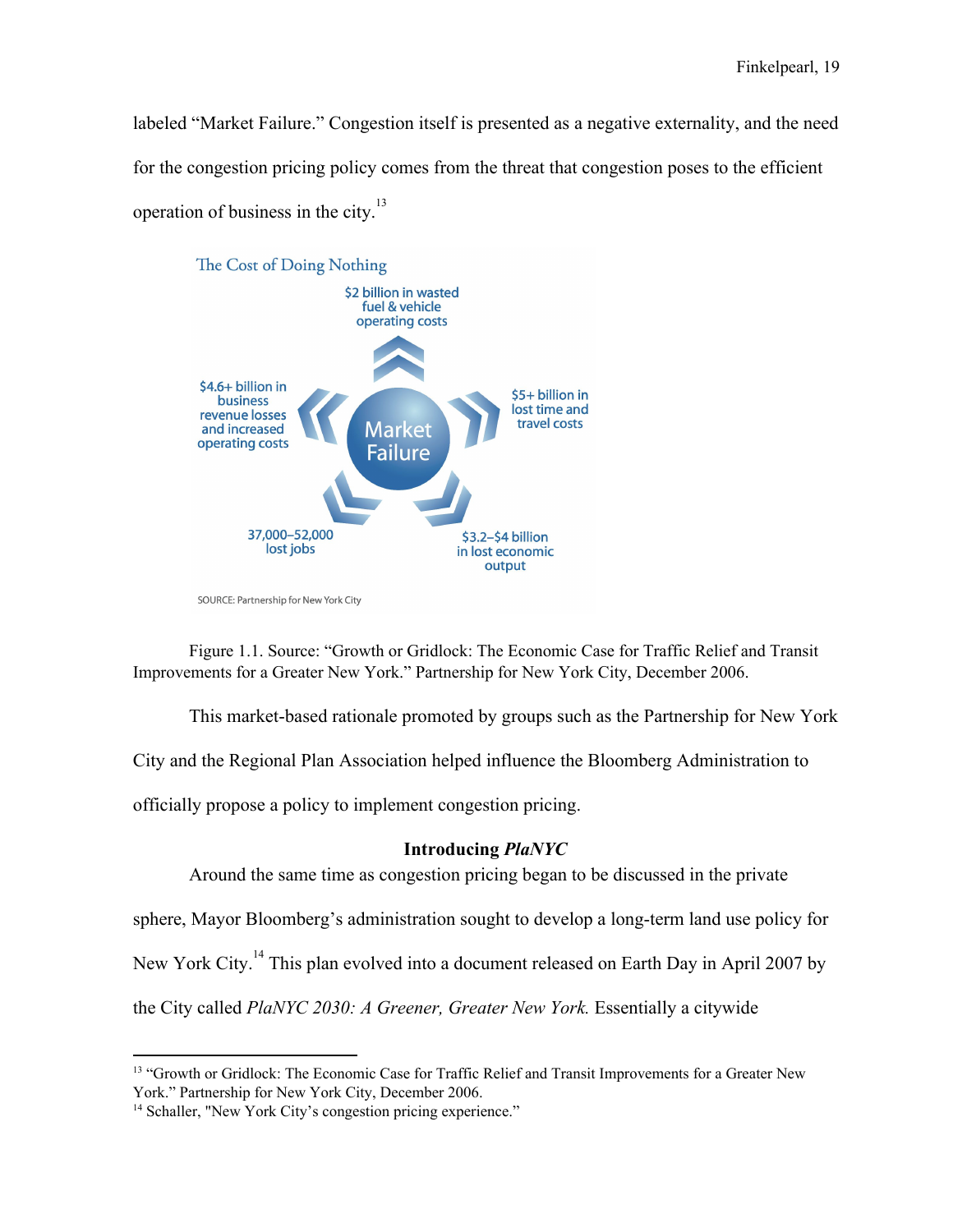sustainability plan, *PlaNYC* focused on environmental, urban vitality, and quality of life initiatives for New York City.<sup>15</sup> PlaNYC included proposals to improve New York City's housing, open spaces, water quality, and air quality, among a host of other urban environmental and infrastructure concerns. Besides these other recommendations, *PlaNYC* proposed that New York introduce an \$8 daily fee for cars travelling into lower and midtown Manhattan. A congestion charge was proposed in the plan primarily to address the issue of traffic congestion itself and its associated externalities such as air pollution from cars and lost economic productivity. The revenue from this proposed congestion pricing scheme would be devoted to a \$31 billion regional financing agency focusing on transportation expansion projects for those that lacked sufficient access to public transportation. The financing of public transportation through this agency was seen as more of a positive side benefit to the policy and less of the main focus of the proposed congestion pricing policy. A decade later, this would change.

## **The Rationale for Congestion Pricing**

From the earliest instances when congestion pricing policies were proposed by civil society groups in 2006 to the 2007 *PlaNYC* proposal, the rationality around congestion pricing had centered on social arguments such as the environmental benefits of less cars and improved quality of life with less congestion. In the words of the Reporter and Official 2 interviewed by this author:

Reporter: The Bloomberg plan was framed mostly around fighting congestion, which at the time was considered a major issue… [Congestion] had gotten a lot worse in the 1990s and 2000s, basically as people were starting to move back into the city.

 $15$  Ibid.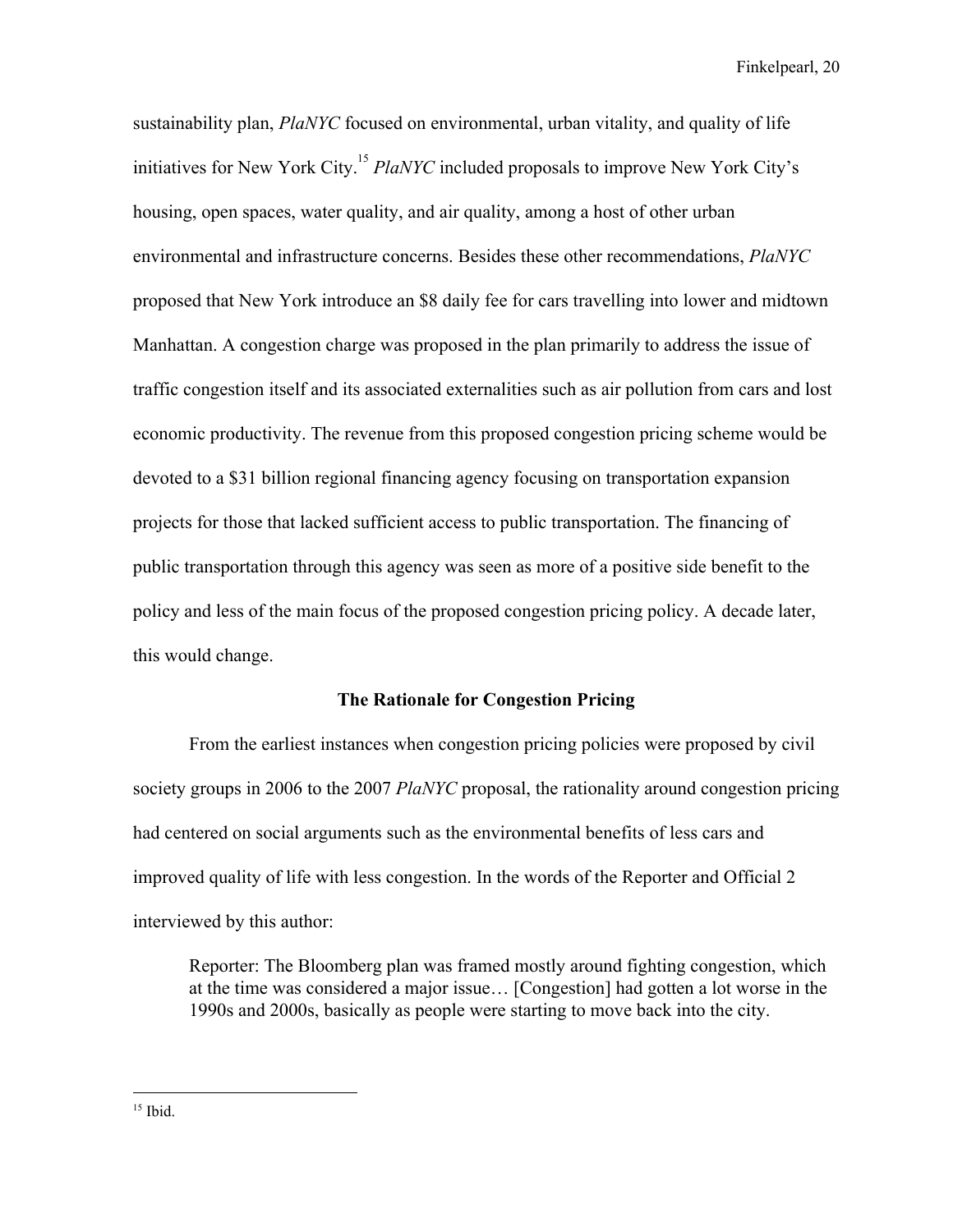Official 2: Bloomberg's approach number one was at a different message, right? It was based on inequality and, you know, speeding commutes as opposed to taking the revenue and putting it directly into transit which may have been one aspect of his presentation, but it wasn't the predominant one.

From the very beginning of discussions around congestion pricing in this first case period, the neoliberal governing regime in New York City supported the market-based element of a congestion pricing scheme. Business groups like the Partnership for New York City, transportation advocacy groups, and the Bloomberg administration (through *PlaNYC*) were key to creating the rationality around congestion pricing. Moderate and conservative-leaning elected officials as well as business leaders appreciated a congestion pricing scheme's approach. The promotion of congestion pricing fits well within the goals of a neoliberal entrepreneurial city: implementing a tolling scheme to access Manhattan essentially creates a market around the right to the city's central business district while at the same raising revenue for transportation infrastructure expansion without raising taxes. Those who were willing to pay for access to Lower and Midtown Manhattan would enjoy a commute with fewer cars. Those who weren't able or willing to pay would benefit from improved money for public transportation and from less cars on the road. In this way, the market set up by a congestion scheme essentially allocates the right to drive into the city.

Unlike in 2017, when the neoliberal government regime was challenged by de Blasio's millionaire's tax, in 2007 congestion pricing was the only serious major urban transportation policy being discussed by elected leaders. The question facing elected officials was "to pass or not to pass congestion pricing" rather than "to pass congestion pricing or the millionaire's tax." Part of this rationality emerged from the nature of the political scene at the time, as any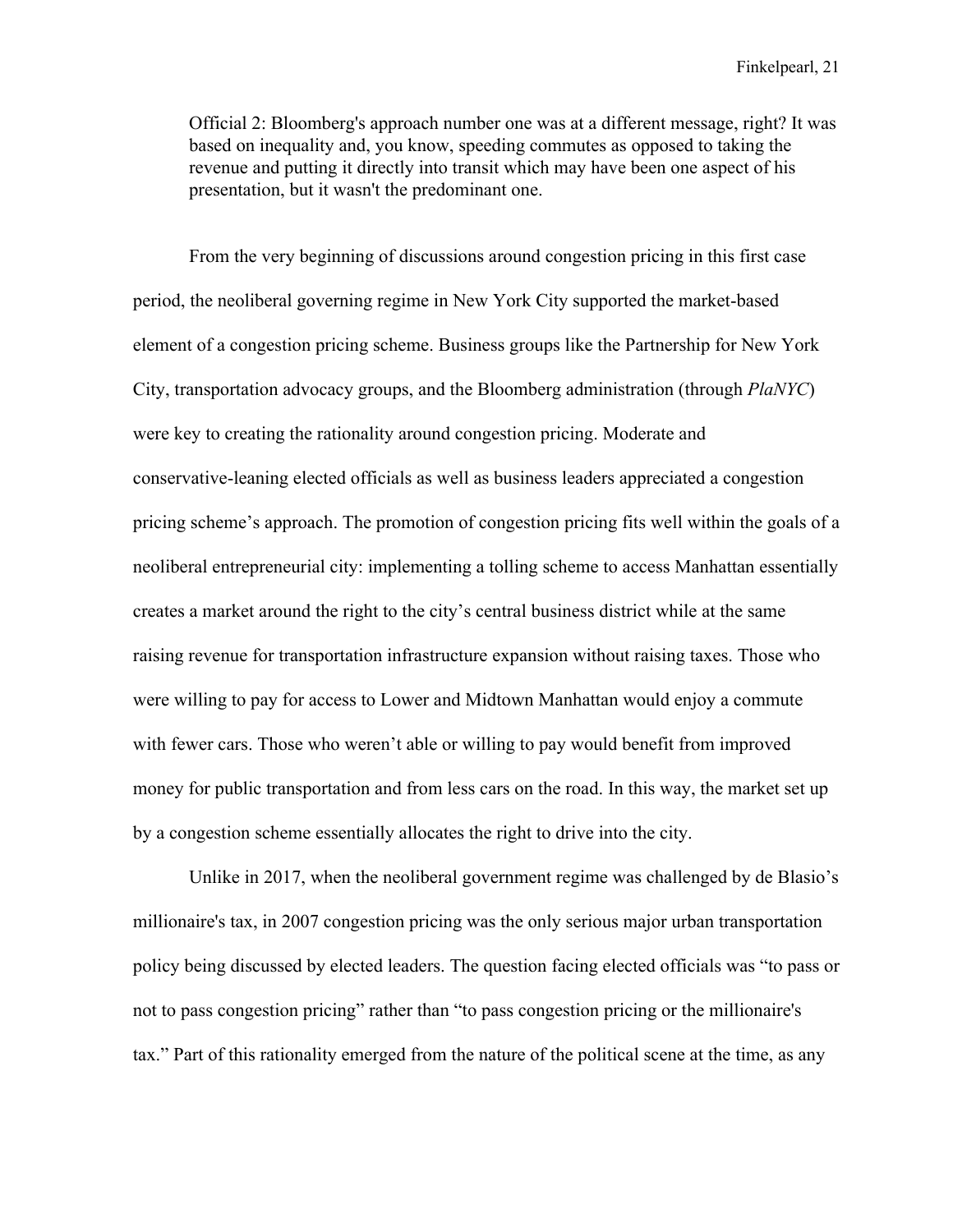policy had to appeal to Mayor Bloomberg, an independent, pro-market mayor as well as

Republicans and less progressive Democrats in the state legislature.

Official 1: Mayor Bloomberg favored congestion pricing, which is a little bit more market based… some would say it's actually more regressive… at least compared to a millionaire's tax fix.

In agreement with PlaNYC's quality of life rationale for congestion pricing, the advocacy groups that supported congestion pricing in 2007 and 2008 tended to focus on these quality of life arguments rather than arguments that congestion pricing would improve the city's public transit system. As explained by the Reporter:

Riders Alliance [a transit advocacy group] didn't exist 10 years ago… Like the main people who were the main transportation advocates who were pushing for this were cycling and walking advocates, not transit advocates.

If supporters of congestion pricing in the policy community deployed economic arguments in favor of the scheme, these arguments tended to focus on the negative economic costs of traffic congestion itself (as seen above in the Partnership for New York City report). Using congestion pricing revenue for transportation improvements was not the primary goal of *PlaNYC's* congestion pricing policy. The revenue raised from the congestion tolls would have gone to regional public transportation improvements such as expanding bus and rail service, as well as bringing existing transportation infrastructure to a state of good repair. The plan emphasized using congestion pricing revenue to construct new public transportation projects in sections of New York that lacked easy access to transit. In this way, the plan hoped to alleviate the concerns of many New York City residents who have to drive into Manhattan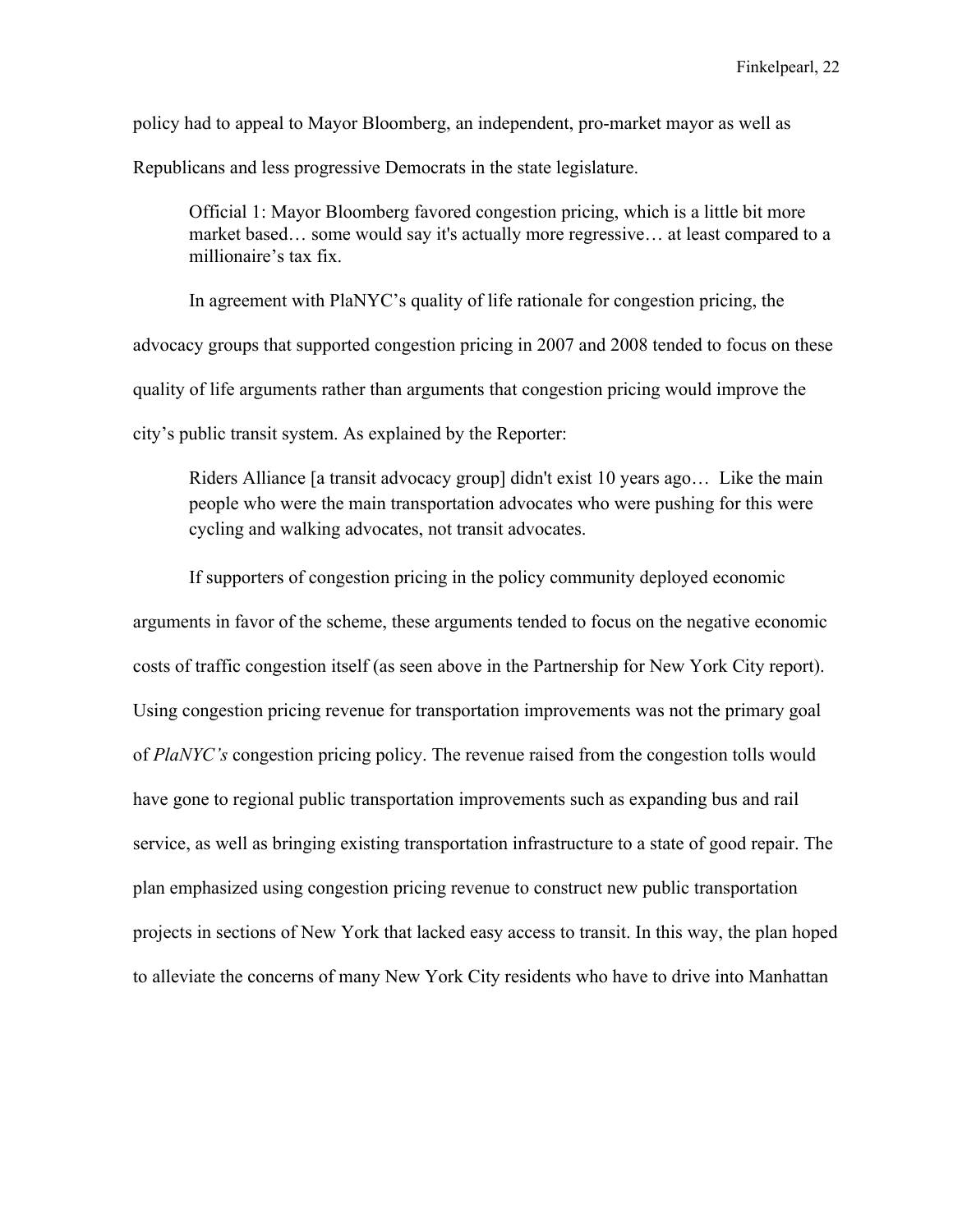and would have had to bear the brunt of the congestion charge (in the long term) by providing these voters' neighborhoods with expanded public transportation access.<sup>16</sup>

Bloomberg's administration focused on plans to expand public transportation service at the expense of investing in basic maintenance. During the Bloomberg administration, much excitement was placed on large capital construction projects expanding the transit system, such as the Second Avenue Subway, the 7 Train extension to Hudson Yards, and the East Side Access program to bring the Long Island Railroad to Grand Central Terminal.<sup>17</sup> These types of multibillion dollar expansion projects that brought rail transit to new neighborhoods were likely what the authors of *PlaNYC* imagined the congestion charge money going to, rather than to the basic upkeep of the MTA.

### **Commission Approval**

When *PlaNYC* was released it was met with much positive support from the general public and Mayor Bloomberg's proposal was introduced to the State Assembly in June 2007. In July the legislature created a 17-member Traffic Congestion Mitigation Commission (TCMC). The Commission, composed of members appointed by the Governor, Mayor, leaders of the state legislature and City Council, was charged with evaluating different proposals for congestion reduction in Manhattan. The commission made a few modifications to Bloomberg's original *PlaNYC* plan, including shrinking the area in Manhattan that would be covered under the congestion charge from the northernmost boundary at 86th street to one

<sup>16</sup> Office of Michael R. Bloomberg, *PlaNYC: A Greener Greater New York*. The City of New York (2006).

<sup>&</sup>lt;sup>17</sup> As of 2020, only the 7 train extension has been completed, with East Side Access and the Second Avenue Subway running years and billions of dollars over budget.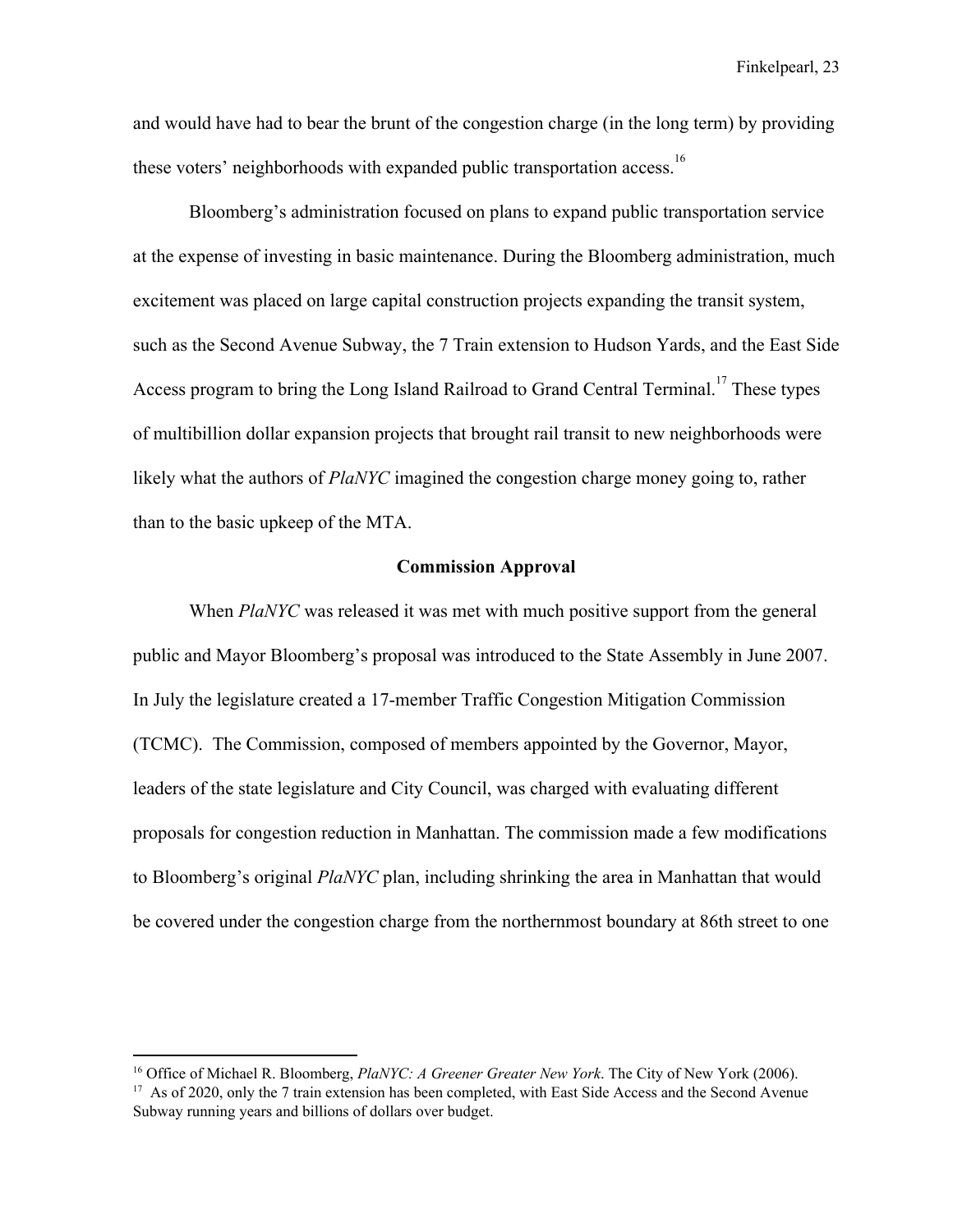at 60th street. In January 2008, the Commission recommended the modified plan (seen in Figure 1.2), effectively endorsing congestion pricing for New York City.<sup>18</sup>



Figure 1.2, a map of the Commission's proposed congestion charge zone area in Manhattan as well as proposed tolled and untolled bridges and tunnels into and within the city. Source: Schaller, Bruce. "New York City's congestion pricing experience and implications for road pricing acceptance in the United States." *Transport Policy* 17, no. 4 (2010): 266-273.

The plan was supported by a group of 135 civic and business groups as well as the Governor, David Patterson.<sup>19</sup> Even then-President Obama weighed in and endorsed congestion pricing, stating "I think Mayor Bloomberg's proposal for congestion pricing is a thoughtful and innovative approach."<sup>20</sup> But not all policymakers agreed with the president's optimism.

## **Opposition and Failure in the State Legislature**

<sup>&</sup>lt;sup>18</sup> Schaller, "New York City's congestion pricing experience."

<sup>19</sup> Newman, Andy. "Outside Manhattan, Many Oppose Congestion Plan." The New York Times. The New York Times, June 9, 2007.

<sup>&</sup>lt;sup>20</sup> Chan, Sewell. "Obama Weighs In on Congestion Pricing." The New York Times. The New York Times, March 27, 2008.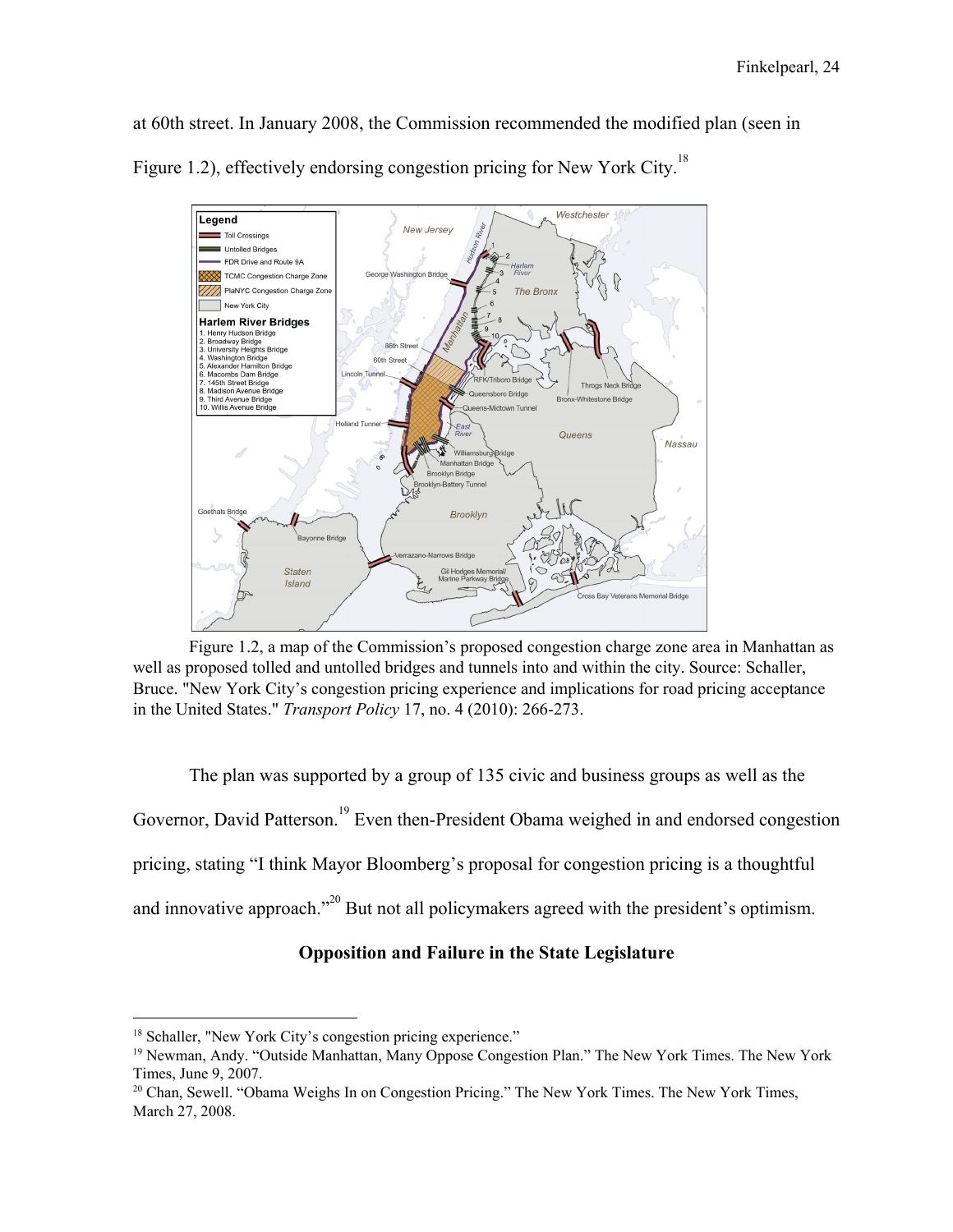Despite strong support from some elected officials the congestion pricing proposal faced vocal opposition from politicians in the boroughs outside of Manhattan, whose opposition would end up defeating the passage of congestion pricing in the New York State Legislature.<sup>21</sup> These elected officials raised concerns that the policy was inequitable since working class people from Brooklyn, Queens, and the Bronx would have to pay the \$8 toll every day to commute into Manhattan. Opposition was strong in the Democratic-controlled State Assembly where elected officials representing these outer boroughs were deeply skeptical of the plan. Though Bloomberg's congestion pricing plan was aimed at suburbanites who drive into Manhattan from outside of the city limits, studies found that half of the drivers who drive into jobs in Manhattan did so from Brooklyn, Queens, and the Bronx rather than from the suburbs.<sup>22</sup> Many of these drivers, commuting from areas poorly served by mass transit, would have had little choice other than to drive into the city and pay the \$8 toll. During this period, there was no major alternative policy being proposed like Mayor de Blasio's future millionaire's tax that opponents of congestion pricing could rally around. Even without an alternative policy, opponents were quick to emphasize how congestion pricing was in its essence a regressive tax and would punish working-class commuters. Because the backers of congestion pricing framed the policy as a largely neoliberal tool, opponents to congestion pricing in the legislature were able to portray the policy as undeservedly affecting working class car owners.

On April 7, 2008, the congestion pricing plan put forward by the Commission and backed by Bloomberg failed to pass in the New York State Assembly in Albany, which

<sup>&</sup>lt;sup>21</sup> Schaller, "New York City's congestion pricing experience."

<sup>22</sup> Newman, "Outside Manhattan, Many Oppose Congestion Plan."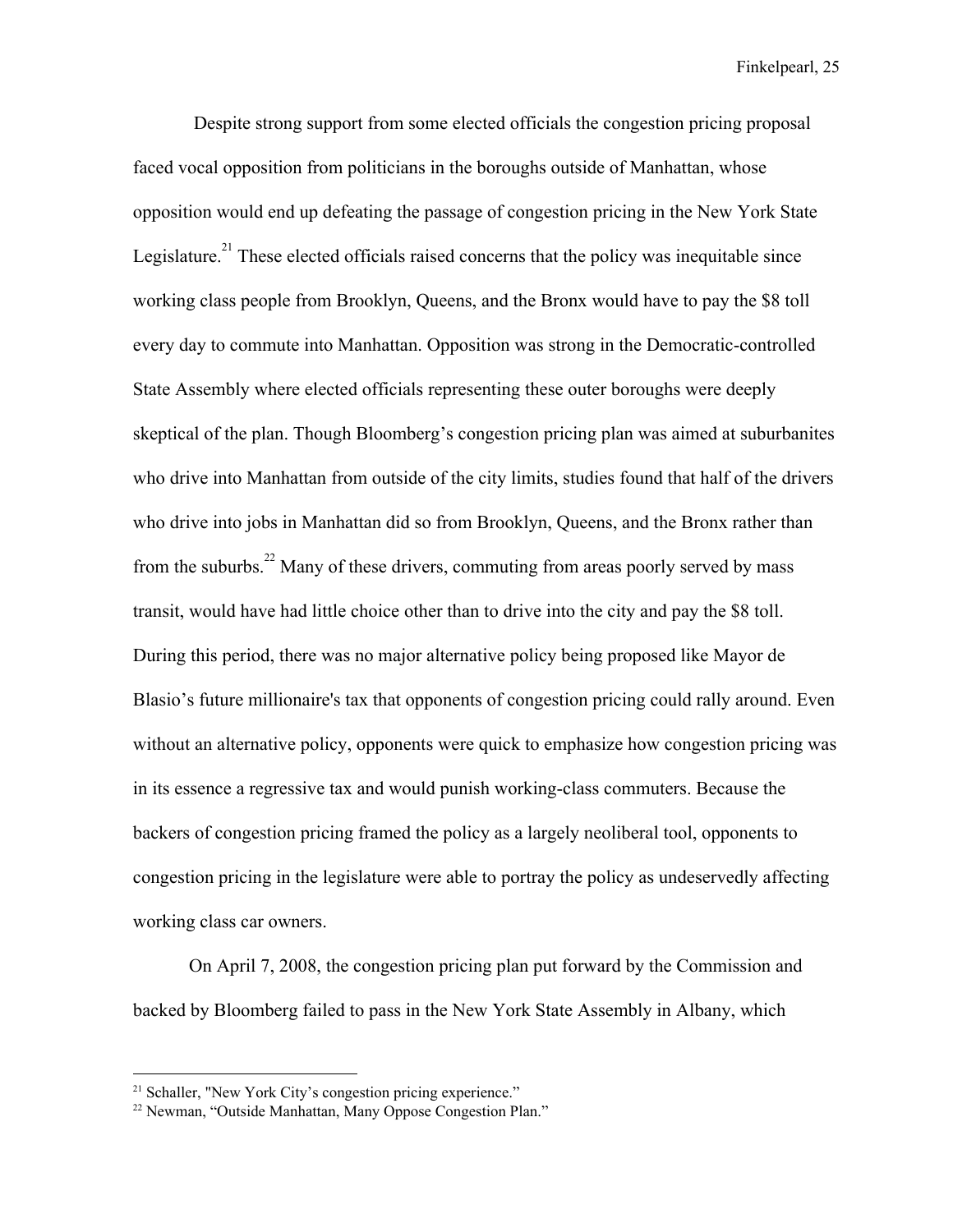effectively killed the attempt at implementing a congestion charge during Bloomberg's administration.<sup>23</sup> April 7, 2008 was the deadline for New York State to receive up to \$354 million in matching federal transportation grants for traffic mitigation should its congestion pricing bill become law. Bloomberg denounced the decision while the Speaker of the Assembly, Sheldon Silver, remarked that "The congestion pricing bill did not have anywhere near a majority of the Democratic conference."<sup>24</sup> Though Official 2 recounted to me that "the loudest critics [in the legislature] were Republicans," according to news reports it was actually a majority of Democrats who refused to put the plan to a vote on the floor of the State Assembly. Indeed, the "Assembly Minority Leader, James N. Tedisco, said he had offered the votes of all 42 of the Republicans in the Assembly to Mr. Silver" but the votes were not there on the Democratic side.<sup>25</sup> With Bloomberg calling the failure a "a sad day for New Yorkers" and a sad day for New York City," at midnight on April 7 New York missed its deadline to receive the \$354 million in federal matching funds. The missed deadline effectively killed Bloomberg's congestion proposal.

## **Why Congestion Pricing Failed**

Congestion pricing's framing by its backers as neoliberal policy primarily affecting New York's economic and social health as well as the framing of the policy as unfair to working class car owners by politicians in opposition to congestion pricing contributed to the policy's downfall in 2008. In a scholarly analysis of why the plan was not able to pass, Schaller (2010) emphasized how elected Democrats representing the outer boroughs in the

<sup>&</sup>lt;sup>23</sup> Confessore, Nicholas. "Congestion Pricing Plan Dies in Albany." The New York Times. The New York Times, April 7, 2008.

<sup>24</sup> Confessore, Nicholas. "Congestion Pricing Plan Dies in Albany."

 $25$  Ibid.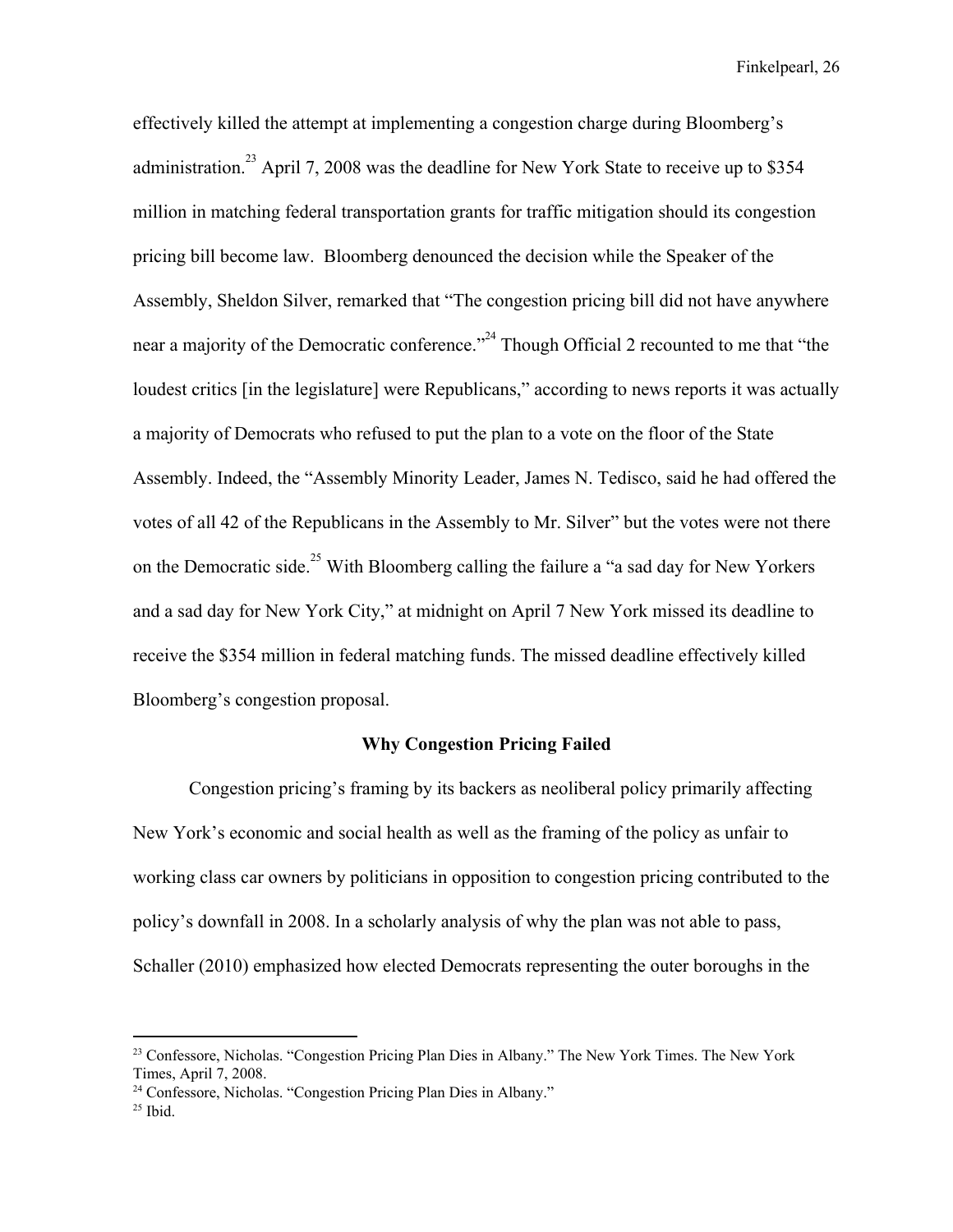State Assembly were able to stop the policy from being enacted. These elected officials along with the voters in these boroughs viewed the policy as elitist and Manhattan-centric. Opponents of the policy saw congestion pricing as unfairly targeting working-class people in the city. As stated by Schaller, "a relatively small group of auto users believed that congestion pricing was against their best interests" and was able to use their political power to stop the passage of a policy that would have benefited many New Yorkers.<sup>26</sup> Using the Multiple Streams Framework (MSF) for understanding agenda change, it is evident that the political stream was not present since in 2008, many Democrats representing the outer boroughs of the city did not support congestion pricing because of the way the policy was framed vis a vis their working class, car owning constituents. As such, the lack of legislative support prevented the window of opportunity to pass the policy from opening. The political outlook favoring auto drivers in 2008 is a stark contrast with the political climate a decade later when Democrats elected to the legislature in 2018 came to see driving into the city as a privilege that mainly upper-class people enjoyed and could therefore bear the congestion pricing's costs.

According to MSF, for an agenda change to occur, the problem, policy, and politics streams should be integrated. Besides the politics stream being unaligned in this case (with the hesitance of the legislature to support congestion pricing), the problem stream was not well-defined and there was no focusing event to bring attention to congestion pricing among both policymakers and the general public. In 2017-2019, the deterioration of the New York City Subway became front-page news among voters in the region and forced policymakers to

<sup>&</sup>lt;sup>26</sup> Schaller, "New York City's congestion pricing experience."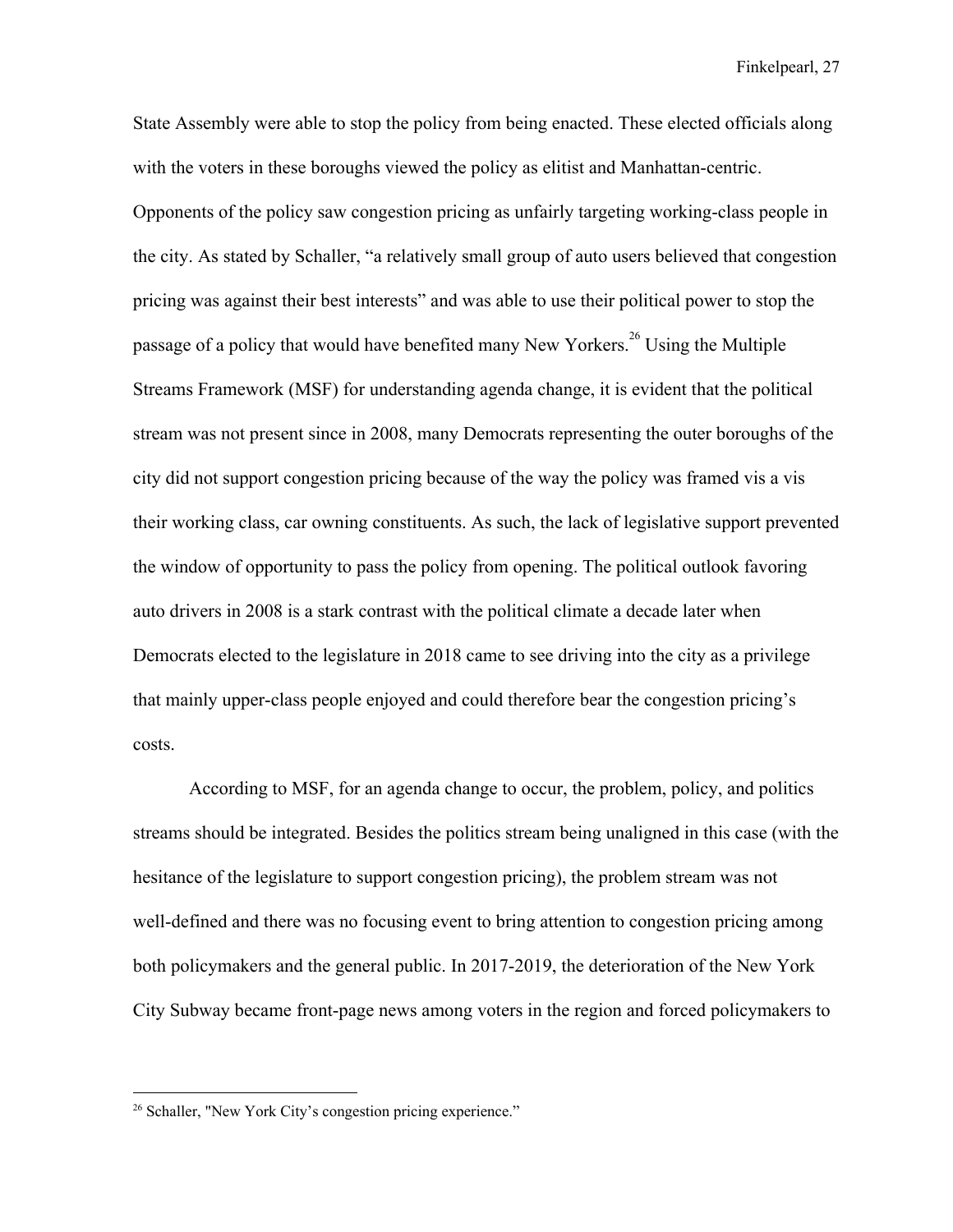act. The subway system's need for financing became too great for policymakers to ignore, and congestion pricing became a relatively easy way to generate large sums of money needed to finance the subway repairs. Conversely, in 2007 and 2008 the subway system was functioning comparatively well. In the words of the Advocate:

Foremost the subway wasn't broken in 2008, right? The subway was on time. Performance was far better in '08 and ridership [in 2008] is actually far lower than it was, you know, 10 years later. And so the pressure on the transit system was opposite… the urgency of it was not the same.

Because the subway in 2008 was functioning much better than it would in the coming years, there was little media attention paid to the subway's needs and thus the lack of a focusing event among the general public. At the time, almost no emphasis in the public discussion was placed on making sure that existing New York City Subway infrastructure had adequate financing from a dedicated funding stream to remain in a state of good repair, since the subway was functioning relatively well. The lack of a focusing event meant there was no public pressure on the city and state to improve the subway system, and so the subway was able to depreciate over the next decade without anyone taking action until it was too late.

Though congestion pricing failed to pass in 2008, the focus on this solution in New York helped set the precedent for urban policy and transportation financing policy a decade later. With business and elected officials as well as advocacy groups active at the time agreeing on the merits of congestion pricing, the precedent was set in 2007 and 2008 that financing transit in New York City by the established neoliberal governing regime (of whom Bloomberg was a part, and whom future governor Andrew Cuomo would also be a part of) would turn to market-based solutions rather than any redistributive policies. This precedent set in 2008 helps inform why a millionaire's tax was unable to gain support in 2019. Advocacy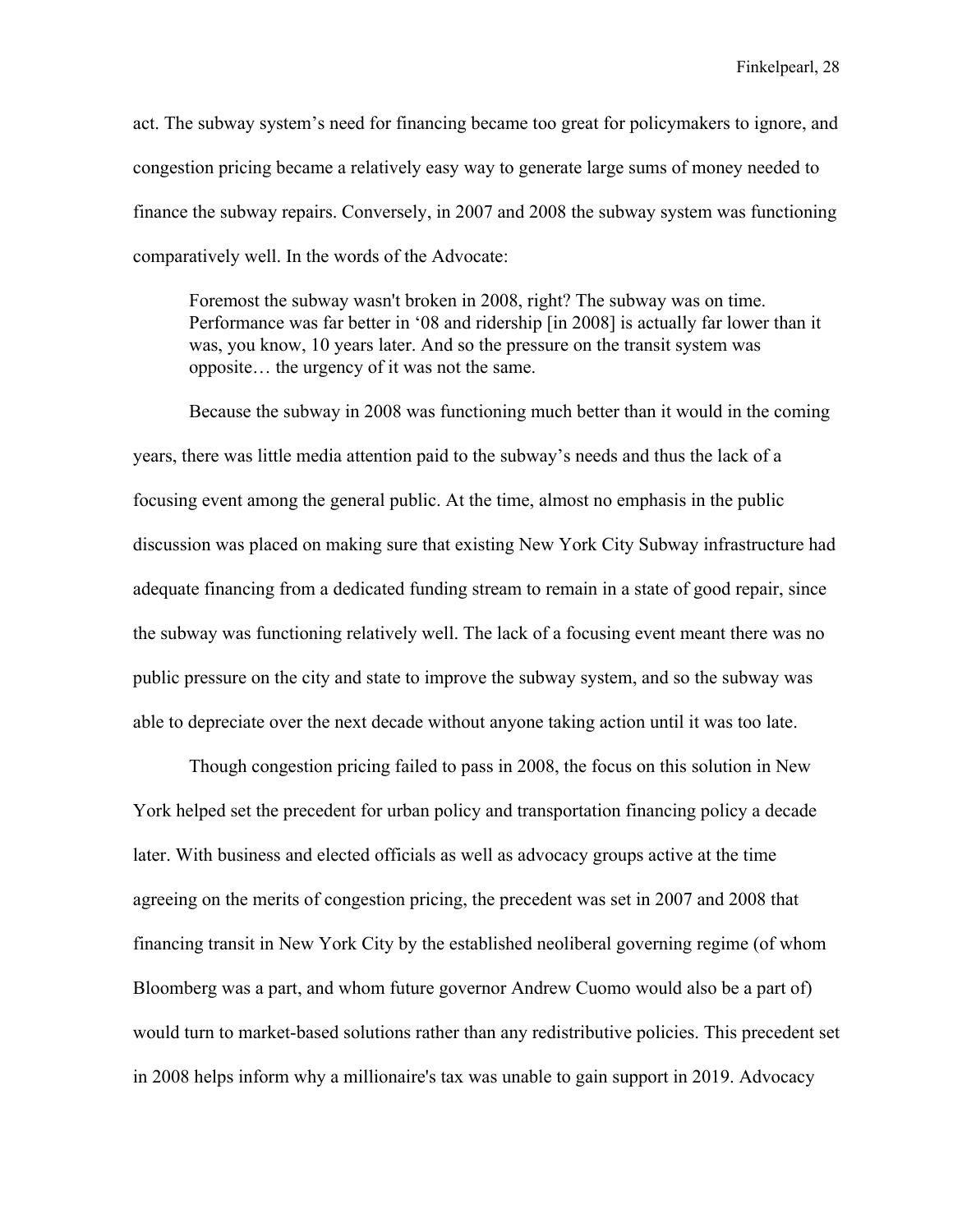groups attempting to address congestion or transit issues under the Bloomberg administration had focused on a more moderate proposal when Bloomberg was mayor. The focus on the policy of congestion pricing essentially crowded out the chances of a more progressive policy later. In the words of Official 1:

Under Bloomberg they [advocacy groups in favor of transportation improvements] were like, okay, we have a guy who does care about transportation. Like he genuinely cares about the mass transit system, but he's kind of like a moderate. He's a neoliberal in some ways. And he's not... certainly not a class warrior. So, like the way we can fix our mass transit system, which is an asset that's a popular asset that helps working people, is with a system like congestion pricing. So you had these coalitions that were built and persisted and those still existed when the Democrats took the state Senate [in 2018].

These advocacy and civil society groups in favor of congestion pricing would continue to advocate for the policy in the decade between 2008 and 2018. However, a decade later these advocates would need to change their approach when presenting the congestion pricing policy to elected officials and the general public.

## **Conclusion**

Congestion pricing's failure in 2008 stemmed from the policy framing approach used by its backers. Because of its backers' focus on the neoliberal aspects of the policy, it was widely seen by voters and elected officials in the Legislature as regressive and unfair to outer borough car owners who had no choice but to drive into Manhattan. This framing closed congestion pricing's politics stream because the legislature did not support the policy. Compounding this opposition was a lack of a focusing event that highlighted the urgency of congestion pricing policy since the New York City Subway was functioning relatively well in 2007 and 2008. Finally, the Bloomberg administration's rationale for congestion pricing based on economic and social arguments was not enough to convince decision makers of the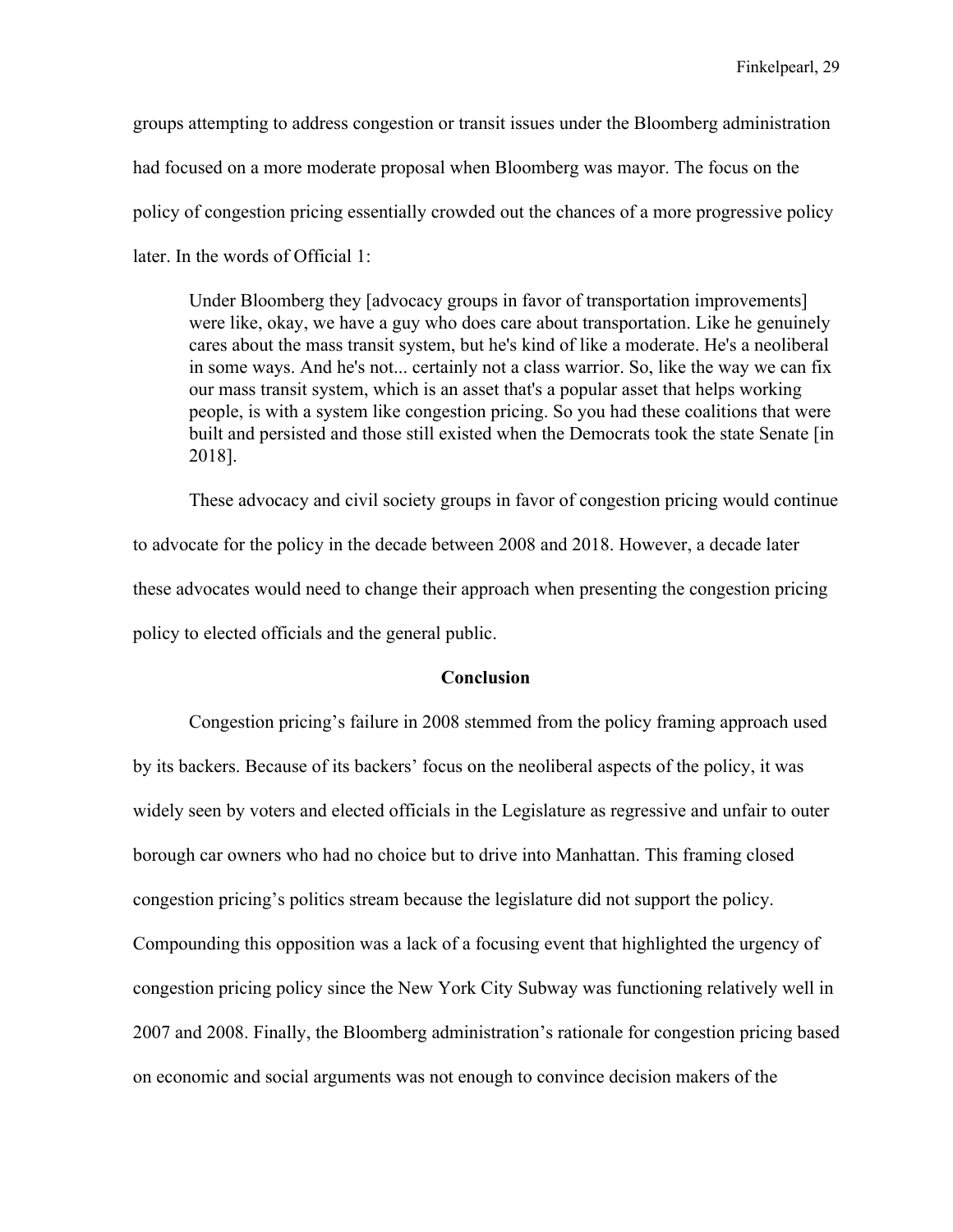urgency of the policy. All of these dynamics would change when congestion pricing was reframed by its supporters as a progressive policy a decade later.

## **6. Case Two: The Passage of Congestion Pricing in 2017-2019**

## **Introduction**

In April 2019, the New York State Legislature approved a statewide budget that included a provision to create a congestion pricing zone in New York City's central business district of Lower and Midtown Manhattan. For the first time cars entering an American city's central business district will have to pay a toll, with funds from the fee providing much-needed infrastructure improvements for the New York City Subway. In 2019, eleven years after the failure to pass congestion pricing in 2008, there was an unusual window of opportunity for policymakers to pass a public transportation infrastructure funding plan. What changed? Why was congestion pricing able to pass in the state legislature in 2019? New York's established neoliberal governing regime pushed for congestion pricing, but was challenged by a competing policy with the broad support from some lawmakers and the general public: a "millionaire's tax" where New York's highest earners would be taxed more to fund infrastructure improvements. Why was the governing regime able to pass congestion pricing when faced with the challenge presented by the millionaire's tax?

The case offers insight into how policymakers and policy communities can successfully reframe a policy. In this case, Governor Cuomo's office and policymakers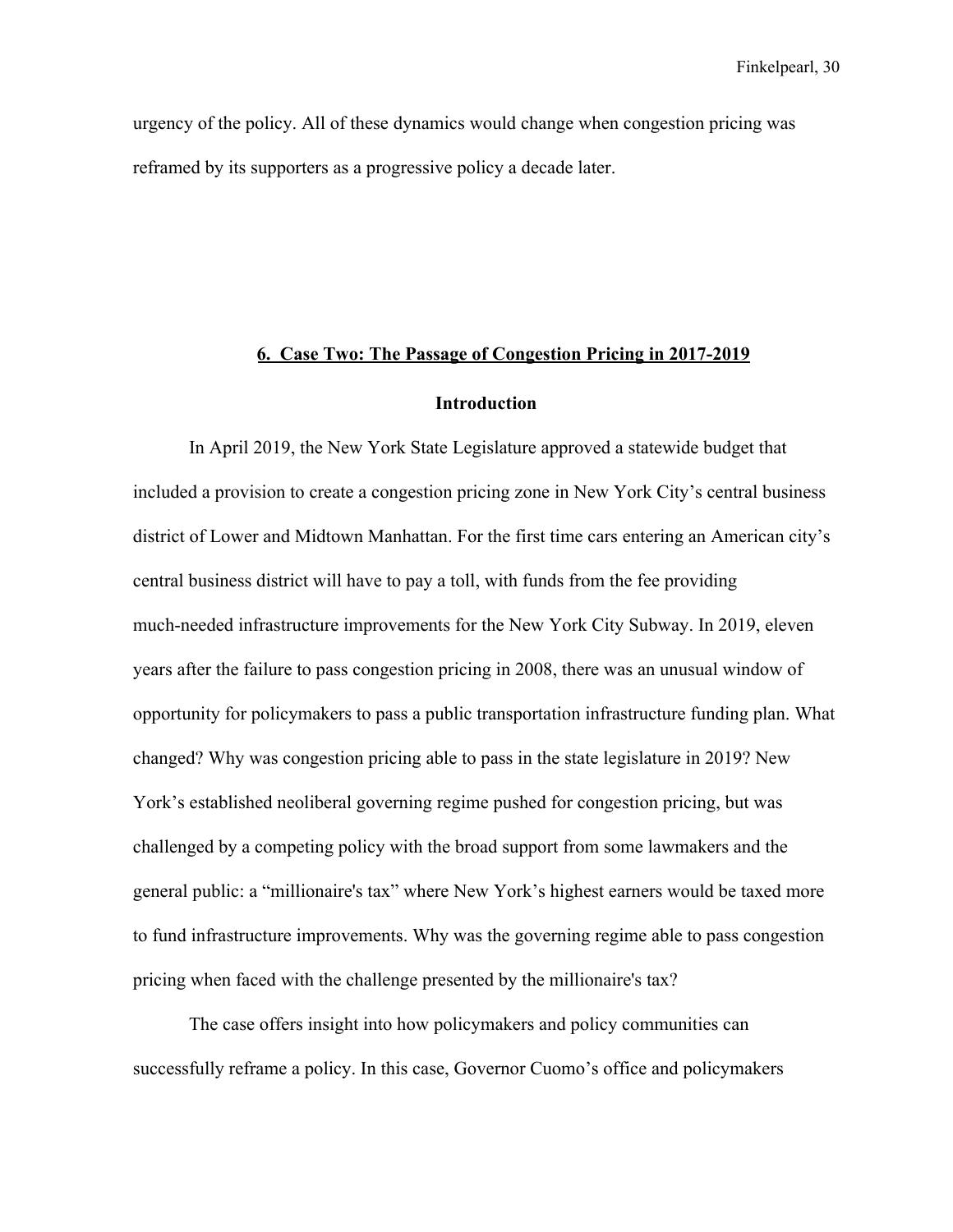working with him, along with transit activists and civil society groups, were able to present congestion pricing to voters and elected officials in the legislature as a largely progressive policy that would help the majority of New Yorkers, especially those New Yorkers who rely on public transportation, rather than a regressive and neoliberal policy that would put the burden of tolls onto everyday voters. A key element in this shift comes from a change in how policymakers understood car owners. Whereas in 2008 those New Yorkers with cars were seen as reflecting a significant part of the commuting population and a group to be protected from any new fees, by 2018 the understanding of car-based commuters had changed. Policymakers now saw these commuters with cars as economically advantaged enough to pay a congestion fee. Additionally: the composition of the state legislature changed, allowing the politics stream to open for congestion pricing; the New York City Subway became noticeably worse, creating a focusing event for policy action; and finally, the central rationale for congestion pricing changed to emphasize the policy as a funding stream for public transportation improvements in New York.

#### **Challenges to New York's Governing Regime**

During the late 2000s and early 2010s, it was becoming clear for many New Yorkers that the governing regime under Bloomberg was making the city increasingly unaffordable for middle and working-class people. Bloomberg was Mayor of New York City during the devastating economic crisis of 2008 and later during a time of increased local and national attention to the rapidly escalating issue of income inequality. Indeed the left-wing Occupy protest movement of 2011 started right in Bloomberg's own city, on Wall Street where the billionaire mayor made his fortune. The widespread discontent with New York's economic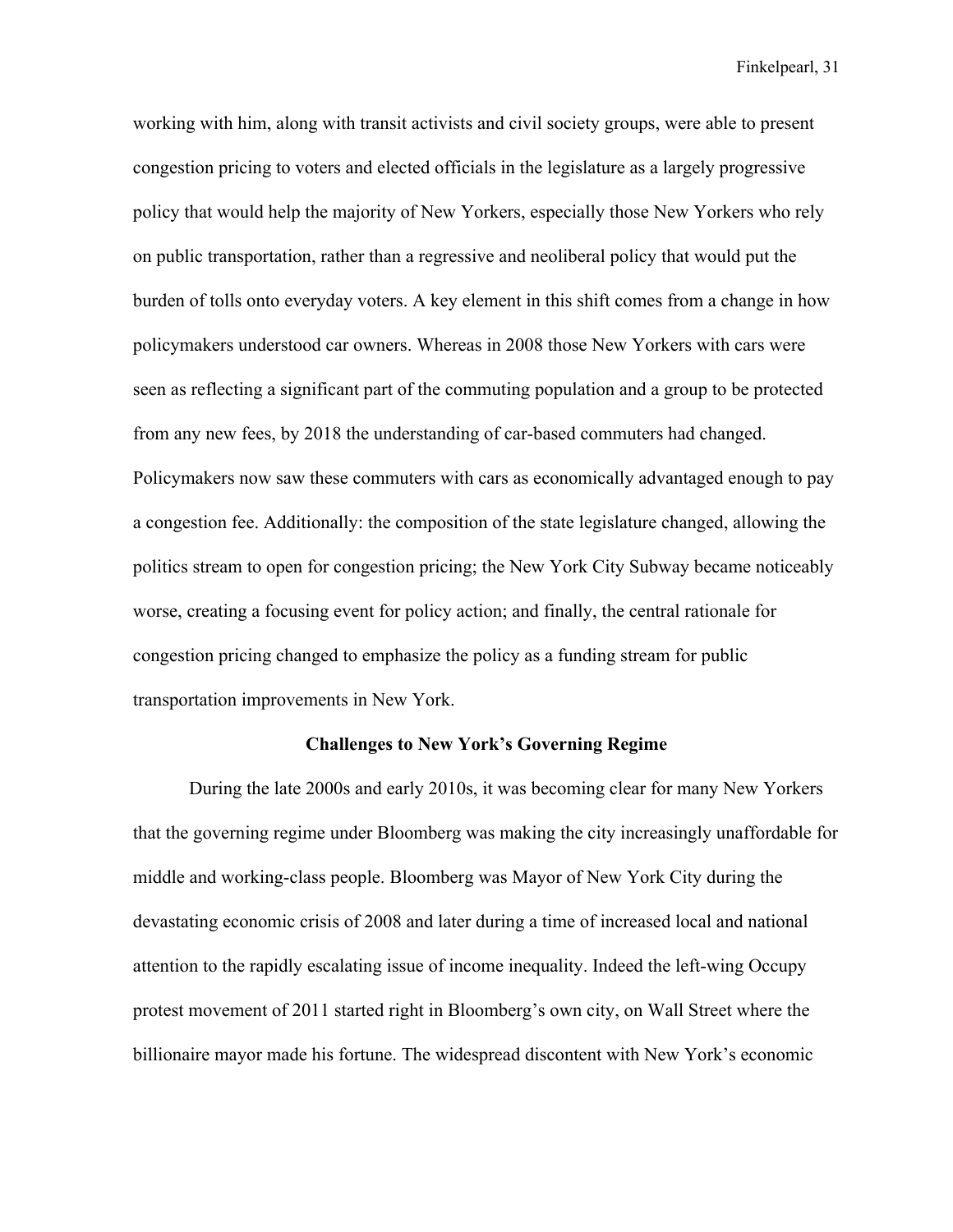situation in the early 2010s provided the opening for the much more outwardly progressive mayoral candidate Bill de Blasio and with him perhaps a new urban governing regime in New York City focused on redistribution rather than explicitly neoliberal policies.

The explosive construction of luxury condominiums that bloomed under Bloomberg's administration exacerbated a housing crisis and made New York unaffordable for many residents. Bloomberg reportedly said in an interview in 2013 that the housing crisis was a "good sign" because the lack of housing meant the city's economy was doing well. $^{27}$ 

Before successfully running for mayor, Bill de Blasio served as New York City Public Advocate from 2010-2013, where he fashioned himself as a progressive interested in helping low income New Yorkers. As Public Advocate, he took issue with the city's decision to cut the amount of low-income housing vouchers given to residents.<sup>28</sup> He also sparred with Mayor Bloomberg's schools chancellor.<sup>29</sup> When running for mayor, de Blasio cited increasing income inequality under the Bloomberg administration as one of the central problems facing the city. De Blasio showed his willingness to consider redistributive policies when he proposed a tax increase on individuals earning over \$500,000 to help finance New York City's public schools.<sup>30</sup> His mayoral campaign was endorsed by the left-leaning Working Families Party.<sup>31</sup> As such, when de Blasio was elected he was described as an "assertive,

<sup>&</sup>lt;sup>27</sup> Gay, Mara. "Mayor Bloomberg Says New York City's Lack of Affordable Housing Is a 'Good Sign' of a Vibrant Economy Because 'More People Want to Live Here'." nydailynews.com. New York Daily News, January 10, 2019.

<sup>28</sup> Einhorn, Erin. "Public Advocate Bill De Blasio: Section 8 Housing Subsidies Cuts Will Cost City." nydailynews.com. New York Daily News, April 9, 2018.

<sup>&</sup>lt;sup>29</sup> Katz, Celeste. "Bill De Blasio Unimpressed With Cathie Black's Hedging On A Public School Do-Over For Her Kids." nydailynews.com. New York Daily News, December 18, 2010.

<sup>&</sup>lt;sup>30</sup> Goldman, Henry. "De Blasio Proposes NYC Tax Surcharge on Wealthy for Schools." Bloomberg.com. Bloomberg, October 4, 2012.

<sup>&</sup>lt;sup>31</sup> "Working Families Party Leaders Back Bill De Blasio for Mayor of New York City." Working Families Party, September 12, 2013.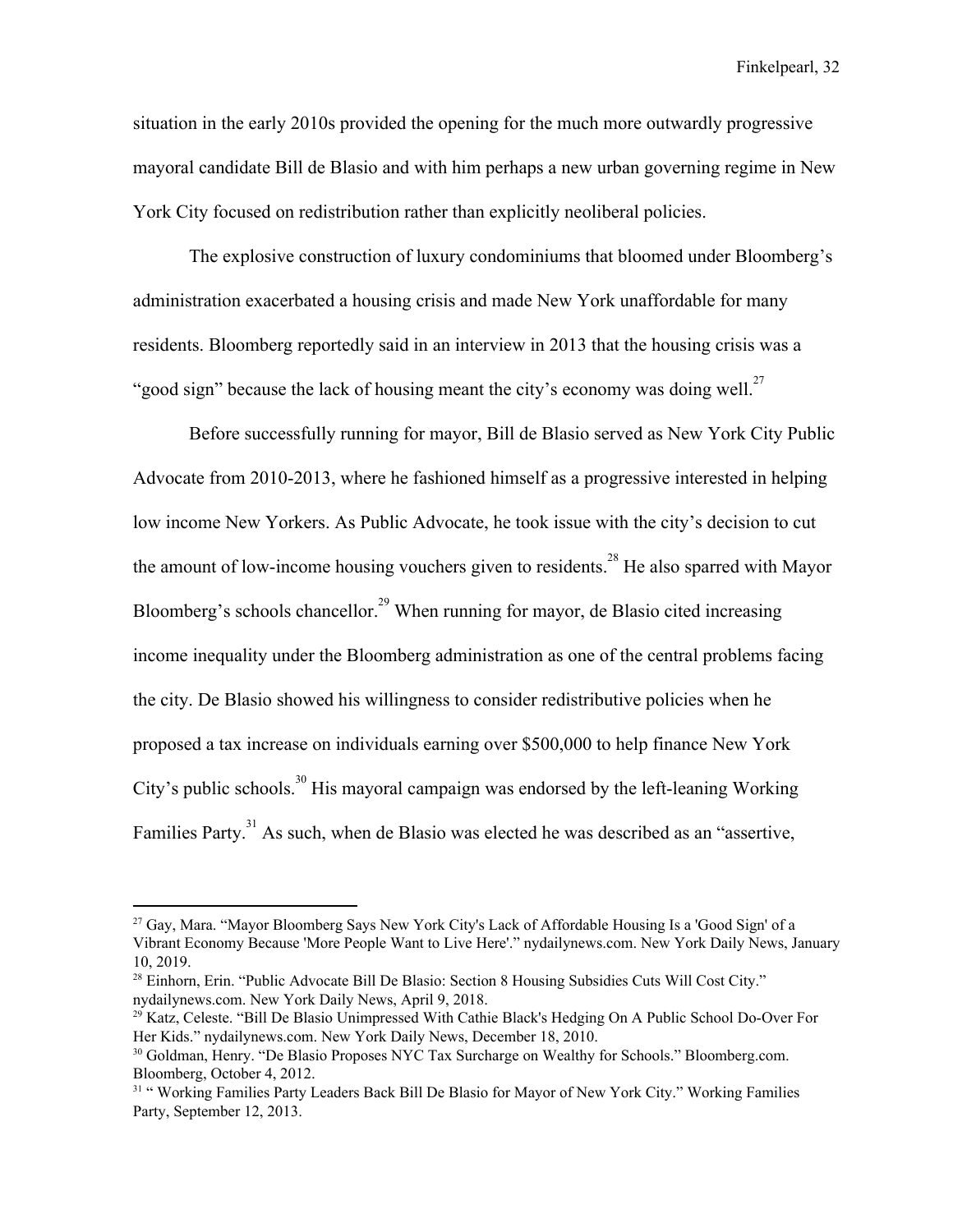tax-the-rich liberal" by the *New York Times* and his election was seen as a potential break with New York's established neoliberal regime, or at least a break with the overtly pro-capital approach of the Bloomberg administration.<sup>32</sup> In contrast with de Blasio, Andrew Cuomo, New York's governor during the 2017-2019 case, was and is widely seen as a member of the pro-capital neoliberal governing regime that Bloomberg was a part of.

## **Congestion Pricing is Discussed Again**

New York City's economy and population both grew rapidly in the 2010s despite the pervasive income inequality and the housing crisis. Between 2010 and 2018, the New York City population grew by about 208,000 people while the overall New York metropolitan area grew by over 500,000 people in just the years between 2010 and  $2016<sup>33</sup>$ . The city experienced record economic and tourism growth as well. The strain of traffic congestion was increasingly felt on the city's transportation network, with average traffic speeds dropping 21% between 2010 and 2018.<sup>34</sup>

Despite the failure of Mayor Bloomberg to pass congestion pricing in 2008, support for the idea continued to grow in the decade between 2008 and 2018. Civic groups began to increasingly advocate for congestion pricing as the traffic situation in the city became worse. For example, non-governmental advocacy groups such as the urban planning think tank Regional Plan Association (RPA) continued to advocate for congestion pricing in the public sphere as a potential solution to the city's traffic woes. The RPA would emerge as a major

<sup>&</sup>lt;sup>32</sup> Grynbaum, Michael. "De Blasio Draws All Liberal Eyes to New York City." The New York Times. The New York Times, December 31, 2013.

<sup>&</sup>lt;sup>33</sup> "New York City, New York Population 2020." New York City, New York Population 2020 (Demographics, Maps, Graphs). Accessed April 8, 2020.

<sup>34</sup> New York City Department of Transportation, *New York City Mobility Report June 2018*. The City of New York (2018).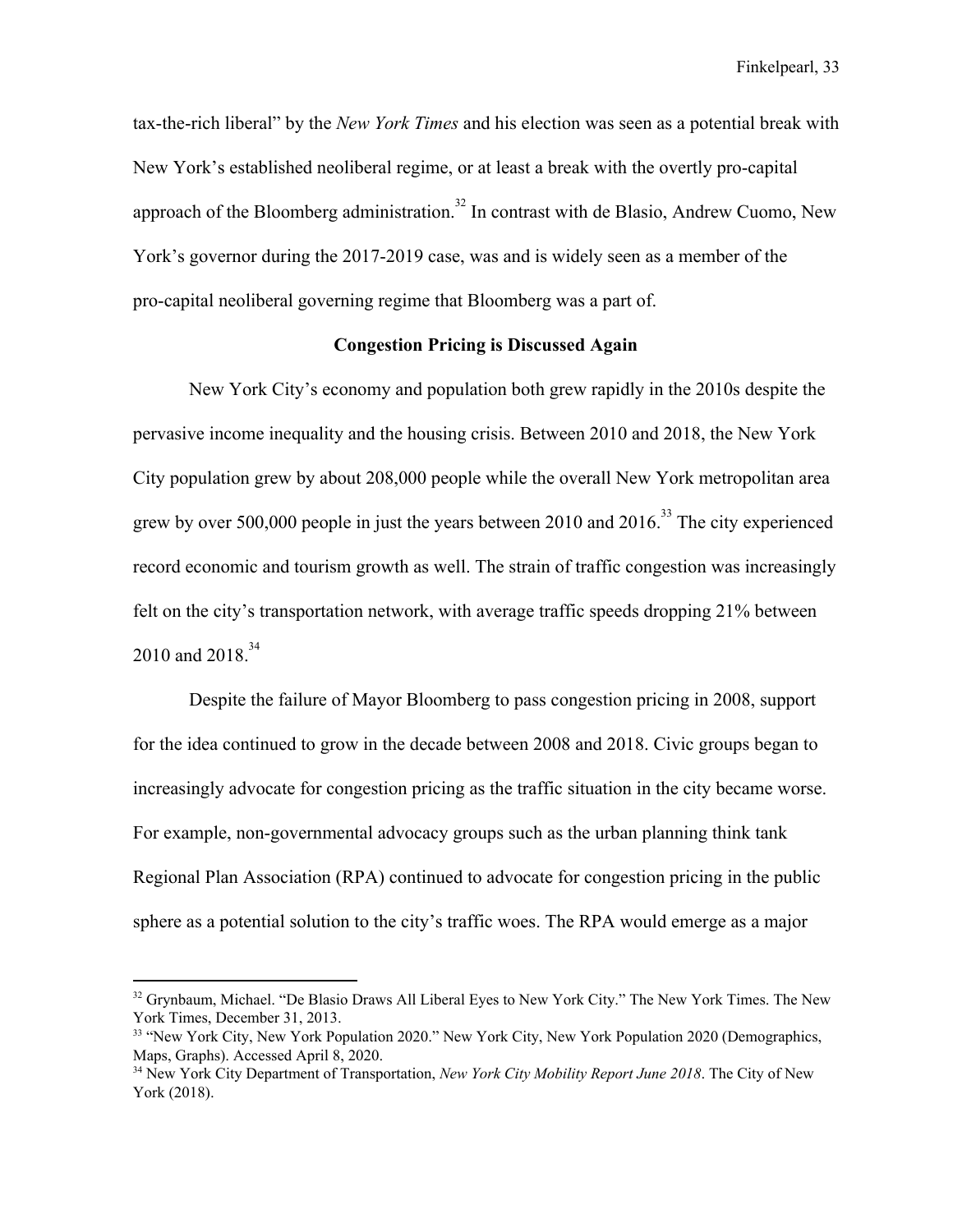player in the 2017 case. Every 20 years or so the RPA publishes its "Regional Plan," a massive document filled with urban planning recommendations for the New York area. While congestion pricing remained a popular idea with policy experts such as advocacy groups like the RPA, it was not yet seriously considered by most politicians. Hence, even while there was little public attention towards fixing the subway or traffic issues, the endorsement of the congestion pricing policy by experts gave it increased legitimacy as the best way to handle the problem of raising money for infrastructure. Official 1 explains the appeal that congestion pricing has to policymakers:

[Congestion Pricing] makes the streets safer because it makes our city perhaps healthier, like, you know, makes the air better, and also just because it generally shifts people to other modes of transportation... those are high goals of environmentalists and people who care about mass transit. It's not just about making our mass transit system economically viable. It's about shifting [car users to public transit].

Already a consensus was emerging that congestion pricing would be good for business while also beneficial to public transit users that would be able to rely on a well-maintained transit system. The emerging consensus was that congestion pricing would benefit different constituencies in different ways. Businesses would benefit from reduced traffic and therefore regained transit time, environmental and social advocates would benefit from less cars and therefore pollution in the city. Transit riders would benefit from better public transportation commutes. This time, the focus of passing congestion pricing was on providing a dedicated funding stream for transit infrastructure investment. By 2017, this dedicated funding stream was badly needed as the New York City Subway began to collapse.

## **The Subway Crisis and a History of Disinvestment**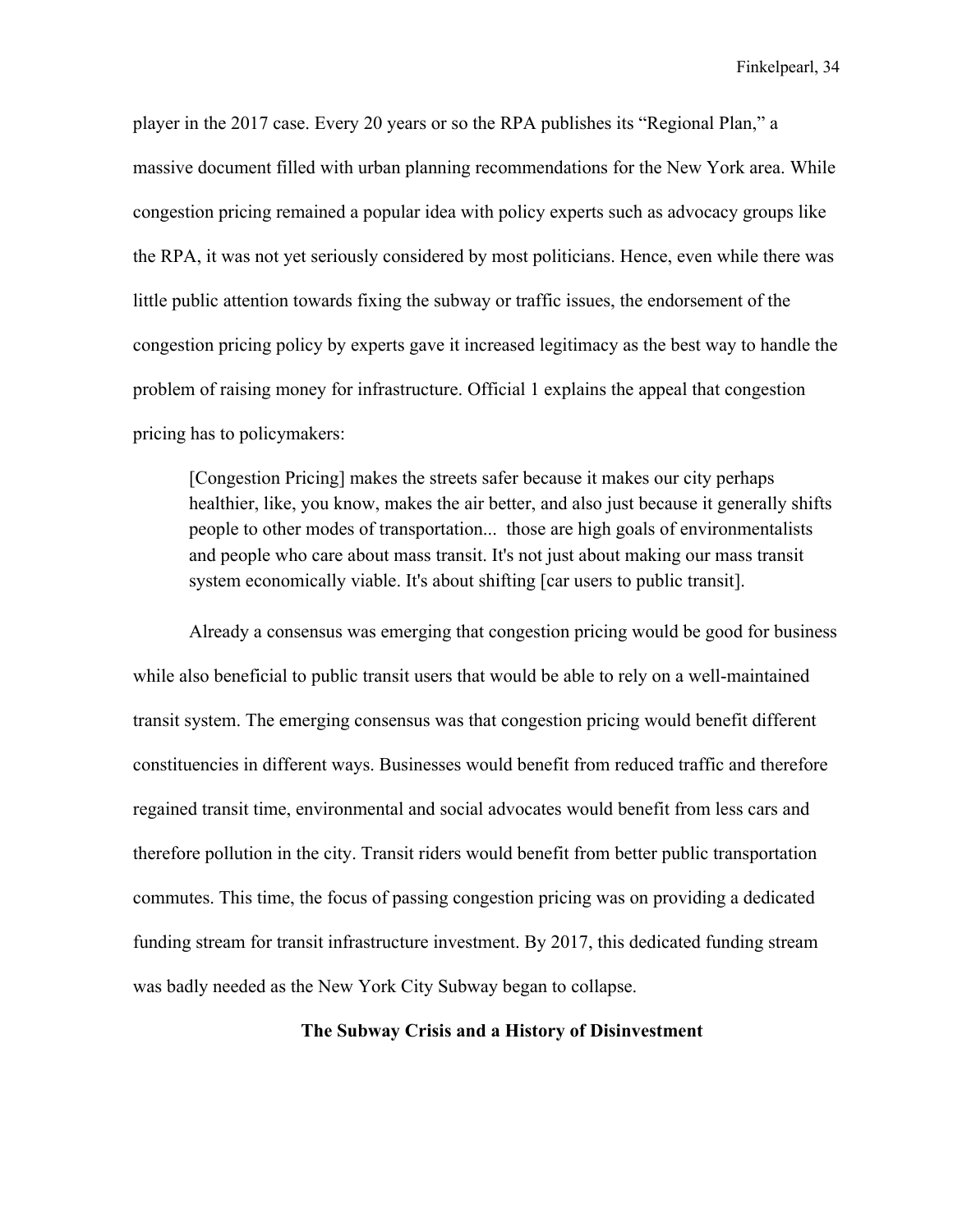As New York's economy continued to grow, the service on the New York City Subway began to severely deteriorate in spite of increasing ridership. Whereas during Bloomberg's push for congestion pricing in 2007 the subway functioned relatively well, by the second half of the 2010s it was becoming clear that the subway needed a new stream of funding to pay for maintenance and operating costs. The subway was relying on a deteriorating fixed-block signaling system that was over 100 years old and that limited the capacity of how many trains could move through the network.<sup>35</sup> The signaling system was so old that the MTA had to manufacture replacement parts itself since the original manufacturers have long since gone out of business. Overcrowding, from 4 million riders in the 1990s to almost 6 million in 2017, exacerbated problems with the fixed-block system since more trains couldn't be introduced to absorb new demand. By the end of 2017, transit ridership had slightly fallen even as the city has continued to do well economically. Some New Yorkers chose to avoid riding the unpredictable subway by switching to transportation network company (TNC, also known as ridesharing) apps like Uber and Lyft. The increase in TNC rides in turn only made Lower and Midtown Manhattan even more congested.<sup>36</sup> By 2018, the subway had the worst on-time performance of any major rapid transit system in the world.<sup>37</sup>

The deterioration of subway service in the 2010s stemmed from long-term decisions by policymakers stretching back to the early 1990s, decisions that allowed the New York State and City governments to walk away from their responsibility to fund a public good like

<sup>35</sup> Fitzsimmons, Emma G., Ford Fessenden, and K. K. Rebecca. "Every New York City Subway Line Is Getting Worse. Here's Why." The New York Times. The New York Times, June 28, 2017.

<sup>36</sup> Santora, Marc. "Subway Ridership Falls as M.T.A. Scrambles to Improve Service." The New York Times. The New York Times, November 15, 2017.

<sup>&</sup>lt;sup>37</sup> The New York Times. "M.T.A. Delays: How Did the Subway Get So Bad?" The New York Times. The New York Times, February 20, 2018.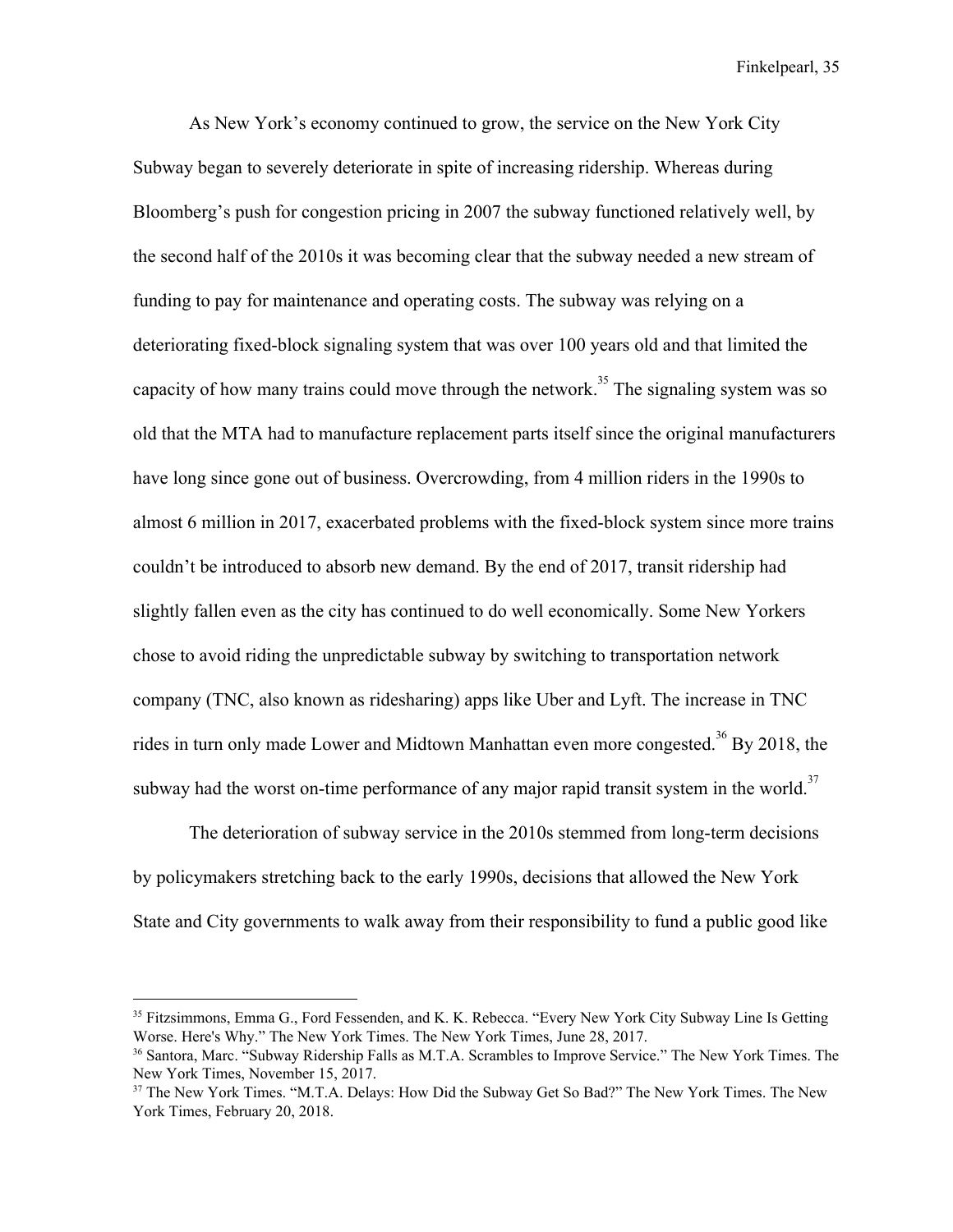New York's subway for decades. According to two *New York Times* investigations, both Democratic and Republican officials have stripped a combined \$1.5 billion from the MTA since the 1990s. Part of the problem comes from the fact that the New York City Subway itself is owned by the City of New York but operated by the MTA, a state agency, meaning the system is only properly funded when both the city and state cooperate, and as a result the subway is often the subject of turf wars between the state and city. Mayor Rudolph Giuliani in 1994 cut the city's contribution to the MTA by \$400 million, eager to show voters he could run the city without raising taxes. Under Governor George Pataki, New York State eliminated subsidies to the MTA, forcing it to operate on its own revenue in 1995. These moves by both Mayor Giuliani and Governor Pataki are classic examples of market-based governance. Forcing a state agency to operate on its own revenue is a hallmark of neoliberalism, since the goal is to reduce the state's public expenditures and make the government operate more like a private company in the marketplace. The use of a state-run agency like the MTA is due to the fact that public transit has traditionally been seen by policymakers as a public good. A state-run agency is usually operated for the good of society rather than to make money.

Mayor Giuliani's successor, Michael Bloomberg, decreased funding, and by 2017, the city's financial contribution to the subway's operation had dropped by 75% since the 1990s. In 2000, the MTA accepted a \$12 billion debt refinancing package from Wall Street investment firm Bear Stearns. The deal infused cash into the MTA in the short term but required the agency to spend much of its long-term capital paying back the debt. Placing the MTA's finances into the hands of the private debt market was a way for politicians in 2000 to easily raise a huge sum for the transit system in the short term without raising fares or taxes,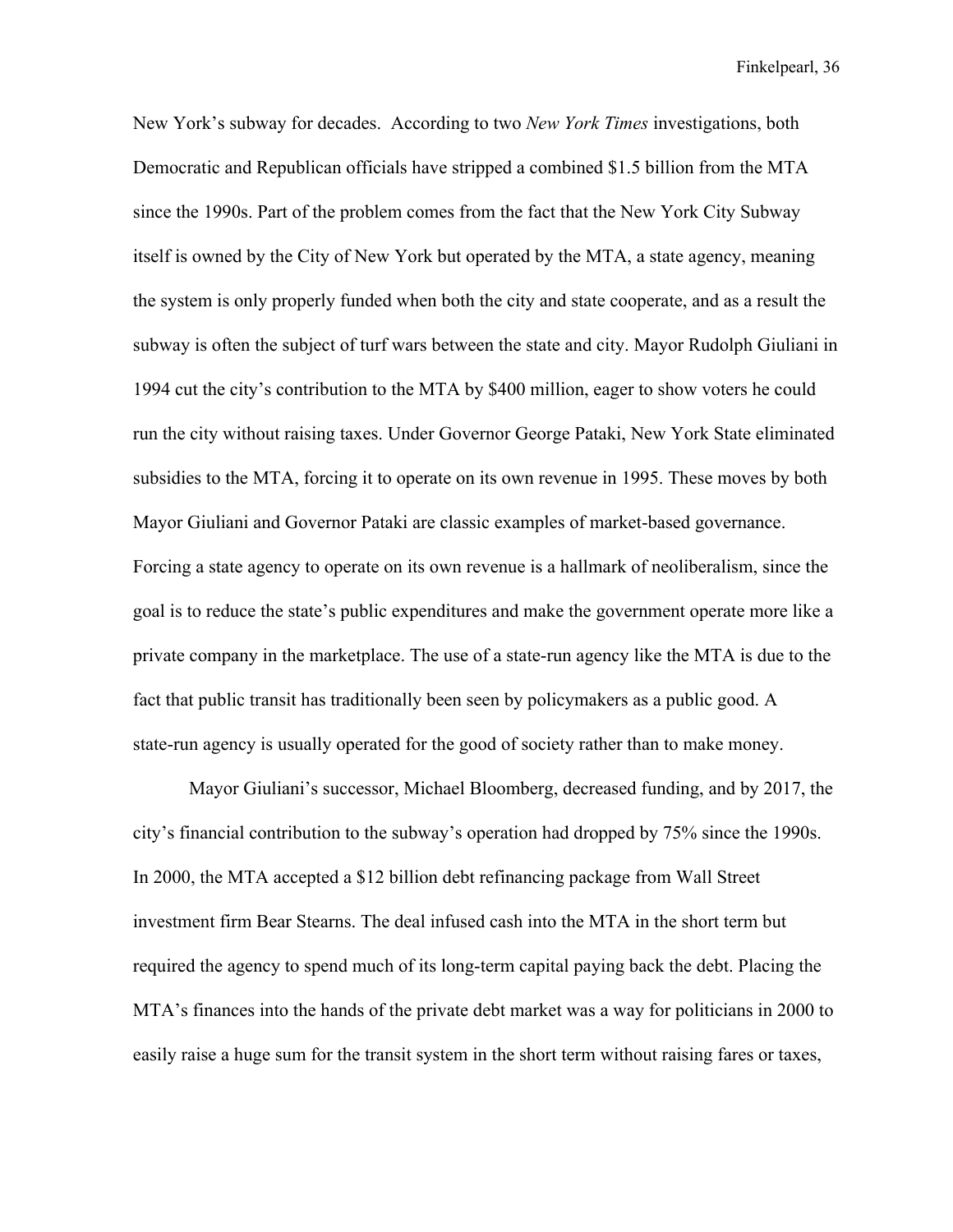but is emblematic of the state washing its hands of its responsibility to finance a public agency like the MTA through traditional methods. Today, nearly 17 percent of the MTA budget goes to paying debt, taking away money the agency would otherwise spend on operating transportation services. During the recession of 2008, the agency curtailed 40 types of maintenance and laid off hundreds of frontline workers while still repaying the debt, cuts that have not been restored despite the strong economy in 2019 and growing transit ridership. As recalled by the Reporter:

 [The] recession happened and that created an incredible financial strain at the MTA that forced the agency to cut a bunch of service in 2009 and 2010.

As recently as 2016 or 2017, the MTA had cut \$500 million of funding for signal improvements and directed them to pet projects favored by Governor Cuomo, such as new lights and signs. Cuomo, like elected leaders including Bloomberg before him, has also consistently canceled MTA capital projects to make room for his own flashy projects, like new extensions of subway lines that direct funds away from basic maintenance.<sup>38</sup> These cuts compounded over time until the infrastructure was severely impaired in 2017.

#### **A Subway State of Emergency**

Though the crisis was decades in the making, the lack of investment in New York's public transportation network burst into public view in 2017 and would prove to be the focusing event that would lead to congestion pricing's passage. By the summer of 2017, the poor shape of the subway system led to a series of widely publicized accidents and incidents that made the network's decline impossible to ignore. On June 6th, riders were trapped in a

<sup>&</sup>lt;sup>38</sup> Rosenthal, Brian, Emma G. Fitzsimmons, and Michael LaForgia. "How Politics and Bad Decisions Starved New York's Subways." The New York Times. The New York Times, November 18, 2017.

Fitzsimmons, Emma G., and Michael Laforgia. "How Cuts in Basic Subway Upkeep Can Make Your Commute Miserable." The New York Times. The New York Times, December 20, 2017.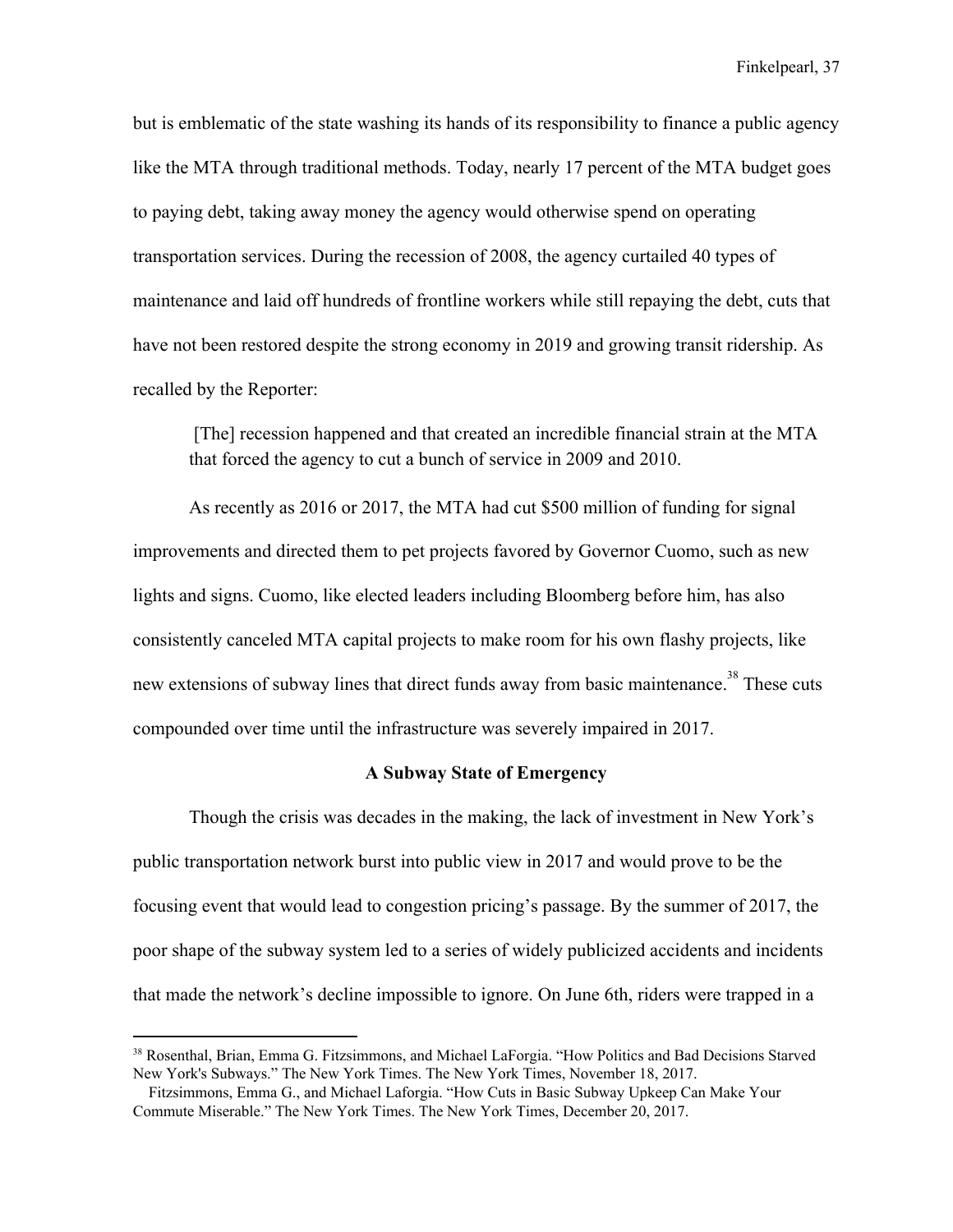stalled and overheated train for 45 minutes.<sup>39</sup> 34 people were injured when two train cars derailed due to an improperly secured piece of track on June  $27th$ <sup>40</sup> On July 17th, a track fire sent nine people to the hospital and prompted a series of delays throughout the system.<sup>41</sup> Just three days later, a subway train in Brooklyn derailed, causing yet more delays.<sup>42</sup>

At this point, the Mayor and Governor were facing increasingly intense pressure from the public to deal with the rapidly escalating crisis. The June 27th crash finally forced the Governor to act. Cuomo declared a "Subway State of Emergency" on June 29th, immediately designating \$1 billion in improvements to the subway.<sup>43</sup> Due to the immense public scrutiny now facing elected leaders in New York, the June and July 2017 subway incidents were the "focusing event" in this case, which (as per MSF) focused the attention of both the public and policymakers upon the dire state of the subway. All of the subjects interviewed agreed that public attention to the dire state of the subway was key to action by elected officials:

Reporter: [In 2017] the subways got noticeably worse. And the needs of the subways felt more acute.

Advocate: Train delays were mounting over the same period of time between roughly 2012 and 2017 and in 2017, you know, it sort of reached a fever pitch.

During the summer of 2017, coverage of the problems from a variety of media outlets

made the subway failures a top story. Emblematic of the extensive coverage is a *BuzzFeed*

<sup>&</sup>lt;sup>39</sup> Nir, Sarah Maslin. "A Hot Mess for F-Train Subway Riders Trapped in Cars." The New York Times. The New York Times, June 6, 2017.

<sup>40</sup> Santora, Marc, and Emma G. Fitzsimmons. "Subway Derailment in Manhattan Injures Dozens." The New York Times. The New York Times, June 27, 2017.

<sup>&</sup>lt;sup>41</sup> Fitzsimmons, Emma G. "Subway Track Fire Sends 9 to Hospital and Snarls Morning Commute." The New York Times. The New York Times, July 17, 2017.

<sup>42</sup> Fitzsimmons, Emma G. "Subway Train Derails in Brooklyn, Disrupting Morning Commute." The New York Times. The New York Times, July 21, 2017.

<sup>43</sup> Fitzsimmons, Emma G. "Cuomo Declares a State of Emergency for New York City Subways." The New York Times. The New York Times, June 29, 2017.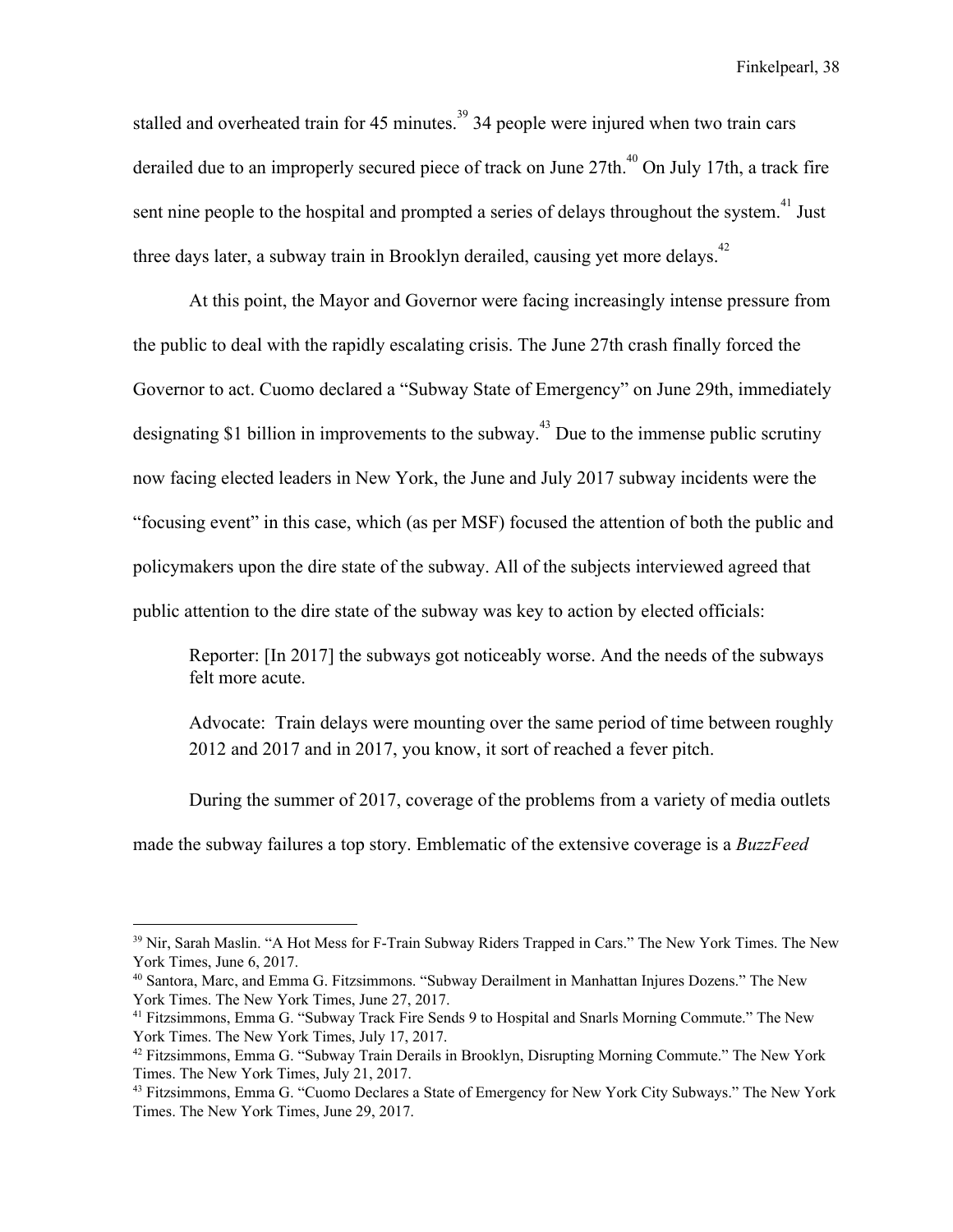Article on July 11, 2017 called "32 Pictures That Show Just How Bad The NYC Subway Has Gotten" which compiles social media posts submitted by readers who experienced outrageous situations on the subway.<sup> $44$ </sup> Images of derailed trains and massive crowds waiting for delayed trains filled the social media feeds of New Yorkers throughout the summer of 2017. From then on it would be politically impossible for the Mayor and the Governor to do nothing with regards to fixing the subway.

By the end of 2017, it was clear that, per MSF parlance, the problem stream was well defined: the lack of funding for public transportation in New York City. The political stream was beginning to align with the problem stream as well, since policymakers knew that they had to take action. Yet the policy stream was still not well-defined: divergent solutions would soon be proposed by the Mayor and the Governor.

Immediately after Governor Cuomo's declaration of emergency, a panel of experts was convened by the governor to come up with an interim plan to stabilize the failing system. The panel included transit union leaders but also leaders from the private side of the city's governing regime, such as Peter Kalikow, a president of a large real estate company; and Daniel L. Doctoroff, a former Bloomberg administration official who leads the Google subsidiary Sidewalk Labs, a company building a technology-integrated neighborhood in Toronto.<sup>45</sup> The resulting \$800 million Subway Action Plan sought to immediately stabilize the system, with the understanding that real long-term changes would come later.<sup> $46$ </sup> Indeed, soon

<sup>44</sup> Stopera, Dave. "32 Pictures That Show Just How Bad The NYC Subway Has Gotten." BuzzFeed. BuzzFeed, July 11, 2017.

<sup>45</sup> "MTA CHAIRMAN JOSEPH LHOTA UNVEILS NEW YORK CITY SUBWAY ACTION PLAN." NYS News. New York State, July 25, 2017.

<sup>46</sup> Fitzsimmons, Emma G. "\$800 Million Subway Rescue Plan Adds Cars and Subtracts Seats." The New York Times. The New York Times, July 25, 2017.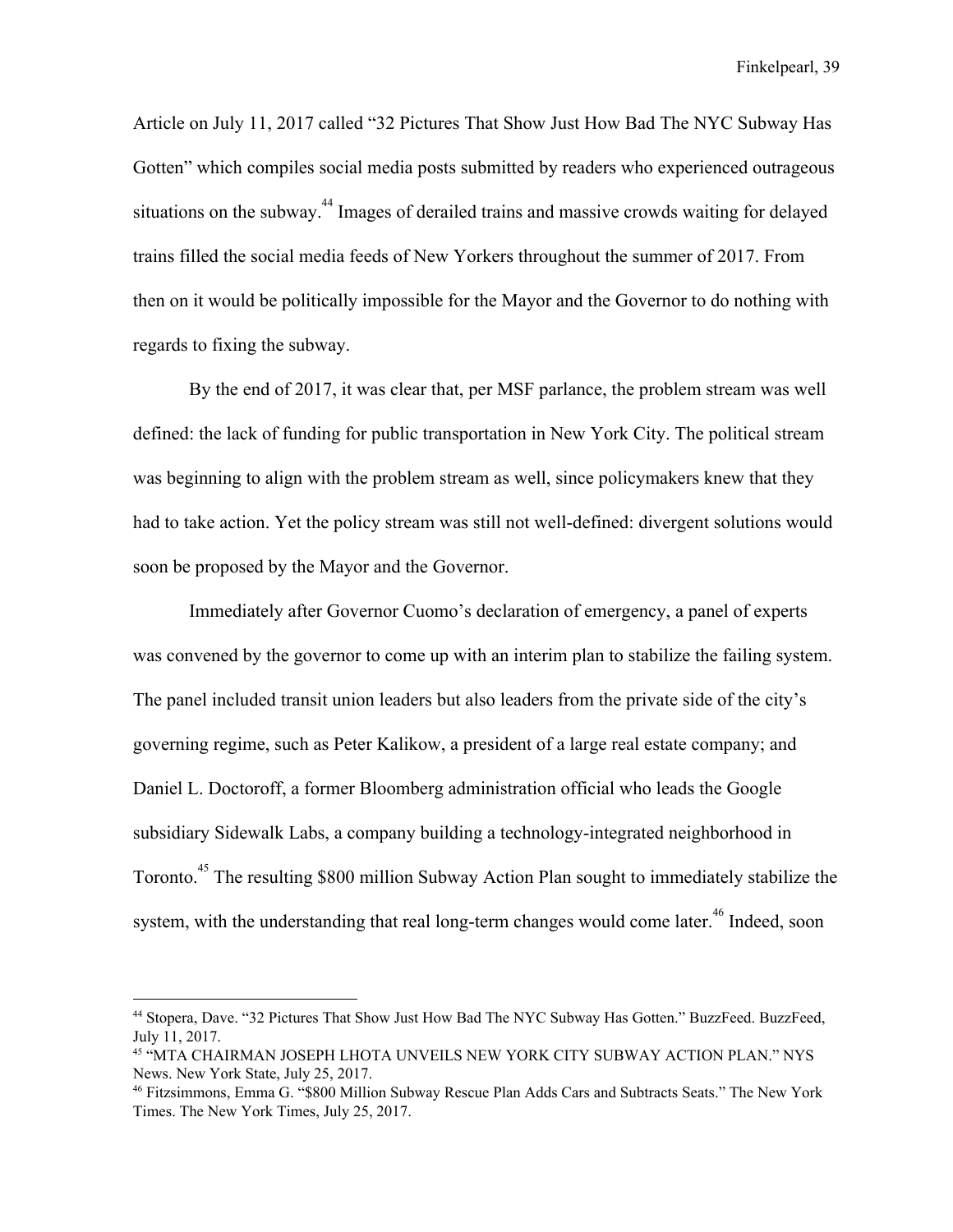Mayor de Blasio and Governor Cuomo would advocate for two different approaches to fixing the subway.

#### **Divergent Plans and Divergent Support**

It was clear to elected officials that several billion dollars of repairs were needed to bring the subway to a state of good repair. By August 2017, Governor Cuomo and Mayor de Blasio were both feeling electoral pressure to respond to the crisis.<sup> $47$ </sup> The leaders publicly expressed their different opinions on how the subway should be financed in the long term. Governor Cuomo in August 2017 endorsed congestion pricing, saying "congestion pricing is an idea whose time has come."<sup> $48$ </sup> In line with his progressive leanings, de Blasio put his support behind a policy he called a "millionaire's tax."<sup> $49$ </sup> The policy would slightly raise the tax rate on individual incomes of \$500,000 or more, which would reportedly affect 32,000 people, or less than 1 percent of the city's taxpayers.<sup>50</sup> Brooklyn borough president Eric Adams supported the tax as well as the transit advocacy group Riders Alliance. De Blasio was quoted as saying:

"Rather than sending the bill to working families and subway and bus riders already feeling the pressure of rising fares and bad service, we are asking the wealthiest in our city to chip in a little extra to help move our transit system into the 21st century."

The proposal originally originated not with de Blasio, but with New York State Senator Michael Gianaris, however de Blasio became the policy's main public champion.<sup>52</sup>

<sup>47</sup> Goodman, J. David. "De Blasio's Push for Tax on Wealthy Helps Put Pressure on Cuomo." The New York Times. The New York Times, August 7, 2017.

<sup>48</sup> Santora, Marc. "Cuomo Calls Manhattan Traffic Plan an Idea 'Whose Time Has Come'." The New York Times. The New York Times, August 13, 2017.

<sup>49</sup> Fitzsimmons, Emma G. "Bill De Blasio Will Push for Tax on Wealthy to Fix Subway." The New York Times. The New York Times, August 6, 2017.

<sup>50</sup> Walker, Ameena, and Tanay Warerkar. "De Blasio's Proposed Millionaires Tax Would Fund Half-Priced MetroCards, Subway Upgrades (Update)." Curbed NY. Curbed NY, August 7, 2017.

<sup>&</sup>lt;sup>51</sup> Fitzsimmons, "Bill De Blasio Will Push for Tax on Wealthy to Fix Subway."

 $52$  Ibid.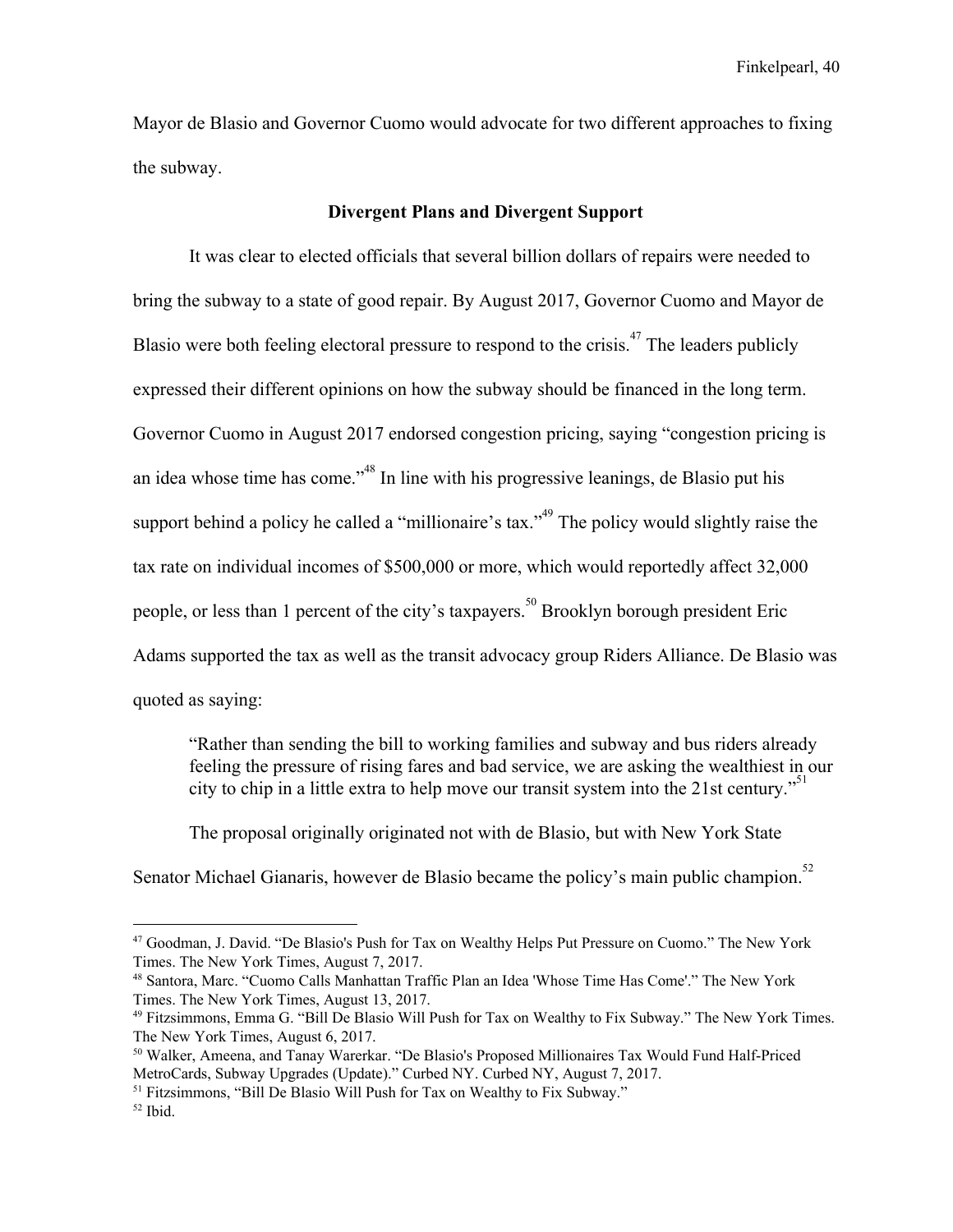Though not many opinion polls were conducted on the issue, one Quinnipiac University poll conducted in October 2017 suggested that New York City voters were strongly behind de Blasio on this issue, with voters solidly backing a millionaire's tax to fund transit improvements over a congestion pricing scheme 61 to 24 percent. The poll noted that support for the millionaire's tax was strong in all five boroughs. $53$ 

Part of de Blasio's support for a millionaire's tax was probably tied to electoral politics, as the Mayor likely did not want to alienate voters in the outer boroughs who drive into Manhattan for work. However, because of his appetite for redistributive policies, it appeared that de Blasio believed that a millionaire's tax would be the better policy. He repeatedly called the tax "fairer" than congestion pricing, which could be interpreted both in that it would be fairer to residents that have no choice but to drive from outer boroughs and that taxing a small number of wealthy residents rather than putting the burden on all drivers would be fairer to a majority of New Yorkers. According to my interviews, it is clear that the mayor did not seek to alienate voters who drove cars, and was also far more concerned with raising money for the transit system than working to combat congestion:

Official 1: [Mayor de Blasio's] top priorities were not to shift people away from driving or to penalize car users, in and of itself; he is a car driver. He comes from Brooklyn where people drive. Like I think he's come to accept that cars can be very dangerous... and I think he's increasingly concerned about the environment. But those have not always been his top priorities. And I don't think they were the top concerns when it came to this policy discussion. The top concern was funding it for him, funding the mass transit system, and trying it in a way that is fair to working people.

<sup>53</sup> "NYC VOTERS BACK MILLIONAIRES' TAX FOR SUBWAY FIX,

QUINNIPIAC UNIVERSITY POLL FINDS; CITY DEMS BACK CUOMO OVER de BLASIO 2-1 IN GOV RACE." Quinnipiac University, October 6, 2017.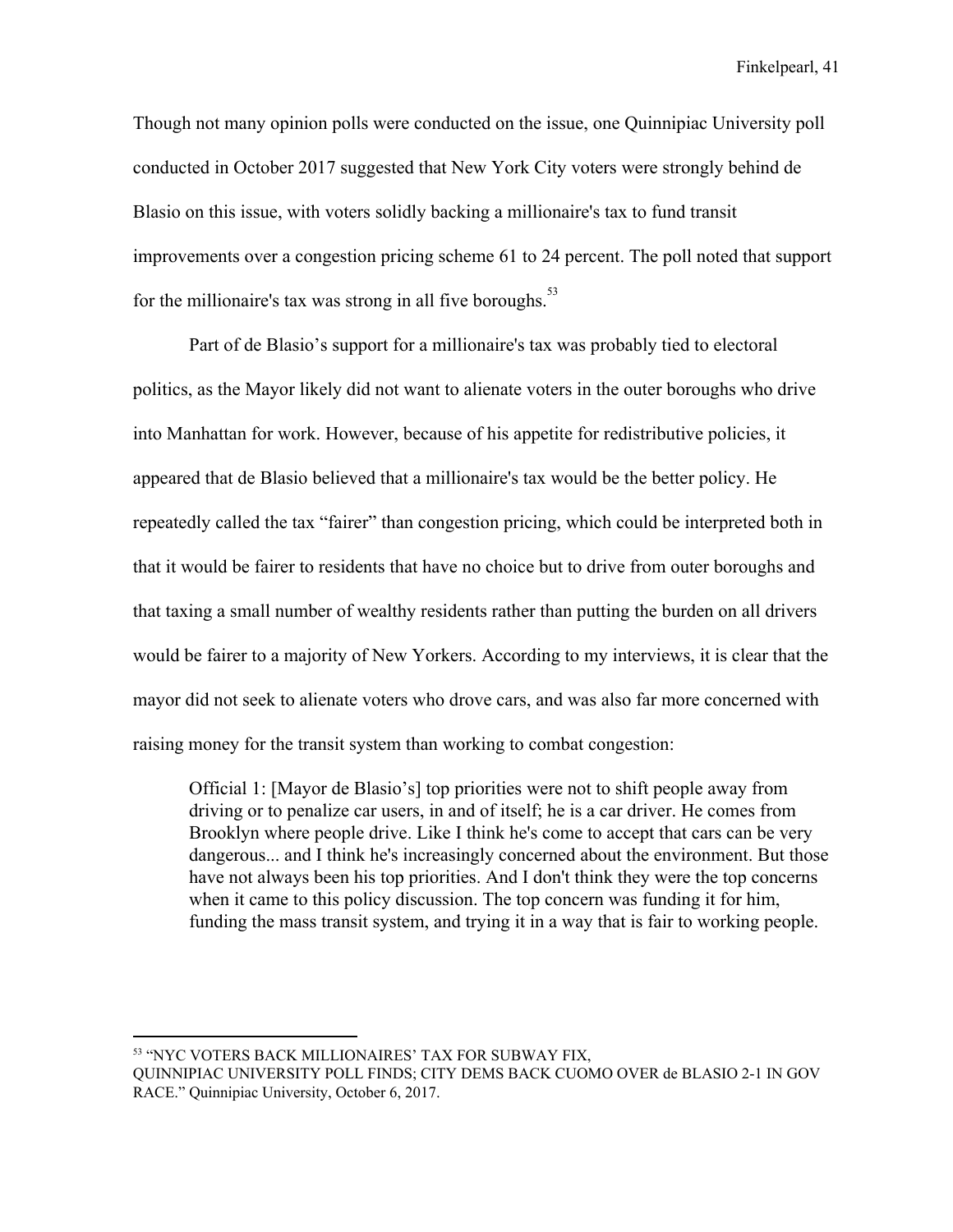As Official 1 notes, the central problem policymakers were concerned about during this time period was the rapidly deteriorating subway. This focus on finding a funding stream to pay for subway improvements is distinct from the Bloomberg administration's focus on the economic and social betterment of New York City. The changing focus reflects the differing rationale for a congestion pricing policy being advocated in 2017for by Governor Cuomo's administration and his allies.

An understanding among many policymakers was solidified around this time (late 2017) that car users were far wealthier and therefore more advantaged than the average New Yorker who takes public transportation. While the basic premise of a congestion charge policy assumes cars are a negative externality to be controlled through a market mechanism, for the first time in New York (and in a change from 2007-2008) politicians were increasingly in favor of placing a levy on their constituents who are car owners. Policymakers under Cuomo in favor of congestion pricing argued that car owners in the New York area are on average wealthier and could therefore afford paying the tolls under congestion pricing. However, the Mayor felt it would be fairer to everyone if those New Yorkers who were the wealthiest subsidized public transit improvements rather than all car owners:

Official 2: [De Blasio's focus on the millionaire's tax comes from] a genuine belief that millionaires are not paying their fair share for city services, including public transit… Car owners are much wealthier than non-car owners. But millionaires are much wealthier than the typical [car] owner.

The quote by Official 2 reflects the emerging understanding among New York policymakers that some group was going to have to bear the cost burden of public transit infrastructure improvements. The question here was whether to proceed with a redistributive approach and tax millionaires or proceed with a regressive approach and tax car owners.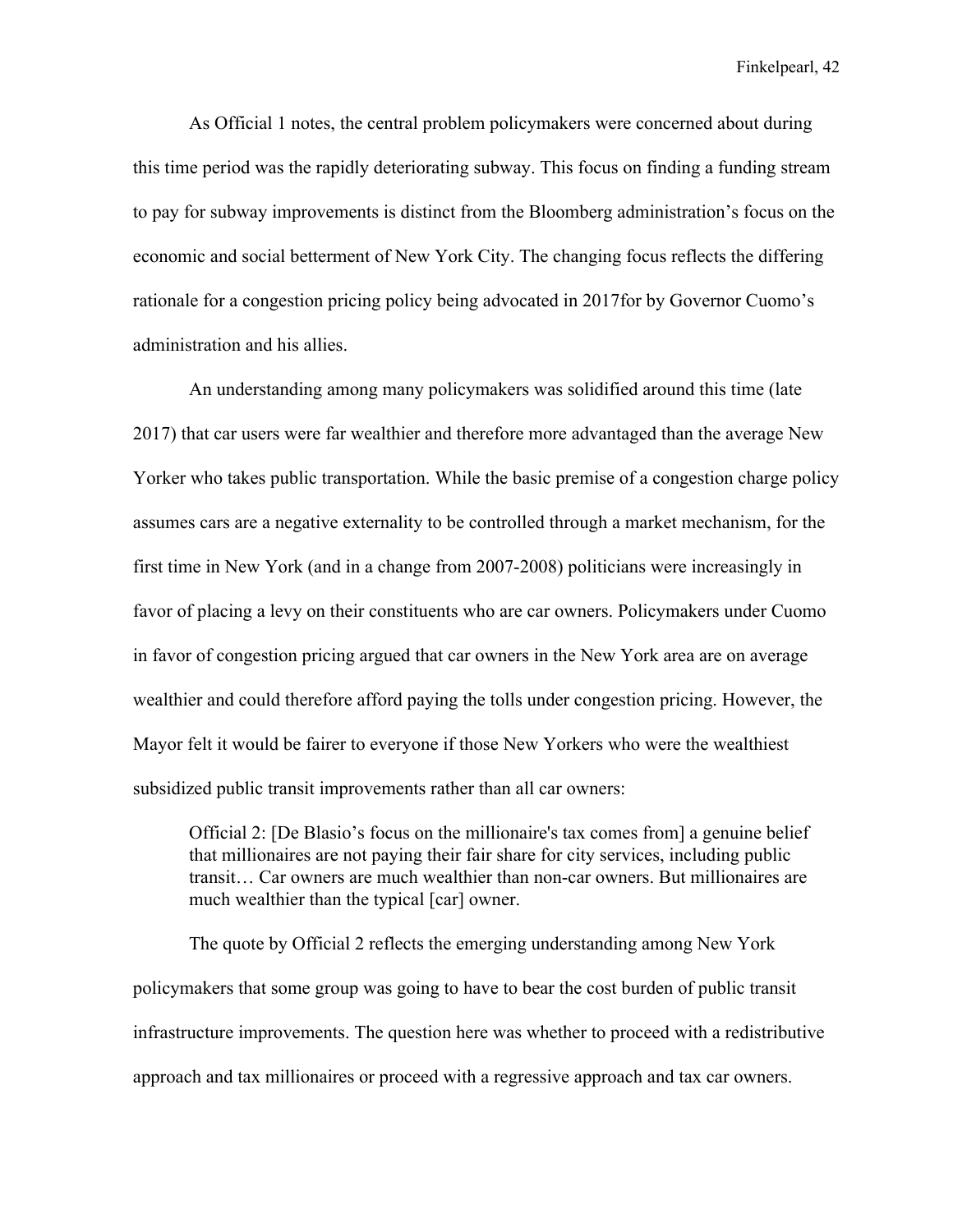The passage of de Blasio's millionaire's tax to fund transit improvements would have been a break with the urban regime of the past few decades that focused on denying the MTA direct tax dollars. With support for the millionaire's tax from half of the city council, state legislators, and by the majority of New Yorkers according to the Quinnipiac poll, the popularity of the policy challenged the consensus created around congestion pricing and suggests that on its own the passage of congestion pricing was not inherently inevitable. In October 2017, it was reported that half of New York's City Council supported de Blasio's millionaire's tax.<sup>54</sup>

One month later, in November 2017, the RPA released their "Fourth Regional Plan" for New York City.<sup>55</sup> Implementation of a congestion pricing scheme was one of the goals recommended in the plan, further legitimating congestion pricing with some members of the policymaking community.  $^{56}$  By October 2017, with a millionaire's tax appearing as an increasingly viable policy and still under immense public pressure to act on the subway, Governor Cuomo announced the creation of an expert panel called "Fix NYC" to come up with solutions to fix the subway. At this point Cuomo had already publicly declared his support for a congestion pricing plan for two months. Paralleling the Subway Action Plan, members of the panel appointed by Cuomo's office were part of the existing neoliberal governing regime. The panel included Scott Rechler, chairman of the Regional Plan Association, and Bill Rudin, chairman of the Real Estate Board of New York (REBNY),

<sup>54</sup> Rosenberg, Zoe. "De Blasio's Proposed Millionaires Tax Backed by More than Half of City Council." Curbed NY. Curbed NY, October 26, 2017.

<sup>55</sup> Edelson, Zachary. "The RPA Releases Its Fourth Regional Plan." Metropolis, November 30, 2017.

<sup>56</sup> "Executive Summary." The Fourth Regional Plan: Making the Region Work for All of Us. Regional Plan Association, November 2017.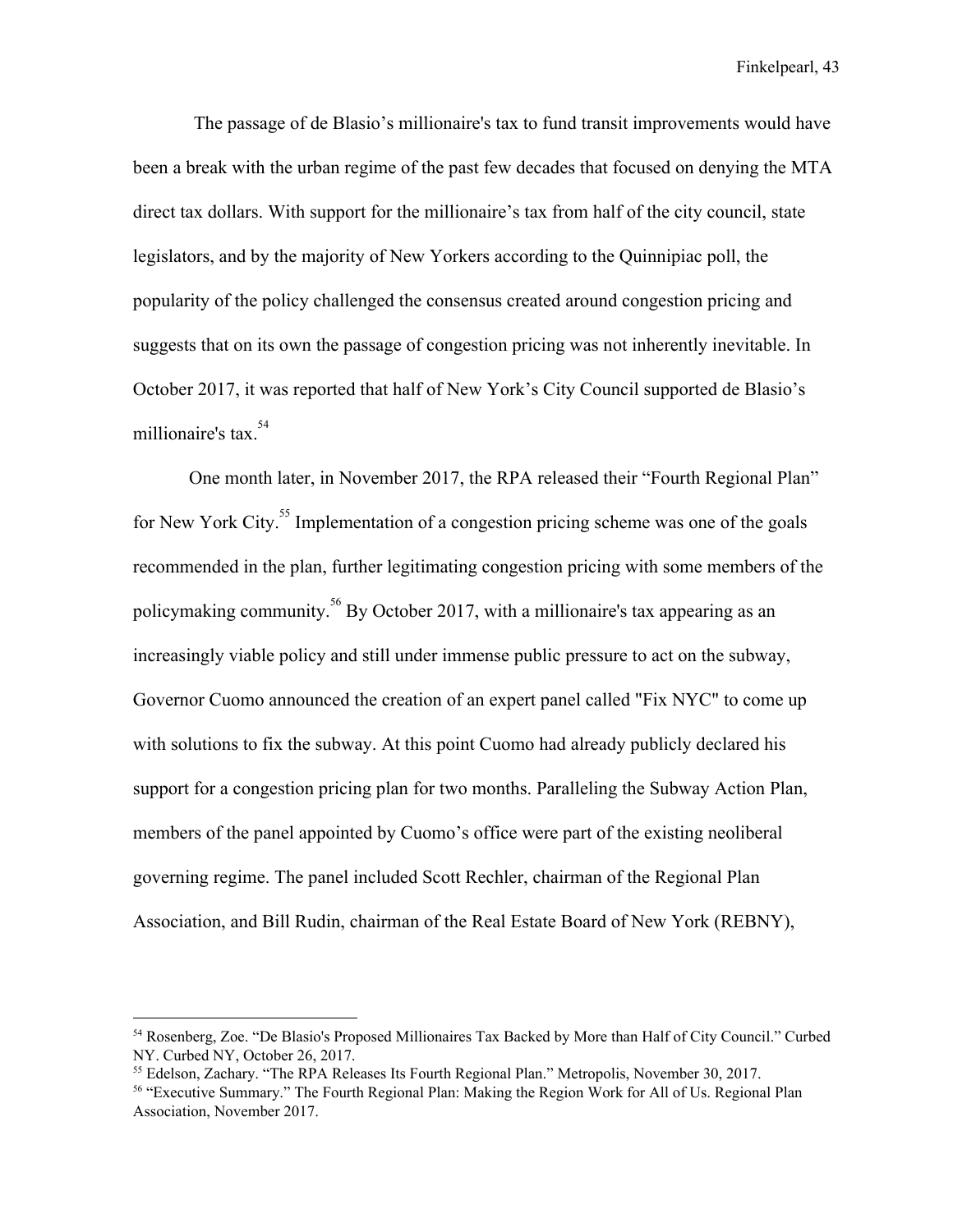which represents New York landlords.  $57$  According to Cuomo's office, the panel was taxed with "coming up with proposals to address the pressing issue of heavy congestion on New York City roads and highways, while producing a dedicated funding stream for the MTA."<sup>58</sup> Yet in having the "experts" define the two separate problems of traffic congestion and infrastructure financing in connection with each other even before any solutions were recommended, Cuomo's panel created a rationality that these problems had to be solved in connection with each other as well, presupposing congestion pricing as the panel's outcome. As a policy, only congestion pricing can simultaneously address congestion and raise revenue. A millionaire's tax raises revenue but has no impact on traffic congestion.

 Unsurprisingly, one of the main outcomes of the "Fix NYC" panel was to officially recommend congestion pricing as a policy solution when the report was issued in January  $2018.<sup>59</sup>$  The panel came up with several other recommendations including better regulation of taxis and adding a surcharge to TNC rides, but no recommendations on new tax revenue for the subway were offered. The outcome of this panel conceived by the governor lined up with the governor's desire for congestion pricing, which helped further the neoliberal political rationality around the policy.

Why did Governor Cuomo endorse congestion pricing at the expense of working with Mayor de Blasio to pass a policy such as a millionaire's tax? Interviewees agreed that because Cuomo's is part of the same entrepreneurial governing regime that Bloomberg was a part of, a more moderate and market-based policy rather than a redistributive one is on brand for the governor:

<sup>57</sup> "Fix NYC Advisory Panel Report." HNTB Corporation, January 2018.

<sup>58</sup> "Governor Cuomo Announces 'Fix NYC' Advisory Panel." Governor Andrew M. Cuomo, October 6, 2017. <sup>59</sup> "Fix NYC Advisory Panel Report."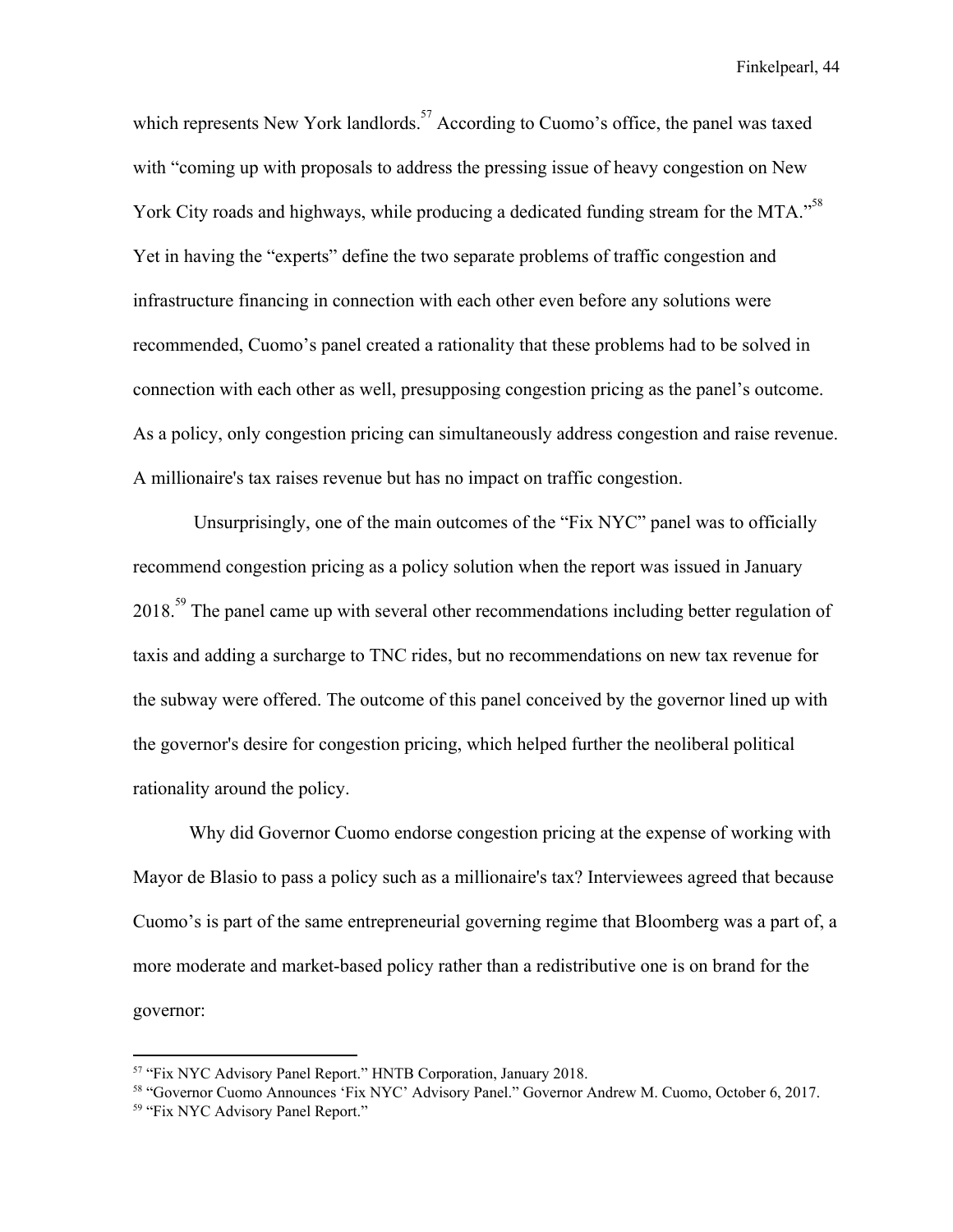Reporter: Cuomo hates raising taxes. That's why he preferred congestion pricing [and perceived it as an] easier way than [the millionaire's tax]. There was already a movement for it. He probably supported it 10 years ago, like thinks it sound policy, and was just sort of waiting.

Official 1: If you have someone to the left, saying I want to fix this by taxing millionaires. And then you have the governor whose whole brand and strategy is on, upon putting forth moderate principles that as much as possible do not agitate the private sector, or the wealthy, frankly.

Official 2: Every politician has their base; the governor's base is millionaires and billionaires.

It is clear here that Cuomo was on the side of a policy that did not alienate the wealthy,

or other supporters of his market-based governing regime. It was now his task, and that of his

allies, to convince the legislature and the public that congestion pricing was the best approach

to funding the subway.

## **Continued Political Pressure**

During 2018 the Mayor and Governor continued to feel pressure to take responsibility for the subway crisis. At the beginning of the year former actress Cynthia Nixon entered the gubernatorial Democratic primary race against Cuomo and quickly made fixing the subway one of her central campaign priorities.  $\frac{60}{60}$  Nixon tried to pin the subway crisis squarely on her opponent by encouraging the use of the hashtag "#Cuomo'sMTA." The Reporter recalls how the escalating subway crisis ended up becoming a political liability for Cuomo:

Reporter: The subway ended up being the place where Cuomo was most vulnerable... It was deteriorating for years before that and people didn't really notice and elected officials didn't really notice. [In 2017 and 2018] Cuomo couldn't ignore it, like #Cuomo'sMTA was viral and there was that, do you know the video [showing riders trapped in a smoke-filled subway car] of the people praying and the doors opened and

<sup>&</sup>lt;sup>60</sup> "Fixing the Subway." Cynthia For New York. Accessed April 8, 2020.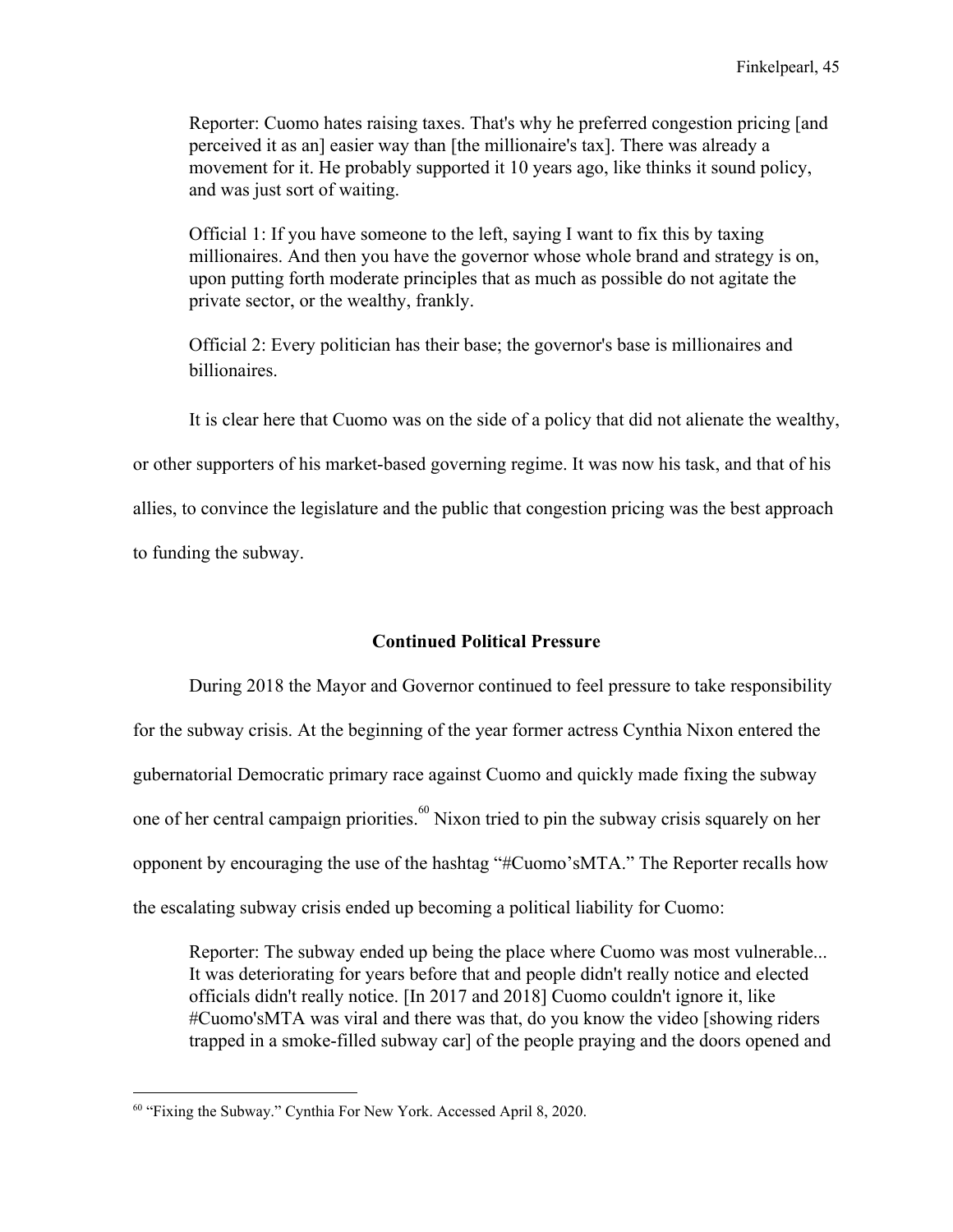the steam? I think that video passed congestion pricing to be honest. Politicians basically realized that they had to do something, the governor and the legislature.

In 2017, activist groups that advocate for transit improvements began to increase the

pressure on officials including the Governor and state legislature to act on improving the

subway:

Official 2: The advocates in between Bloomberg and Cuomo successfully elevated the issue of the failing MTA to the point that it wasn't acceptable to not have an answer. They in fact, made the poor performance of the MTA into a crisis.

Official 3: [The legislature] couldn't keep putting off not financing the MTA. It was such a big problem for the legislature.

Many activists specifically targeted their animus on the Governor. The Advocate remembers

one of the campaigns where activists, after inviting Governor Cuomo to ride the subway with

them to experience an average New Yorker's commuting experience with no response from

the governor, carried a cardboard cutout of the governor through the subway to symbolize his

missing presence (as seen in figure 1.3):

Advocate: Folks rode the train in a highly publicized manner with a cardboard cutout life size of the governor himself. After cardboard cutout Cuomo came the hashtag #Cuomo'sMTA. You know, to sort of solidify the link between the governor and his near ironclad authority over the decisions of the agency that runs the MTA. The governor sort of was backed into a position where he had to take responsibility for having spent years trying to palm it off on other folks.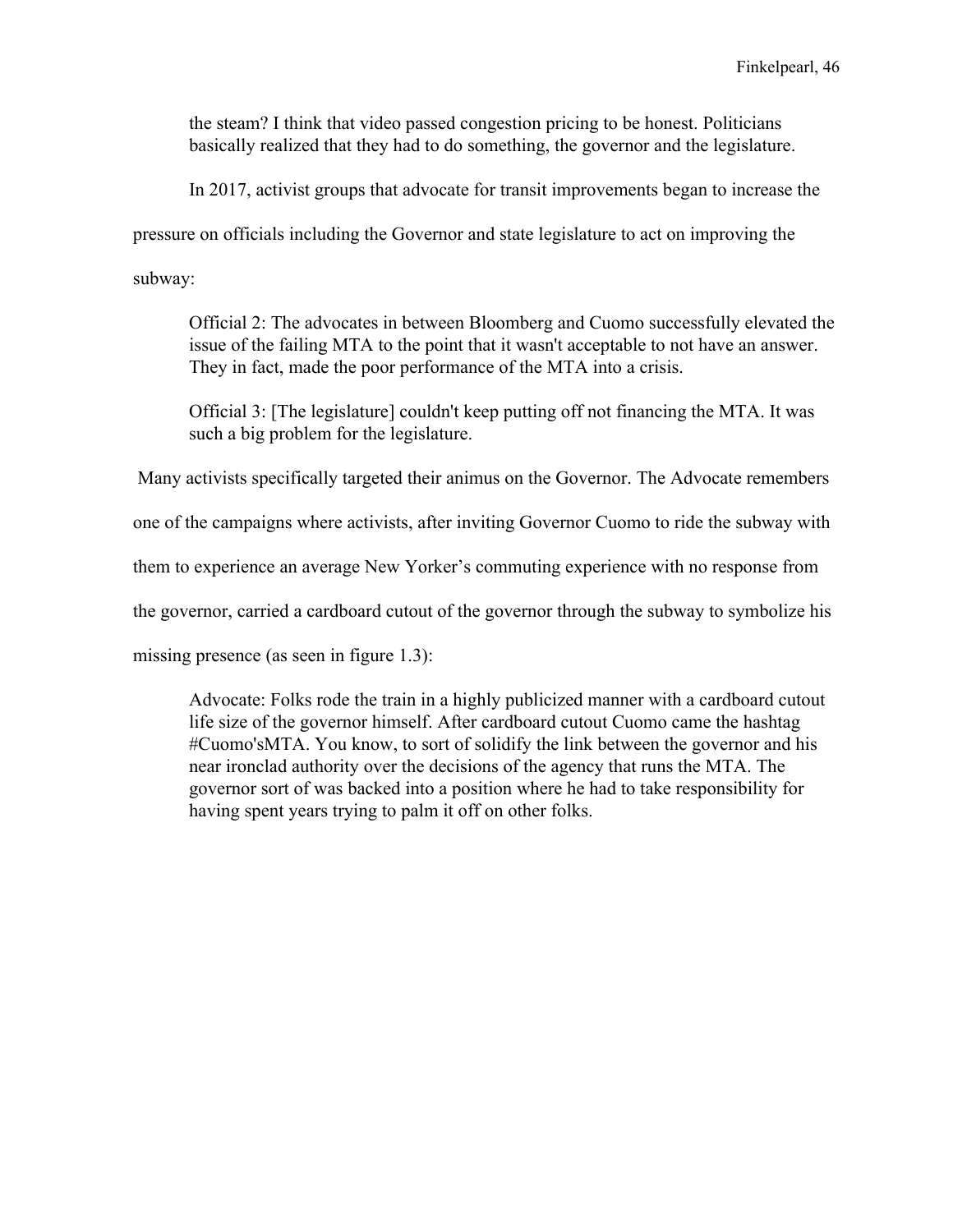

Figure 1.3: Activists bring a cardboard cutout of Governor Cuomo through the New York City Subway to symbolize his missing presence in advocating for better public transportation. Photo by Nicolas Enriquez/The New York Daily News.

In May 2018 Andy Byford, the former leader of MTA New York City Transit appointed by Cuomo, released a long-awaited blueprint to fix the subway system called "Fast Forward: The Plan to Modernize New York City Transit."<sup>61</sup> The plan called for bringing the subway to a state of good repair by replacing the system's ancient fixed-block signaling system with a modern computer-based system in 10 years rather than the previously planned 40 years, a huge project estimated to cost no less than \$40 billion and perhaps more than \$50 billion dollars. The release of Fast Forward placed more pressure on policymakers to quickly come up with a dedicated funding stream for the subway. (Byford has now left the MTA

<sup>61</sup> "Fast Forward: The Plan to Modernize New York City Transit." Metropolitan Transportation Authority, 2018.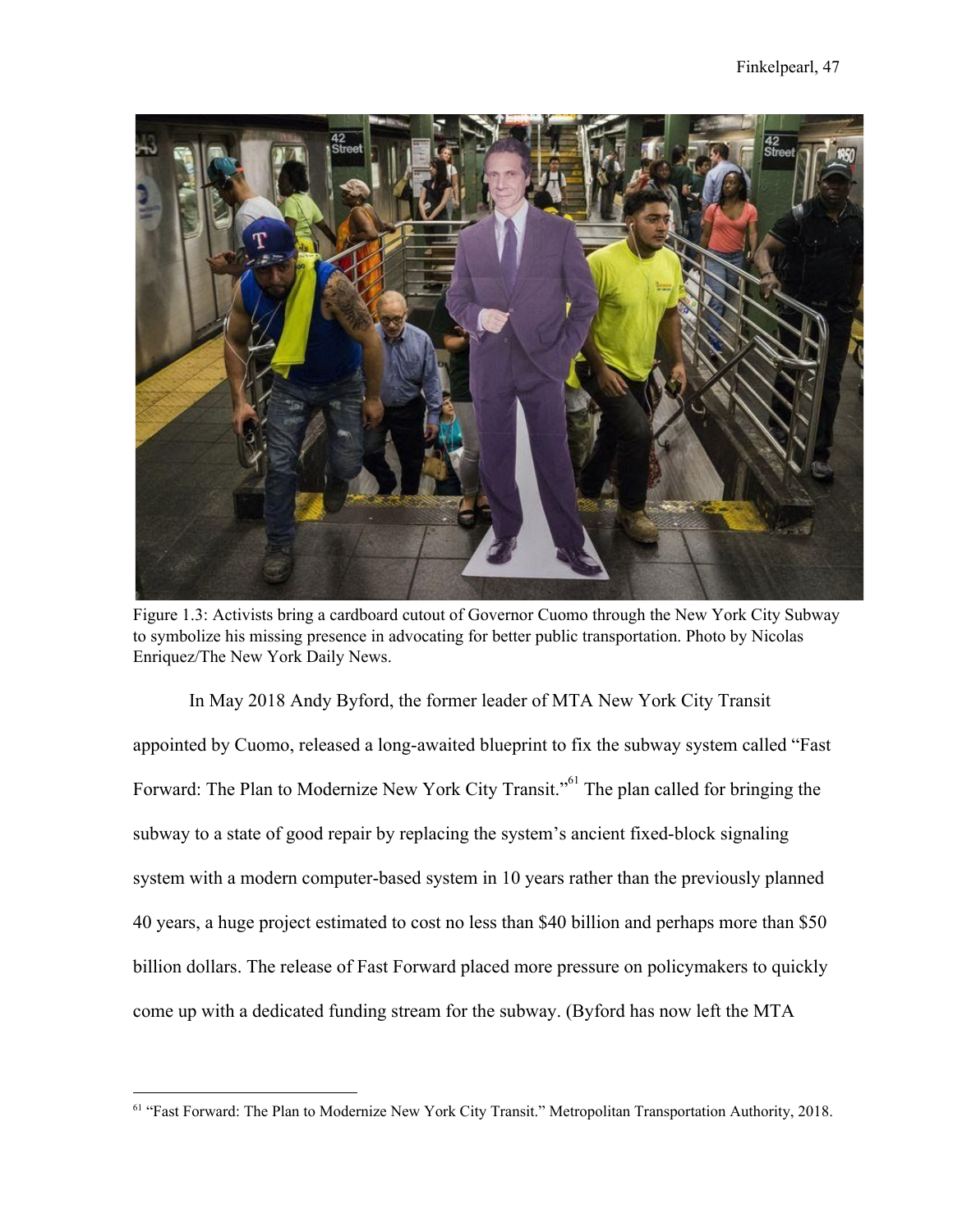because of political disagreements with Cuomo.) By mid 2018, the problem stream (a lack of action on transit financing) was now well defined, and the politics stream was about to align in the November 2018 midterm elections.

## **A New State Legislature**

In the November 2018 midterm elections, voters in New York voted to give full control of the New York State government to Democrats. Governor Cuomo easily won reelection (he also handily beat Nixon in the Democratic primary), while the Democratic Party was able to take the majority in the State Senate and expand their majority in the State Assembly. For all but three of the past seventy years, Republicans had controlled at least one of the three branches of state government. The cohort of voters sent to Albany in the midterms includes some of the most progressive Democrats in recent history and the newly elected legislators were expected to push a firmly progressive agenda.

Advocate: There was a real generational shift in the legislature, especially after the elections of 2018, the sort of, the Trump resistance election that brought a lot of very young and very progressive people into office.

Official 1: Democrats didn't just take control. It's very important that they not only took control, they took control by a wide margin. And not only did they defeat Republicans, but they also took out a bunch of and replaced a bunch of moderate Democrats with a more liberal or progressive Democrats, whatever you want to call them. So you had, within the democratic caucus, you had … more unity, then you could've had and there was a democratic majority to begin with.

Finding a solution to funding the subway was seen as important to these Democrats.

The lock on control of all statewide offices was seen as essential to passing a congestion pricing plan.  $62$  The election of Democrats to the State Senate helped line up MSF's political

<sup>62</sup> Mckinley, Jesse, and Vivian Wang. "A Profound Democratic Shift in New York: 'We Seized the Moment'." The New York Times. The New York Times, June 22, 2019.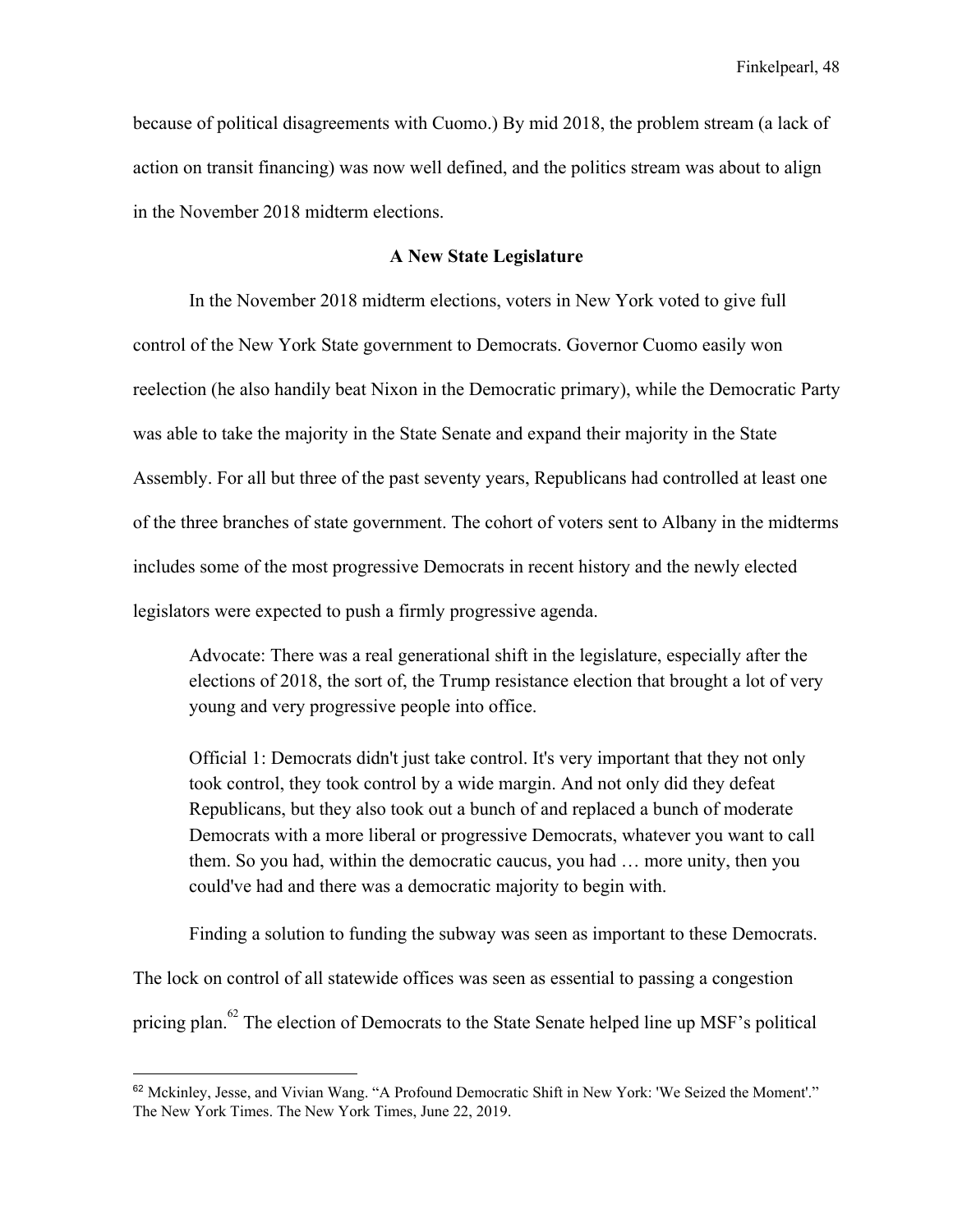stream in this case, since in 2007 more progressive Democrats in the Assembly blocked the passage of the congestion pricing proposal. Now, beginning in 2019, these moderate Democrats were out of office. Would newly elected democrats choose the more 'progressive' millionaire's tax or congestion pricing? Now, pressure was on the private side of New York's governing regime--businesses and advocacy groups--to convince these new legislators to reject the millionaire's tax and adopt a congestion pricing policy.

## **Fix Our Transit and Public Advocacy**

The newly elected legislators in the State Assembly were soon under pressure to pass congestion pricing and fund improvements to the subway from a unified group of disparate businesses and advocacy organizations. Sometime in late 2018, a coalition of advocacy groups and businesses came together to formally lobby for the passage of the congestion pricing plan in the legislature. The group called itself "Fix Our Transit" and consisted of over 100 members including expert groups like the Regional Plan Association, advocacy groups like the Working Families Party (the progressive group that had earlier endorsed de Blasio) as well as companies like Uber, Lyft, and trade associations like the Real Estate Board of New York (REBNY). REBNY reportedly spent \$200,000 in support of congestion pricing while the Regional Plan Association spent \$100,000. Uber and Lyft support congestion pricing because less cars in Manhattan mean faster rides for customers. Uber was reported to have spent "in the mid-six figures" on the Fix Our Transit campaign with Lyft contributing money to the campaign as well.<sup>63</sup> The alliance of business interests like real estate and Uber with progressive advocacy groups that spend most of their time fighting these same business

<sup>63</sup> Vielkind, Jimmy, and Paul Berger. "Unusual Alliance Leads Congestion-Pricing Movement." The Wall Street Journal. Dow Jones & Company, February 21, 2019.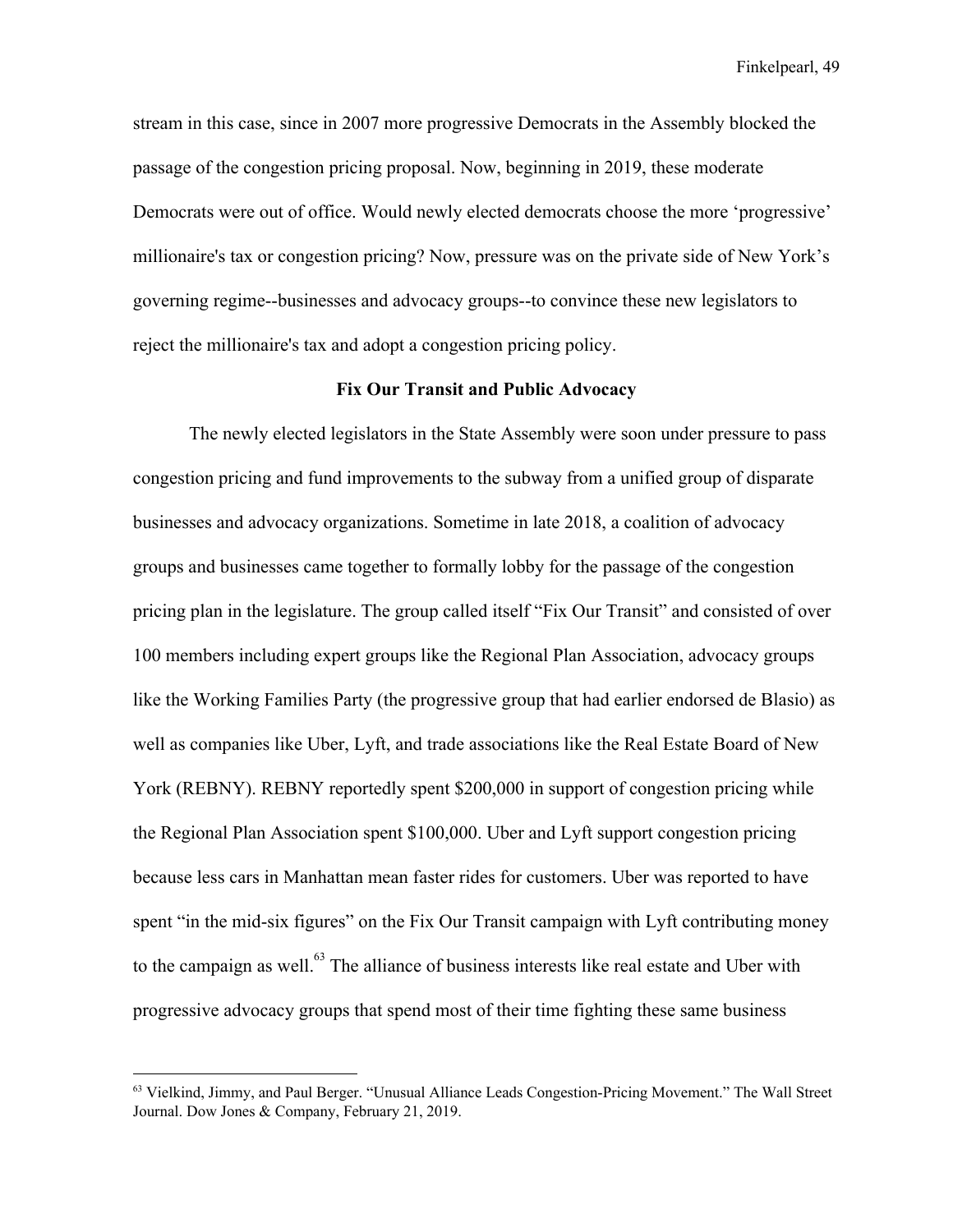interests demonstrates how these groups viewed passing congestion pricing as pertinent to

civic life in New York. The unusual alliance of business and activists was not lost on those

involved. As my sources noted:

Reporter: Business oriented, good government moderates joined together with progressives to pass [congestion pricing].

Advocate: everyone depends on a well-functioning subway, no matter what your primary interest is. And so we created essentially a coalition of strange bedfellows to support, you know, what is kind of a wonky transit tax.

Though businesses were supportive of fixing New York's deteriorating public transit

system, this did not mean that the private sector side of the city's governing coalition was

suddenly supportive of redistributive policies to fund transit:

Official 1: All the intelligent private sector interests understand that mass transit is critical to the economic vitality of the city and specifically also for the real estate interests to real estate value. One of the biggest factors is proximity to mass transit. And so they understand that that is very important and in their self interest. But that doesn't mean that they're socialists suddenly. Right? Doesn't mean that they think the right way to fund their self interest is by taxing rich people.

When it appeared that Governor Cuomo was serious about passing congestion pricing,

congestion pricing received a massive political boost against the millionaire's tax. Advocacy

groups were quick to ally with the policy they understood as the most likely to pass:

Advocate: Our analysis along with the other allies that we work with… given how powerful the governor is and how he's the one responsible for fixing the subway, if he is supportive of congestion pricing, then that's the train to get on.

However, it was the reframing of congestion pricing from a regressive to a progressive

policy by its supporters that was essential to its growing support. Advocates were able to

portray congestion pricing to the legislature as a solution to New York City's infrastructure

problems that would involve the already privileged (those who are able to drive into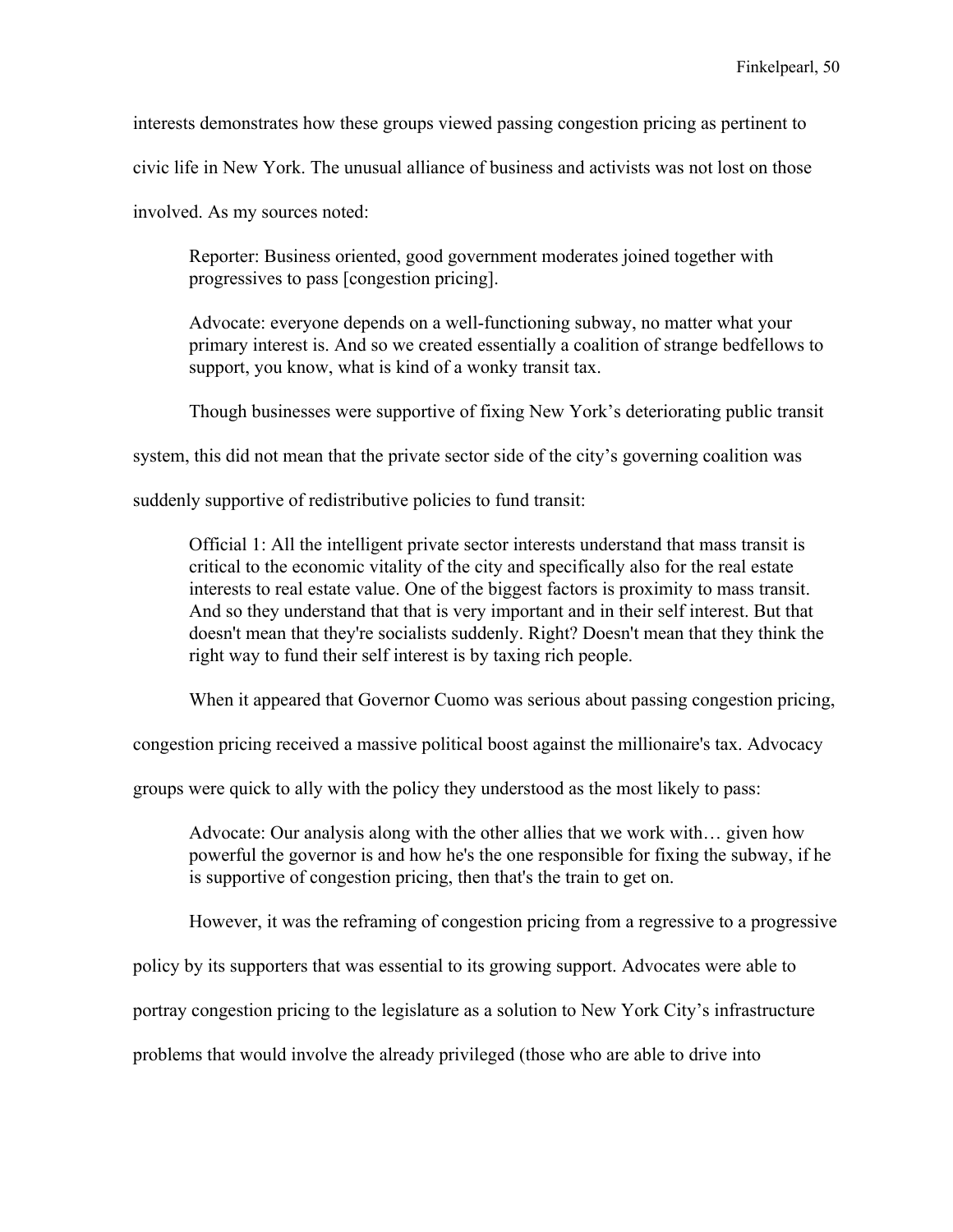Manhattan) paying their fair share. Because of the "authentic" pitch from activists

representing transit riders in concert with major business players, Fix Our Transit was able to

present to the legislature a formerly wonky, regressive tax as equitable for everyday New

Yorkers:

Advocate: We were able to, because we were authentic, to give a progressive [portrayal] to something that had been supported by the billionaire mayor Mike Bloomberg and the conservative Governor, democratic Governor Andrew Cuomo. We were able to give it the progressive gloss that it needed to, you know, rise to prominence in this big progressive wave in the legislature of 2019.

While most civic and business groups allied around congestion pricing, Mayor de

Blasio continued to push for a millionaire's tax. During his January 2019 State of the City

Address in January, de Blasio stated:

Circle April 1st, because it's the day the budget is due in Albany. 80 days away. In the next 80 days, the fate of the MTA, the fate of our subways and buses, will be determined once and for all ...Different people have different ideas. That's okay. We're going to need a lot of different ideas to fix this once and for all. Now, I continue to believe a millionaires' tax is the fairest, most progressive way to fund the repairs and improvements we need. $64$ 

However, by February of 2019 de Blasio reversed course and decided to back

congestion pricing, under the assumption that the congestion pricing plan was the most likely

to pass the state legislature.<sup>65</sup>

## **Congestion Pricing Passes**

In early 2019, the Democratic-controlled legislature in New York was able to

successfully sign into law a variety of long-desired proposals such as updating the state's rent

<sup>64</sup> "Transcript: Mayor De Blasio Presents 2019 State of the City." The official website of the City of New York, January 10, 2019.

 $<sup>65</sup>$  Fitzsimmons, Emma G., and Jesse Mckinley. "Boost for Congestion Pricing in Manhattan as De Blasio</sup> Supports Cuomo Plan." The New York Times. The New York Times, February 26, 2019.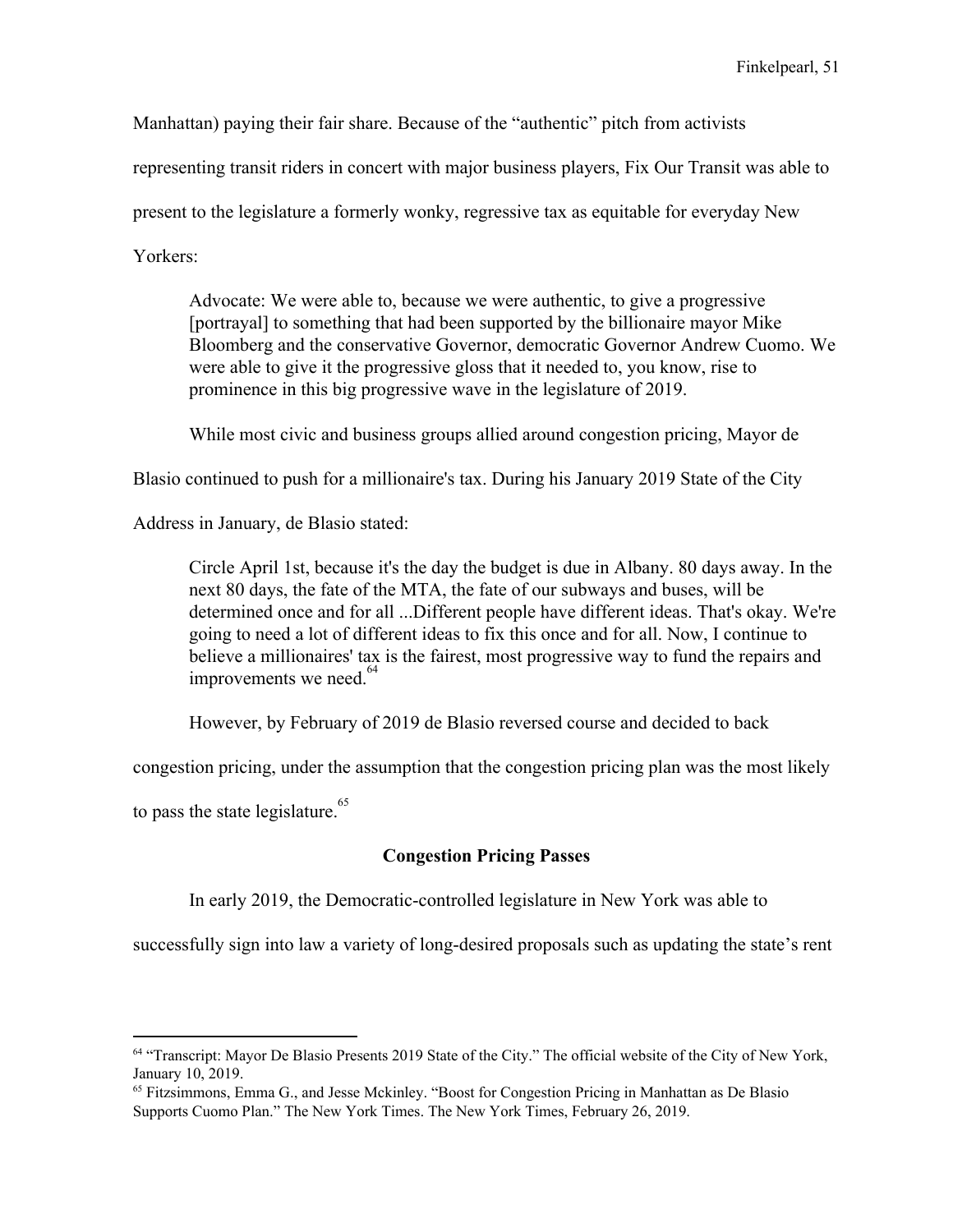controls and instituting a climate plan.  $66$  Then, on April 22, 2019, the state legislature passed its 2019 budget, which included congestion pricing, making New York the first city in the United States to pass a congestion pricing policy and finally creating a dedicated revenue source for the subway. The coalition of businesses and progressive groups active in advocating for congestion pricing were able to, through reframing the policy, gain the progressive high ground and crowd out de Blasio's millionaire's tax. Elites framed congestion pricing as a "progressive" policy that both the city's neoliberal governing coalition and newly elected progressives in the state legislature could support. Two procedural changes from the 2008 attempt to pass congestion pricing helped elites in favor of congestion pricing to more efficiently sell the congestion pricing proposal to the legislature. First, as noted above, the congestion pricing policy was incorporated into the 2019 state budget rather than presented to the legislature as a separate bill. This allowed politicians in the legislature to approve congestion pricing without taking an up/down vote on the policy itself, since legislators were only voting on the overall statewide budget. Second, unlike in 2008 where the congestion charge would have been \$8, policymakers declined to specify the price that commuters would now pay to enter Manhattan, minimizing opposition in the legislature based on the new charge constituents would have to pay.

In September 2019, the MTA released its proposed 2020-2024 capital plan, in which the agency planned to spend an unprecedented \$51.5 billion on transportation infrastructure projects in New York. $^{67}$  The massive expenditure is possible only through congestion pricing, with the projected \$15 billion in future congestion charge revenue allowing the MTA to raise

<sup>66</sup> Mckinley and Wang, "A Profound Democratic Shift in New York."

<sup>67</sup> "MTA Capital Program 2020-2024: Rebuilding New York's Transportation System." Metropolitan Transportation Authority, September 25, 2019.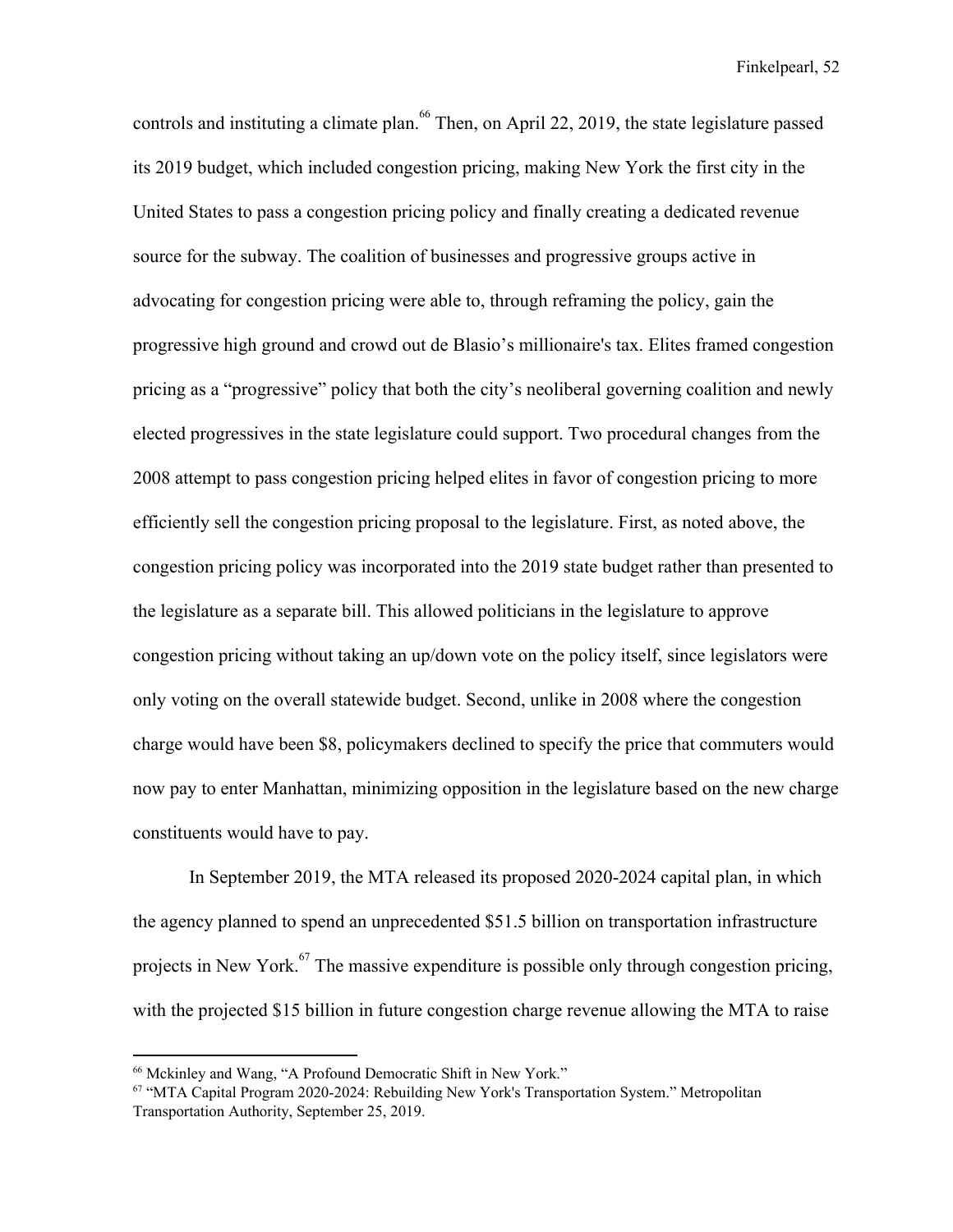\$25 billion through municipal bonds.<sup>68</sup> With congestion pricing as part of the budget approved by the State Assembly, the traffic congestion fee will go into effect in New York City by 2021.

## **Reframing Car Owners**

Why was a technically regressive policy that had been rejected due to its unfair costs to car owners now being embraced by elected officials and activists alike as a piece of good urban planning policy? Analyzing the policy through the multiple streams framework provides an answer. In the policy sphere, congestion pricing won out over the millionaire's tax because of the successful presenting of the policy by its backers as the answer that would appeal to the largest number of constituencies (businesses, progressive advocates, and transit users). The problem stream became clear in the summer of 2017: something had to be done about creating a dedicated revenue source for the subway to finance infrastructure improvements. The political stream was in line, too, with full Democratic control of the legislature. During this case period, the problem, political, and policy streams were able to converge and the "policy window," or political opportunity, for passing congestion pricing opened in the beginning of 2019. The crisis was large enough, the media was attentive, the public demanded a solution, and politicians were ready to implement the policy. None of the above was the case in the first battle to pass congestion pricing in 2007-2008. Yet the use of policy framing to change the perception of car owners and of congestion pricing itself in 2017-2019 was the most significant change from 2007-2008.

<sup>68</sup> Goldman, Henry. "MTA to Sell \$25 Billion of Congestion-Fee Bonds in Record Budget." Bloomberg.com. Bloomberg, September 25, 2019.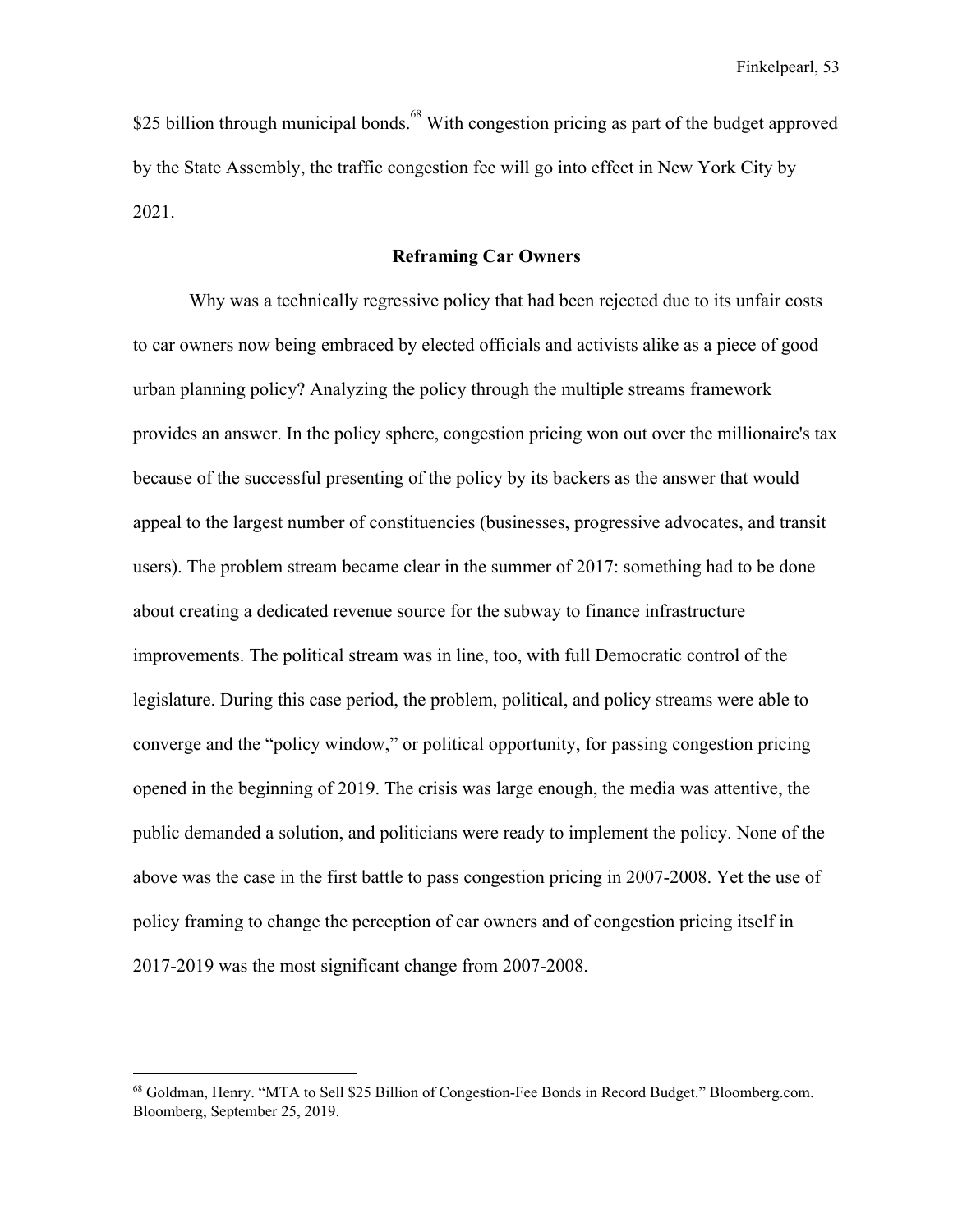In 2007 and 2008, congestion pricing was defeated because the policy was

successfully portrayed as being unjustly unfair to automobile owners in the outer boroughs of New York. Notably, a decade later, elected officials and advocates thought of car owners in a very different light. A decade of increased income inequality in the city had changed the perception of those able to afford driving into central Manhattan, and that those constituents could afford to pay a little more to improve the public transportation of many.

Advocate: We successfully reframed congestion pricing as progressive by thoroughly articulating how much wealthier car owners are in the city than people who depend on transit.

Reporter: People who drive have a lot of political power because they tend to be people with money in homes and parking spots. And those are often the people who politicians listen to. Like just because that's who's active in their community and who was the time to be active in their community. But like the voter base doesn't necessarily reflect that. And I think politicians sort of realized that they were getting more people upset about the subways than people upset about [not being able to drive into Manhattan].

Advocate: Overall in the city, Manhattan-bound commuters in a household with a car earn twice what households without a car earn.

Congestion pricing was successfully portrayed in 2008 by its opponents as punitive to working-class car owners, far from a progressive and redistributive urban policy solution. It was seen by many elected officials as regressive and was pushed for by the city's neoliberal governing coalition. In 2018, the conversation had changed so much that the argument successfully made by activists aligned with business that the most progressive and equitable outcome for all New Yorkers would be for market-based solutions to handle traffic congestion.

Advocate: We were heavily dependent on some basic census data, which said that only 4% of Manhattan bound commuters from the outer boroughs of New York city drive to work, which means 96% take the train or the combination of the train of the bus or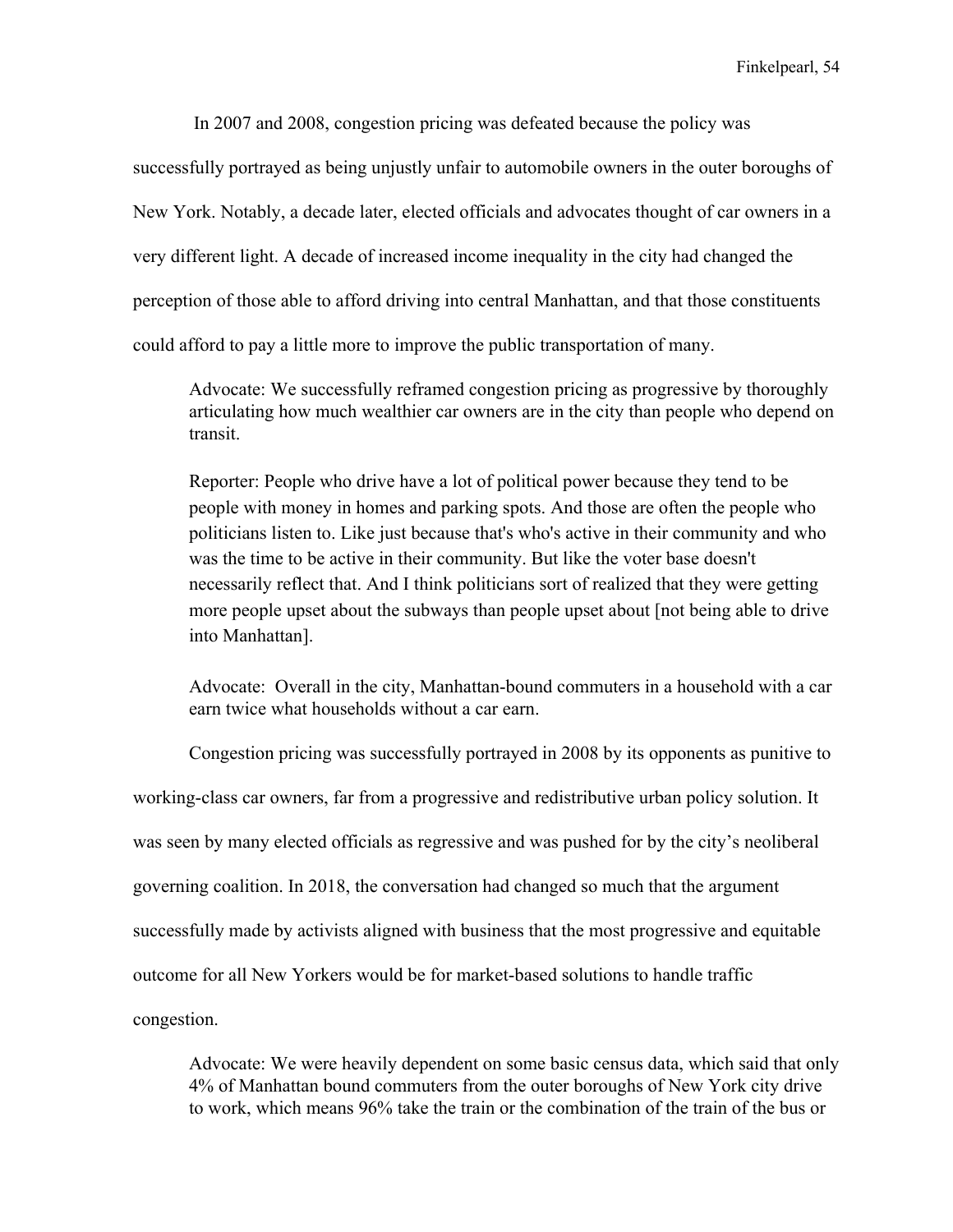the bus or I guess ferries or walk or bike. But only a very small percentage actually drive. And that percentage is totally reliant on the fact that everyone else doesn't drive. Because if everyone tried to drive, of course no one would get anywhere. Literally. There isn't nearly enough room. So, you know, from that angle, most of that privilege of driving is immediate on a market basis.

Congestion pricing is not just seen as a benefit to all of the New Yorkers who cannot drive and have to rely on quality public transit to get around. For those wealthy members of the public who can afford to own a car, drive a car into Manhattan, pay a congestion toll, and pay to park in Manhattan, congestion pricing also becomes a benefit to them. Now, with less cars on the road because of the toll and therefore less congestion, those who are willing to pay get a faster commute in exchange.

Advocate: [Those who drive will] actually have better commutes. Because the estimate that this will take, you know, 10 to 15% of cars off the road because, but that's about, you know, what the economists believe, we'll switch modes, right. So for everyone who's die hard and is going to keep driving, don't get just an indirect but a direct benefit in the form of free flowing traffic.

#### **Conclusion**

Congestion pricing will now be implemented in the central business district of Manhattan in New York City by 2021, finally creating a permanent funding stream for the subway. The policy will almost certainly help take cars off the road and increase ridership on the subway. Though the policy, political, and problem streams lined up for congestion pricing it would be wrong to assume that congestion pricing became the policy outcome because of broad agreement with the policy by voters. When the left-wing Working Families Party came together with the Real Estate Board of New York (its usual foe on issues like rent control) to support congestion pricing as part of Fix Our Transit, the unprecedented collaboration was noted by leaders. State Senator Jessica Ramos joked of congestion pricing, "It's so urgent I'm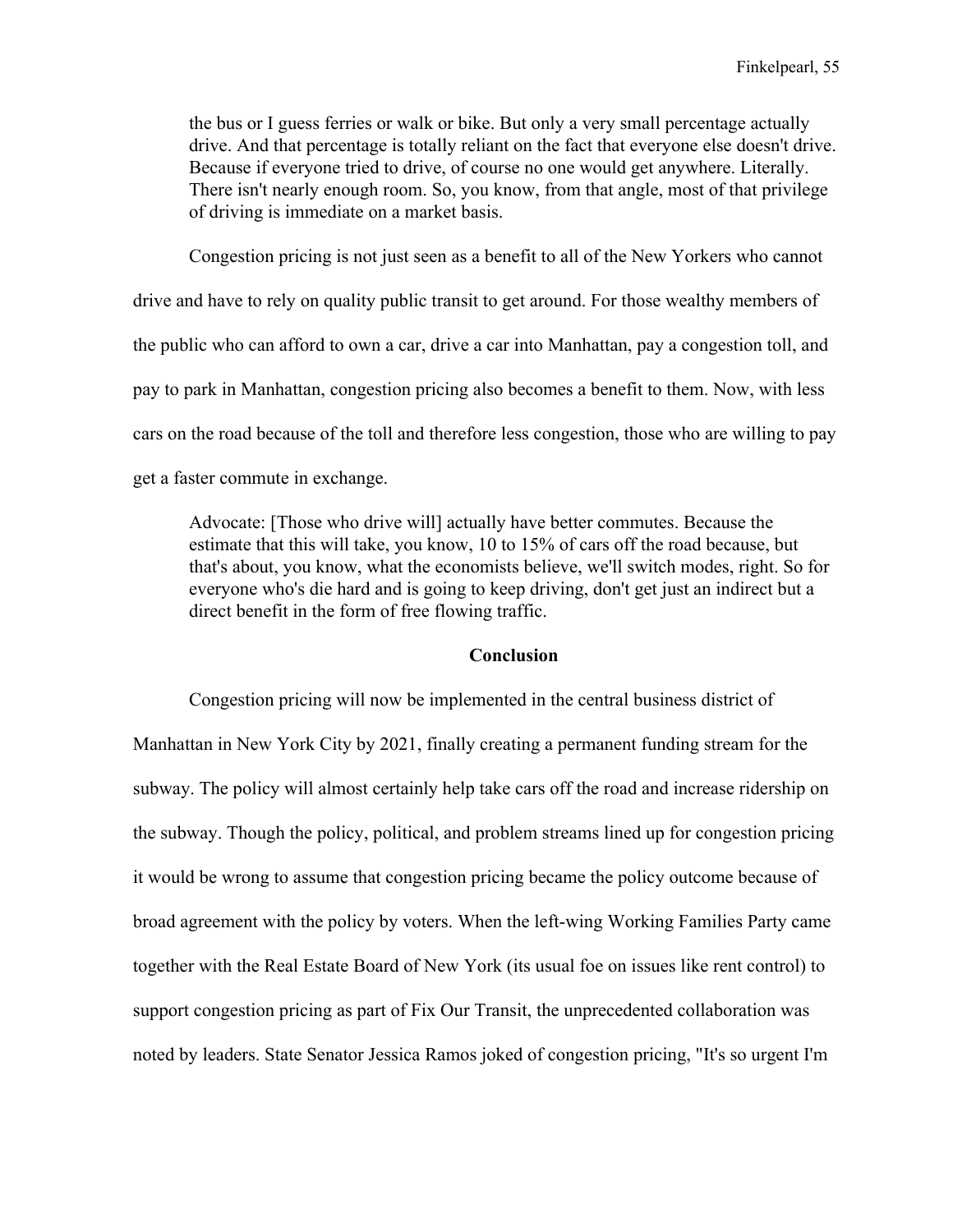standing next to [REBNY President] John Banks at a press conference."<sup>69</sup> While consensus had developed among legislators, businesses, and civil society groups, voters overwhelmingly expressed opposition for congestion pricing in 2017 and continued to do so in 2019. Opinion polls in April of 2019 suggest that even after the passage of congestion pricing voters do not support the scheme.<sup>70</sup> Fifty-four percent of voters disapprove of the scheme and disapproval rises to sixty-four percent in the Bronx (an outer borough with many car-bound commuters).<sup>71</sup>

The subway crisis was created not just by overcrowding or aging signals but through conscious years of disinvestment in the city's transportation system. The effects of the crisis that we see today in New York, one of the most prominent being increased traffic congestion, are the direct results of the decades-long decisions made by the neoliberal governing regime in New York. As the subway began to deteriorate throughout the 2010s, many people in New York who could afford it switched from riding the subway to using TNC apps such as Lyft and Uber. The explosion of TNC services in New York is one of the primary reasons for the increase in vehicle congestion and the consequent slowdown in traffic speeds in New York's central business district. It is not unreasonable to make the connection that congestion pricing is a market-based solution to a problem that a market-based governing coalition itself created. If generations of politicians choose not to invest in the subway then it reasons that as a result surface transportation would become more congested.

Though congestion pricing is a break from the status quo from disinvesting in the subway, it is still a continuation of an entrepreneurial and market-based approach to solving

<sup>69</sup> Vielkind and Berger. "Unusual Alliance Leads Congestion-Pricing Movement."

 $70$  Guse, Clayton. "New Poll Shows Most New Yorkers Think Congestion Pricing Is Hogwash." nydailynews.com. New York Daily News, April 2, 2019.

<sup>71</sup> Quinnipiac University. "QU Poll Release Detail." QU Poll, April 2, 2019.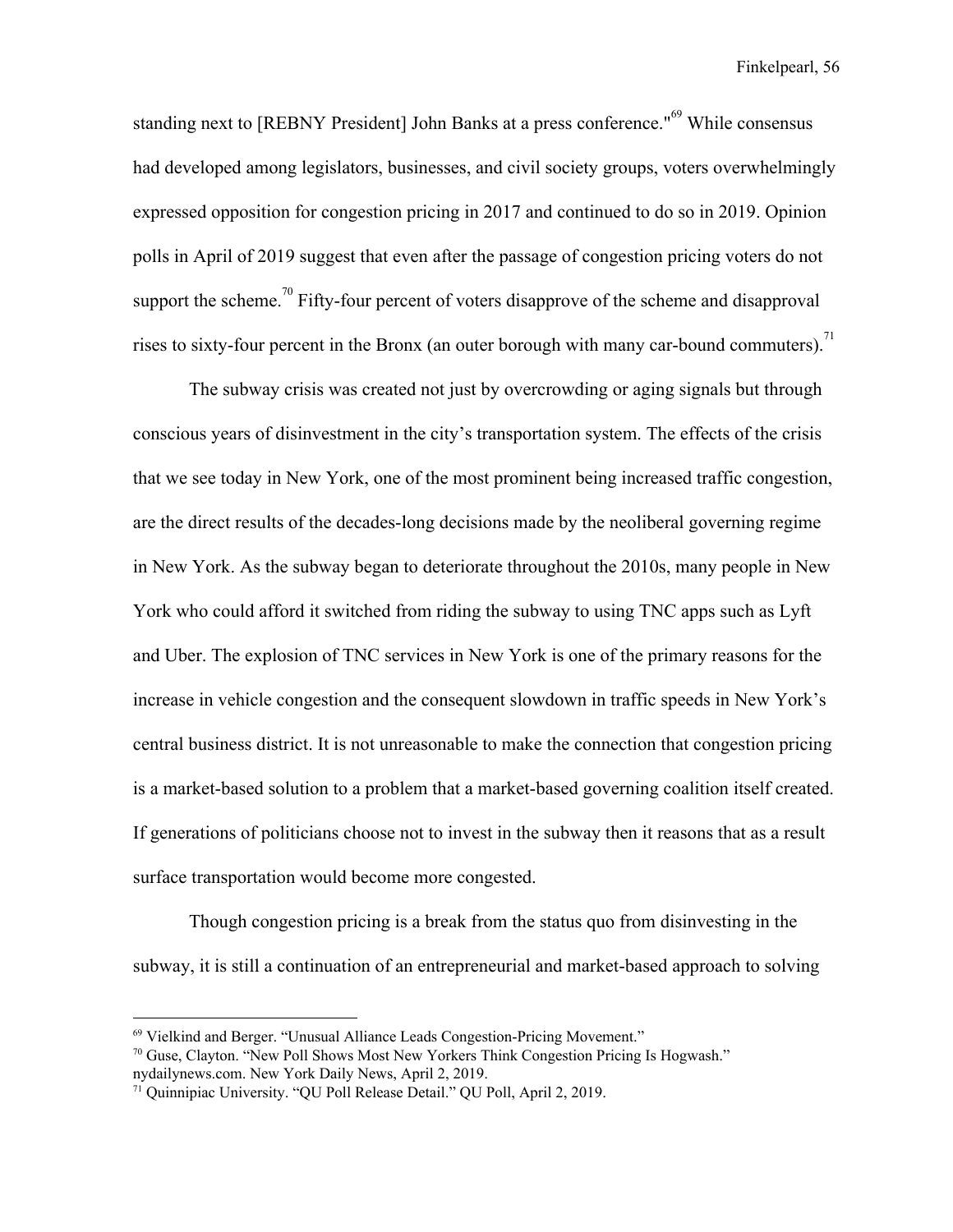urban problems. Faced with dissatisfaction with the status quo of the urban governing regime and a progressive and redistributive challenge starting with the Occupy movement and ending with Mayor de Blasio's millionaire's tax, the governing regime was able to adapt and present a new policy solution that is "progressive" but also market-based. Just as neoliberalism itself as a political ideology has been able to adapt and evolve over time, the policy around subway financing in 2017-2019 displays the ability in which elites in urban governing regimes, especially neoliberal ones, can seek to represent public policies to their advantage.<sup>72</sup>

#### **7. Conclusion**

Why did policymakers in New York City settle on congestion pricing as the policy to fund public transportation, and why was congestion pricing only able to pass the legislature in 2019? I argue that the most important factor in the passage of congestion pricing was how elites and activists in New York City's governing regime were able to use policy framing to change the perception of congestion pricing among elected officials. These elites were able to reframe congestion pricing from a neoliberal policy seen as hurting many working-class commuters to a progressive urban policy benefiting the majority of New Yorkers. I utilize the Multiple Streams Framework to explain why congestion pricing passed when it did. However, I argue that to fully understand the decision-making case in New York City, focus must be placed on policy framing, for which the Multiple Streams Framework does not fully take into account. I demonstrate that policy framing was the most important tool policymakers were able to deploy in support of congestion pricing.

<sup>72</sup> Davies, Will. "The new neoliberalism." *New Left Review* 101 (2016).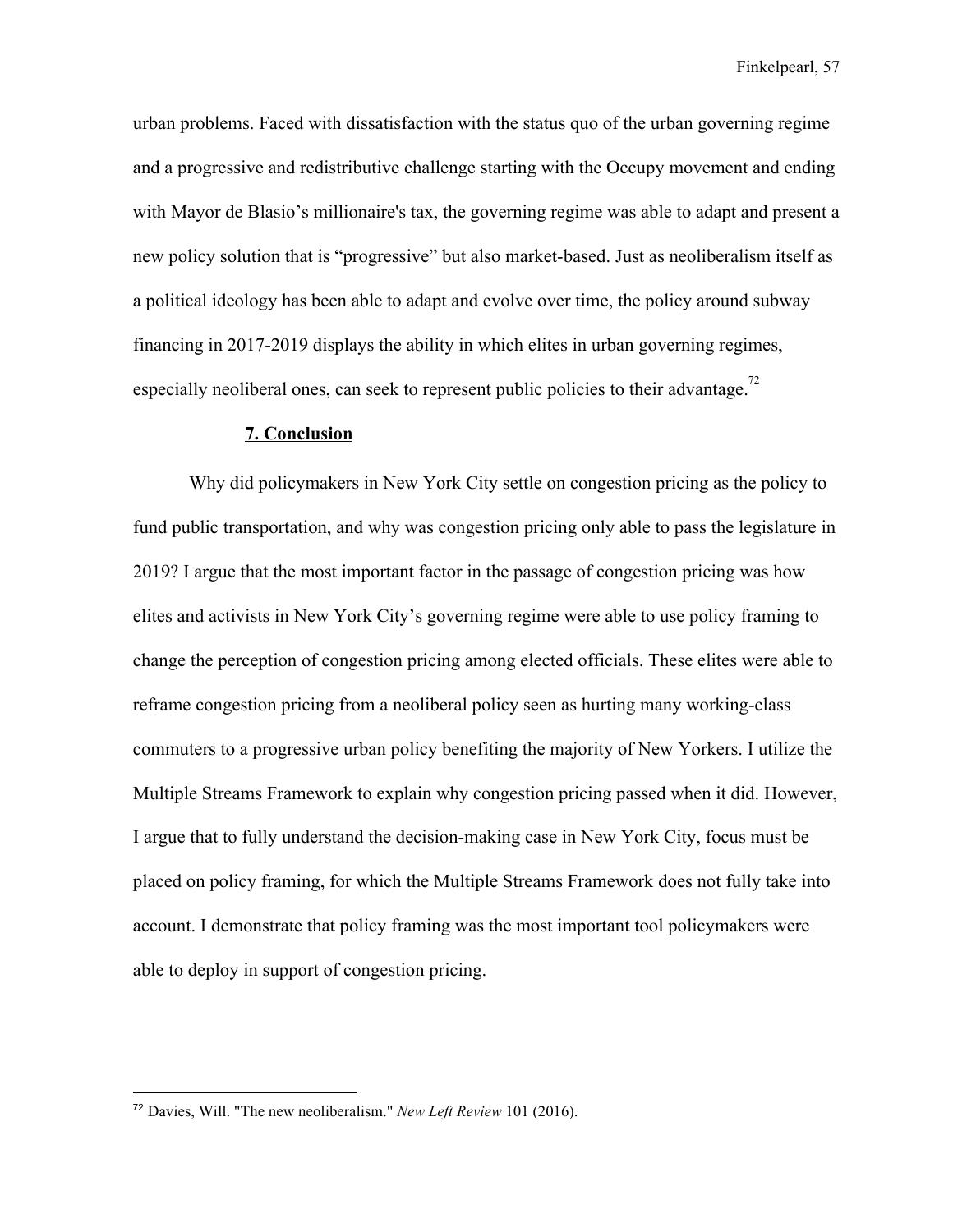Upon congestion pricing's passage in New York, other elected officials in cities around the United States (such as Chicago, Los Angeles, and Washington, D.C.) have expressed interest in creating their own congestion pricing systems, for both the benefits in traffic reduction and the potential revenue stream from the congestion tolls.<sup>73</sup> Los Angeles, in particular, is considering congestion pricing as a method of funding needed public transit infrastructure improvements in time for the 2028 Summer Olympics.<sup>74</sup> As the Trump administration continues (as of April 2020) to be extremely reluctant to spend money on local infrastructure projects, the need for cities to raise money on their own for transportation infrastructure remains. What can policymakers in other American cities seeking to implement congestion pricing schemes learn from New York?

Policymakers must frame congestion pricing as benefiting, rather than penalizing, the majority of citizens. In New York City, congestion pricing was only able to pass after the policy was framed as progressive and assisting the majority of the commuting public. How the policy is specifically framed and messaged to the population is key to its adoption. Other cities in the United States must determine the equation for themselves: is congestion pricing worth forcing some car users to pay so long as the majority of commuters (via road and public transit) believe the scheme is helping them? In New York, the need for subway improvements was so noticeable that the benefit for public transit commuters outweighed the costs to car-based commuters. These car-based commuters were, by the time congestion pricing passed in 2019, framed as wealthier and were therefore fair to tax. However, if congestion

<sup>73</sup> Gribbin, DJ. "Congestion Pricing Is All around Us. Why Is It Taboo on Our Roads?" Brookings. Brookings, October 16, 2019.

<sup>74</sup> Marshall, Aarian. "The Age of Congestion Pricing May Finally Be Upon Us." Wired. Conde Nast, February 28, 2019.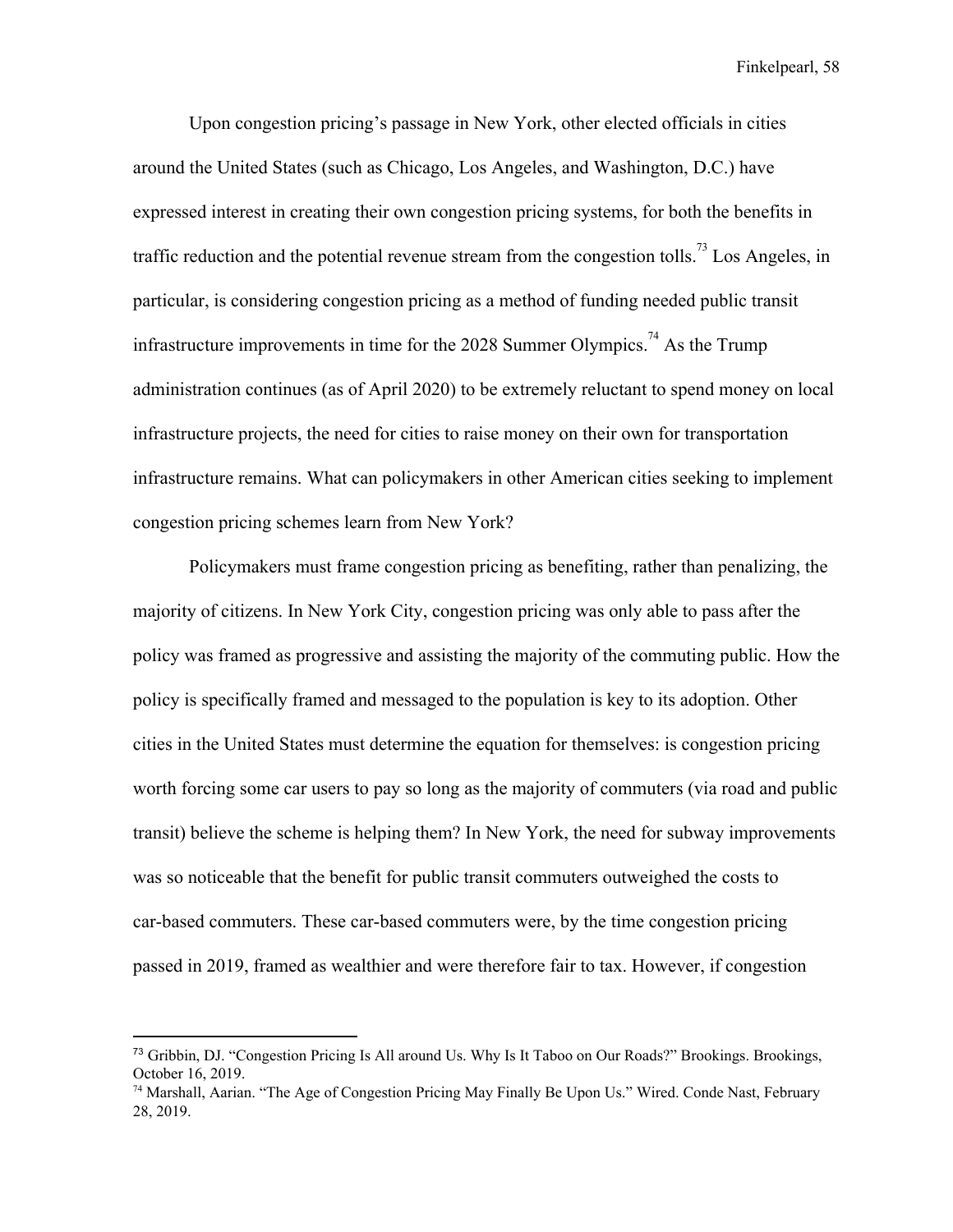pricing is perceived by elected officials and the general public as a new tax unfair to middle and/or working-class commuters (as in 2008) the congestion pricing policy will likely have a smaller chance of achieving public buy-in and support.

In New York, if all goes as planned, congestion pricing will be implemented in the city by 2021 and the MTA will enjoy a permanent funding mechanism expected to generate billions of dollars in revenue for the New York City Subway. Whether other cities around the United States follow through with their own plans for congestion pricing remains to be seen, and these cities will likely wait until New York's system is up and running to move forward. Yet municipalities around the country must soon generate billions of dollars to spend on needed public infrastructure improvements, with the obligation to invest growing each year. Besides infrastructure, public goods of all types in the United States (for example, public education and social services) face the continued threats of budget cuts and underfunding under a neoliberal political economy.<sup>75</sup> Elected officials will likely continue to search beyond traditional methods of financing public goods through taxation, and as a result market-based policy solutions like congestion pricing will become increasingly relevant in public discussion. Should New York's congestion pricing scheme prove to be a fruitful experiment, I believe congestion pricing could soon become ubiquitous in major cities throughout the United States.

<sup>&</sup>lt;sup>75</sup> We do not know as of April 2020 if the current coronavirus pandemic will change this equation, as Congress considers another \$1 trillion stimulus plan that may include federal spending on local infrastructure.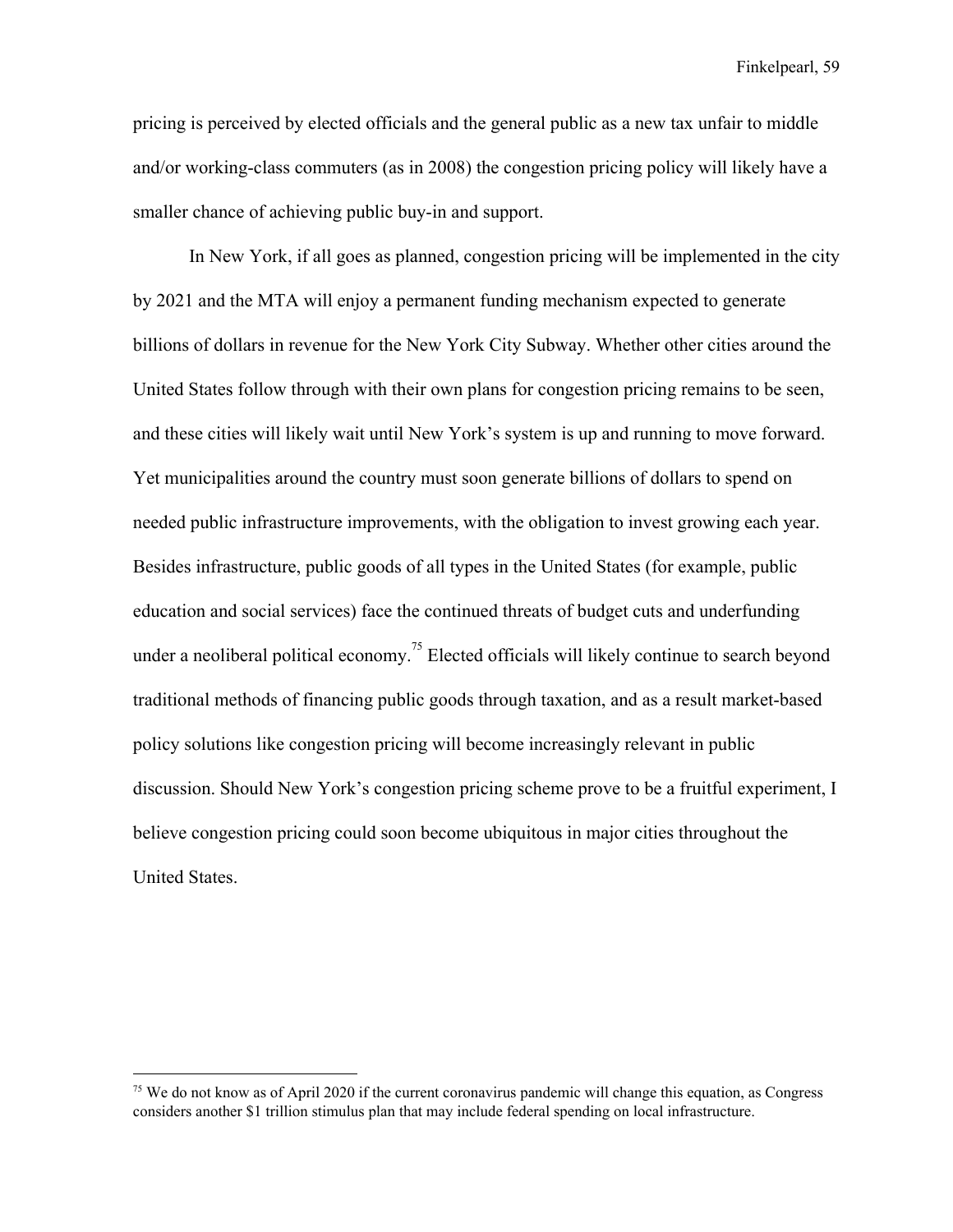## **8. References**

- "ASCE's 2017 American Infrastructure Report Card: GPA: D." American Society of Civil Engineers . Accessed April 8, 2020. <https://www.infrastructurereportcard.org/>.
- Chan, Sewell. "Obama Weighs In on Congestion Pricing." The New York Times. The New York Times, March 27, 2008. [https://cityroom.blogs.nytimes.com/2008/03/27/obama-weighs-in-on-congestion-pricing/?sear](https://cityroom.blogs.nytimes.com/2008/03/27/obama-weighs-in-on-congestion-pricing/?searchResultPosition=21) [chResultPosition=21](https://cityroom.blogs.nytimes.com/2008/03/27/obama-weighs-in-on-congestion-pricing/?searchResultPosition=21).
- Confessore, Nicholas. "Congestion Pricing Plan Dies in Albany." The New York Times. The New York Times, April 7, 2008. [https://cityroom.blogs.nytimes.com/2008/04/07/congestion-pricing-plan-is-dead-assembly-spe](https://cityroom.blogs.nytimes.com/2008/04/07/congestion-pricing-plan-is-dead-assembly-speaker-says/) [aker-says/](https://cityroom.blogs.nytimes.com/2008/04/07/congestion-pricing-plan-is-dead-assembly-speaker-says/).
- Davies, Will. "The new neoliberalism." New Left Review 101 (2016).
- Druckman, James N. "On the Limits of Framing Effects: Who Can Frame?" The Journal of Politics 63, no. 4 (2001): 1041-066. Accessed April 8, 2020.
- Edelson, Zachary. "The RPA Releases Its Fourth Regional Plan." Metropolis, November 30, 2017. <https://www.metropolismag.com/cities/rpa-4th-regional-plan/>.
- Einhorn, Erin. "Public Advocate Bill De Blasio: Section 8 Housing Subsidies Cuts Will Cost City." nydailynews.com. New York Daily News, April 9, 2018. [https://www.nydailynews.com/news/public-advocate-bill-de-blasio-section-8-housing-subsidie](https://www.nydailynews.com/news/public-advocate-bill-de-blasio-section-8-housing-subsidies-cuts-cost-city-article-1.183500) [s-cuts-cost-city-article-1.183500.](https://www.nydailynews.com/news/public-advocate-bill-de-blasio-section-8-housing-subsidies-cuts-cost-city-article-1.183500)
- "Executive Summary." The Fourth Regional Plan: Making the Region Work for All of Us. Regional Plan Association, November 2017. [http://library.rpa.org/pdf/RPA-4RP-Executive-Summary.pdf.](http://library.rpa.org/pdf/RPA-4RP-Executive-Summary.pdf)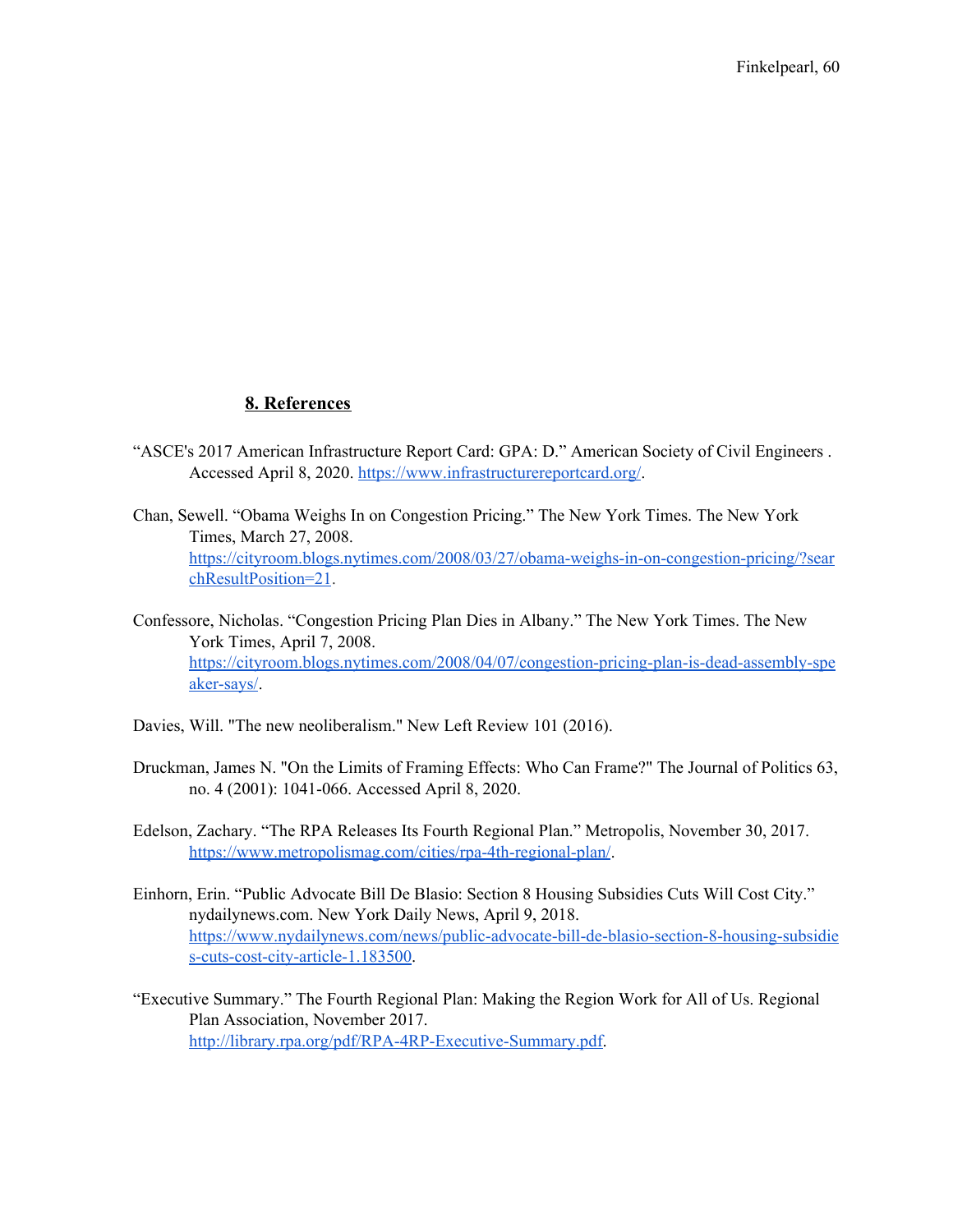- "Fast Forward: The Plan to Modernize New York City Transit." Metropolitan Transportation Authority, 2018. [http://www.mta.info/sites/default/files/new\\_york\\_city\\_transit\\_fast\\_forward\\_plan.pdf.](http://www.mta.info/sites/default/files/new_york_city_transit_fast_forward_plan.pdf)
- Fitzsimmons, Emma G. "\$800 Million Subway Rescue Plan Adds Cars and Subtracts Seats." The New York Times. The New York Times, July 25, 2017. <https://www.nytimes.com/2017/07/25/nyregion/subway-rescue-plan-mta.html>.
- Fitzsimmons, Emma G. "Bill De Blasio Will Push for Tax on Wealthy to Fix Subway." The New York Times. The New York Times, August 6, 2017. [https://www.nytimes.com/2017/08/06/nyregion/bill-de-blasio-will-push-for-tax-on-wealthy-to](https://www.nytimes.com/2017/08/06/nyregion/bill-de-blasio-will-push-for-tax-on-wealthy-to-fix-subway.html)[fix-subway.html.](https://www.nytimes.com/2017/08/06/nyregion/bill-de-blasio-will-push-for-tax-on-wealthy-to-fix-subway.html)
- Fitzsimmons, Emma G. "Cuomo Declares a State of Emergency for New York City Subways." The New York Times. The New York Times, June 29, 2017. [https://www.nytimes.com/2017/06/29/nyregion/cuomo-declares-a-state-of-emergency-for-the](https://www.nytimes.com/2017/06/29/nyregion/cuomo-declares-a-state-of-emergency-for-the-subway.html)[subway.html.](https://www.nytimes.com/2017/06/29/nyregion/cuomo-declares-a-state-of-emergency-for-the-subway.html)
- Fitzsimmons, Emma G. "Subway Track Fire Sends 9 to Hospital and Snarls Morning Commute." The New York Times. The New York Times, July 17, 2017. [https://www.nytimes.com/2017/07/17/nyregion/subway-track-fire-sends-9-to-hospital-and-sna](https://www.nytimes.com/2017/07/17/nyregion/subway-track-fire-sends-9-to-hospital-and-snarls-morning-commute.html?module=inline) [rls-morning-commute.html?module=inline.](https://www.nytimes.com/2017/07/17/nyregion/subway-track-fire-sends-9-to-hospital-and-snarls-morning-commute.html?module=inline)
- Fitzsimmons, Emma G. "Subway Train Derails in Brooklyn, Disrupting Morning Commute." The New York Times. The New York Times, July 21, 2017. [https://www.nytimes.com/2017/07/21/nyregion/subway-derailment-brooklyn.html?module=inl](https://www.nytimes.com/2017/07/21/nyregion/subway-derailment-brooklyn.html?module=inline) [ine.](https://www.nytimes.com/2017/07/21/nyregion/subway-derailment-brooklyn.html?module=inline)
- Fitzsimmons, Emma G., and Jesse Mckinley. "Boost for Congestion Pricing in Manhattan as De Blasio Supports Cuomo Plan." The New York Times. The New York Times, February 26, 2019. [https://www.nytimes.com/2019/02/26/nyregion/subway-congestion-pricing.html.](https://www.nytimes.com/2019/02/26/nyregion/subway-congestion-pricing.html)
- Fitzsimmons, Emma G., and Michael Laforgia. "How Cuts in Basic Subway Upkeep Can Make Your Commute Miserable." The New York Times. The New York Times, December 20, 2017. [https://www.nytimes.com/2017/12/20/nyregion/system-failure-new-york-subway-maintenance](https://www.nytimes.com/2017/12/20/nyregion/system-failure-new-york-subway-maintenance-misery.html) [-misery.html.](https://www.nytimes.com/2017/12/20/nyregion/system-failure-new-york-subway-maintenance-misery.html)
- Fitzsimmons, Emma G., Ford Fessenden, and K. K. Rebecca. "Every New York City Subway Line Is Getting Worse. Here's Why." The New York Times. The New York Times, June 28, 2017. [https://www.nytimes.com/interactive/2017/06/28/nyregion/subway-delays-overcrowding.html](https://www.nytimes.com/interactive/2017/06/28/nyregion/subway-delays-overcrowding.html?mtrref=www.google.com&gwh=59D566E35B9431B72830D13826490E0C&gwt=pay&assetType=REGIWALL) [?mtrref=www.google.com&gwh=59D566E35B9431B72830D13826490E0C&gwt=pay&asset](https://www.nytimes.com/interactive/2017/06/28/nyregion/subway-delays-overcrowding.html?mtrref=www.google.com&gwh=59D566E35B9431B72830D13826490E0C&gwt=pay&assetType=REGIWALL) [Type=REGIWALL.](https://www.nytimes.com/interactive/2017/06/28/nyregion/subway-delays-overcrowding.html?mtrref=www.google.com&gwh=59D566E35B9431B72830D13826490E0C&gwt=pay&assetType=REGIWALL)
- "Fix NYC Advisory Panel Report." HNTB Corporation, January 2018. <https://www.scribd.com/document/369529810/Fix-NYC-Panel-Report>.
- "Fixing the Subway." Cynthia For New York. Accessed April 8, 2020. <https://cynthiafornewyork.com/issue/fixing-the-subway/>.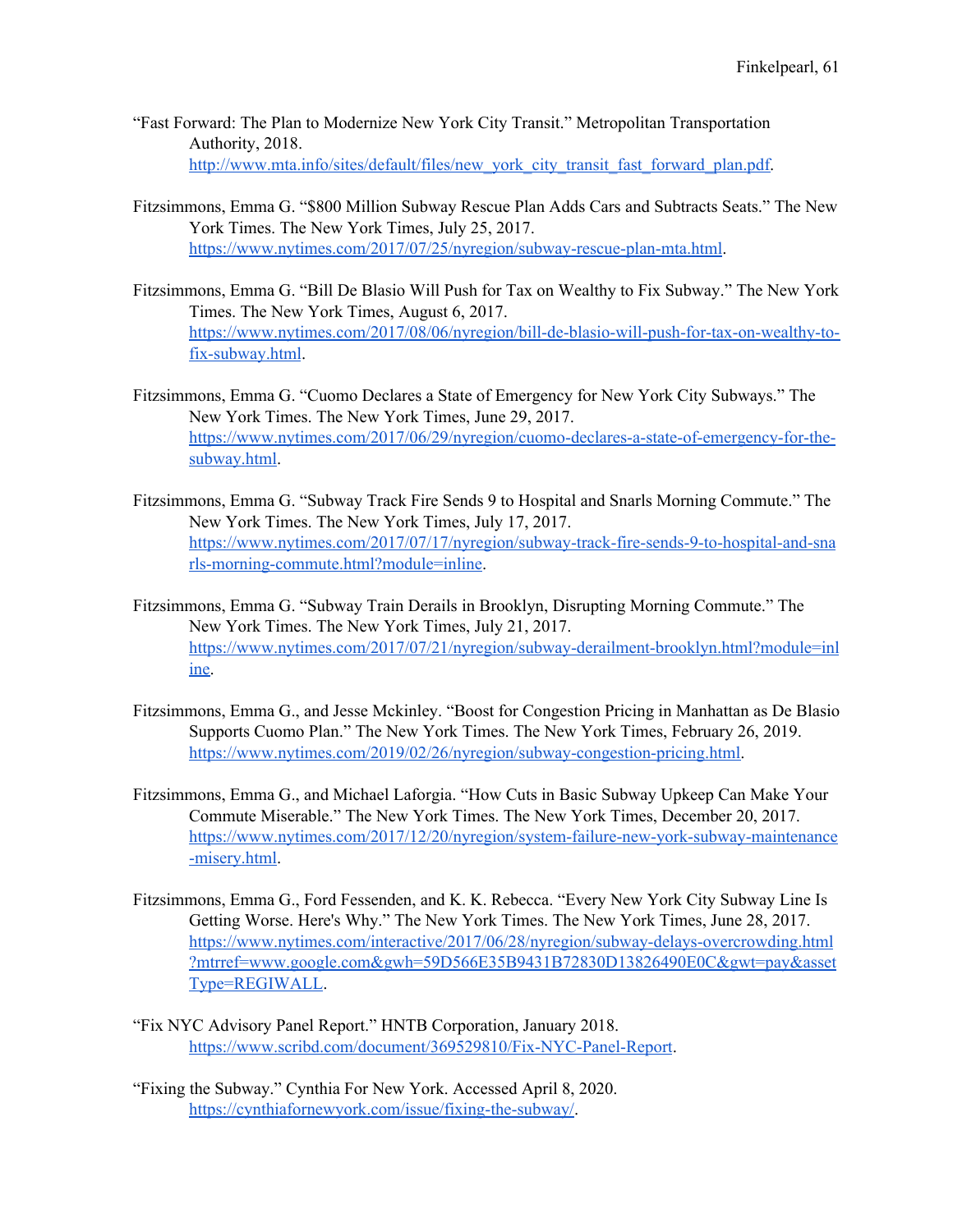- Gay, Mara. "Mayor Bloomberg Says New York City's Lack of Affordable Housing Is a 'Good Sign' of a Vibrant Economy Because 'More People Want to Live Here'." nydailynews.com. New York Daily News, January 10, 2019. [https://www.nydailynews.com/new-york/bloomberg-calls-housing-crisis-good-sign-vibrant-ec](https://www.nydailynews.com/new-york/bloomberg-calls-housing-crisis-good-sign-vibrant-economy-article-1.1489903) [onomy-article-1.1489903](https://www.nydailynews.com/new-york/bloomberg-calls-housing-crisis-good-sign-vibrant-economy-article-1.1489903).
- Goldman, Henry. "De Blasio Proposes NYC Tax Surcharge on Wealthy for Schools." Bloomberg.com. Bloomberg, October 4, 2012. [https://www.bloomberg.com/news/articles/2012-10-04/de-blasio-proposes-nyc-tax-surcharge](https://www.bloomberg.com/news/articles/2012-10-04/de-blasio-proposes-nyc-tax-surcharge-on-wealthy-for-schools)[on-wealthy-for-schools](https://www.bloomberg.com/news/articles/2012-10-04/de-blasio-proposes-nyc-tax-surcharge-on-wealthy-for-schools).
- Goldman, Henry. "MTA to Sell \$25 Billion of Congestion-Fee Bonds in Record Budget." Bloomberg.com. Bloomberg, September 25, 2019. [https://www.bloomberg.com/news/articles/2019-09-25/mta-to-sell-25-billion-of-congestion-fe](https://www.bloomberg.com/news/articles/2019-09-25/mta-to-sell-25-billion-of-congestion-fee-bonds-in-record-budget) [e-bonds-in-record-budget.](https://www.bloomberg.com/news/articles/2019-09-25/mta-to-sell-25-billion-of-congestion-fee-bonds-in-record-budget)
- Goodman, J. David. "De Blasio's Push for Tax on Wealthy Helps Put Pressure on Cuomo." The New York Times. The New York Times, August 7, 2017. [https://www.nytimes.com/2017/08/07/nyregion/de-blasio-push-tax-on-wealthy-fix-subway.ht](https://www.nytimes.com/2017/08/07/nyregion/de-blasio-push-tax-on-wealthy-fix-subway.html) [ml](https://www.nytimes.com/2017/08/07/nyregion/de-blasio-push-tax-on-wealthy-fix-subway.html).
- "Governor Cuomo Announces 'Fix NYC' Advisory Panel." Governor Andrew M. Cuomo, October 6, 2017. [https://www.governor.ny.gov/news/governor-cuomo-announces-fix-nyc-advisory-panel.](https://www.governor.ny.gov/news/governor-cuomo-announces-fix-nyc-advisory-panel)
- Gribbin, DJ. "Congestion Pricing Is All around Us. Why Is It Taboo on Our Roads?" Brookings. Brookings, October 16, 2019. [https://www.brookings.edu/blog/the-avenue/2019/10/16/congestion-pricing-is-all-around-us-w](https://www.brookings.edu/blog/the-avenue/2019/10/16/congestion-pricing-is-all-around-us-why-is-it-taboo-on-our-roads/) [hy-is-it-taboo-on-our-roads/](https://www.brookings.edu/blog/the-avenue/2019/10/16/congestion-pricing-is-all-around-us-why-is-it-taboo-on-our-roads/).
- "Growth or Gridlock: The Economic Case for Traffic Relief and Transit Improvements for a Greater New York." Partnership for New York City, December 2006. https://www.pfnyc.org/reports/Growth or Gridlock.pdf.
- Grynbaum, Michael. "De Blasio Draws All Liberal Eyes to New York City." The New York Times. The New York Times, December 31, 2013. [https://www.nytimes.com/2014/01/01/nyregion/de-blasio-draws-all-liberal-eyes-to-new-york-c](https://www.nytimes.com/2014/01/01/nyregion/de-blasio-draws-all-liberal-eyes-to-new-york-city.html) [ity.html](https://www.nytimes.com/2014/01/01/nyregion/de-blasio-draws-all-liberal-eyes-to-new-york-city.html).
- Guse, Clayton. "New Poll Shows Most New Yorkers Think Congestion Pricing Is Hogwash." nydailynews.com. New York Daily News, April 2, 2019. [https://www.nydailynews.com/new-york/ny-congestion-pricing-quinnipiac-poll-20190402-vha](https://www.nydailynews.com/new-york/ny-congestion-pricing-quinnipiac-poll-20190402-vhakjvm6azab3axwhsjydcfrjy-story.html) [kjvm6azab3axwhsjydcfrjy-story.html](https://www.nydailynews.com/new-york/ny-congestion-pricing-quinnipiac-poll-20190402-vhakjvm6azab3axwhsjydcfrjy-story.html).
- Harvey, David. *A Brief History of Neoliberalism*. Oxford University Press, USA, 2007.
- Harvey, David. "From managerialism to entrepreneurialism: the transformation in urban governance in late capitalism." Geografiska Annaler: Series B, Human Geography 71, no. 1 (1989): 3-17.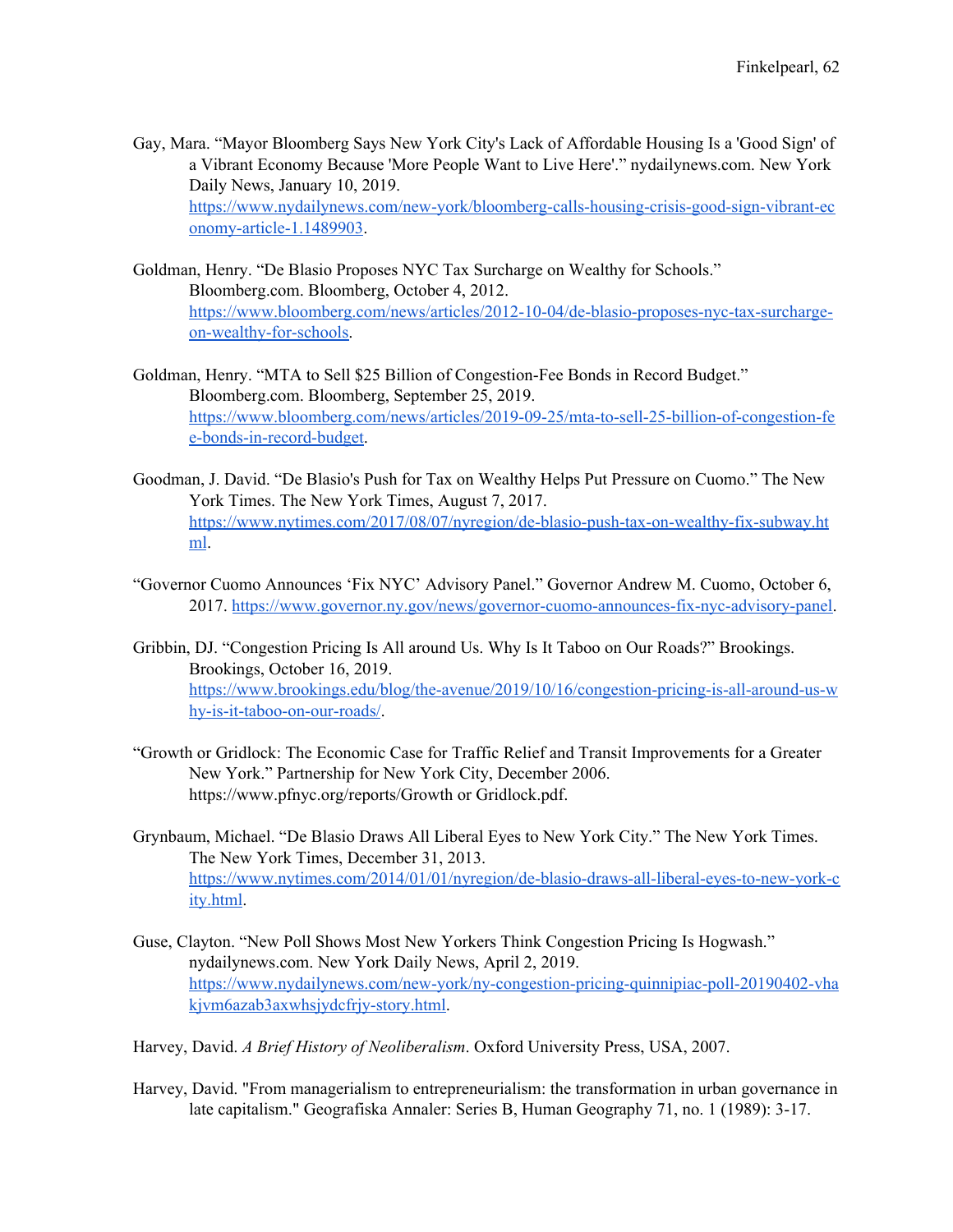Harvey, David. *Rebel Cities: From the Right to the City to the Urban Revolution*. Verso books, 2012.

- Kane, Joseph, and Adie Tomer. "Shifting into an Era of Repair: US Infrastructure Spending Trends." Brookings. Brookings, May 10, 2019. [https://www.brookings.edu/research/shifting-into-an-era-of-repair-us-infrastructure-spending-t](https://www.brookings.edu/research/shifting-into-an-era-of-repair-us-infrastructure-spending-trends/) [rends/](https://www.brookings.edu/research/shifting-into-an-era-of-repair-us-infrastructure-spending-trends/).
- Katz, Celeste. "Bill De Blasio Unimpressed With Cathie Black's Hedging On A Public School Do-Over For Her Kids." nydailynews.com. New York Daily News, December 18, 2010. [https://www.nydailynews.com/blogs/dailypolitics/bill-de-blasio-unimpressed-cathie-black-hed](https://www.nydailynews.com/blogs/dailypolitics/bill-de-blasio-unimpressed-cathie-black-hedging-public-school-do-over-kids-blog-entry-1.1682072) [ging-public-school-do-over-kids-blog-entry-1.1682072](https://www.nydailynews.com/blogs/dailypolitics/bill-de-blasio-unimpressed-cathie-black-hedging-public-school-do-over-kids-blog-entry-1.1682072).
- Kingdon, John W., and Eric Stano. *Agendas, Alternatives, and Public Policies*. Vol. 45. Boston: Little, Brown, 1984.
- Marshall, Aarian. "The Age of Congestion Pricing May Finally Be Upon Us." Wired. Conde Nast, February 28, 2019. <https://www.wired.com/story/age-of-congestion-pricing-nyc/>.
- Mayhew, David R. *Congress: The Electoral Connection*. Vol. 26. Yale University Press, 1974.
- McBride, James. "The State of U.S. Infrastructure." Council on Foreign Relations, January 12, 2018. <https://www.cfr.org/backgrounder/state-us-infrastructure>.
- Mckinley, Jesse, and Vivian Wang. "A Profound Democratic Shift in New York: 'We Seized the Moment'." The New York Times. The New York Times, June 22, 2019. <https://www.nytimes.com/2019/06/22/nyregion/albany-laws-ny-progressive.html>.
- "MTA Capital Program 2020-2024: Rebuilding New York's Transportation System." Metropolitan Transportation Authority, September 25, 2019. <https://new.mta.info/document/10511>.
- "MTA CHAIRMAN JOSEPH LHOTA UNVEILS NEW YORK CITY SUBWAY ACTION PLAN." NYS News. New York State, July 25, 2017. [https://apps.cio.ny.gov/apps/mediaContact/public/view.cfm?parm=D18403DF-B29A-59D0-3](https://apps.cio.ny.gov/apps/mediaContact/public/view.cfm?parm=D18403DF-B29A-59D0-3C4C0AE4F9B80720_ABA9C24B-5056-9D2A-103F5648B8509FF0) [C4C0AE4F9B80720\\_ABA9C24B-5056-9D2A-103F5648B8509FF0](https://apps.cio.ny.gov/apps/mediaContact/public/view.cfm?parm=D18403DF-B29A-59D0-3C4C0AE4F9B80720_ABA9C24B-5056-9D2A-103F5648B8509FF0).
- New York City Department of Transportation, New York City Mobility Report June 2018. The City of New York (2018). <http://www.nyc.gov/html/dot/downloads/pdf/mobility-report-2018-screen-optimized.pdf>
- "New York City, New York Population 2020." New York City, New York Population 2020 (Demographics, Maps, Graphs). Accessed April 8, 2020. <http://worldpopulationreview.com/us-cities/new-york-city-population/>.
- "NYC VOTERS BACK MILLIONAIRES' TAX FOR SUBWAY FIX, QUINNIPIAC UNIVERSITY POLL FINDS; CITY DEMS BACK CUOMO OVER de BLASIO 2-1 IN GOV RACE." Quinnipiac University, October 6, 2017. [https://poll.qu.edu/images/polling/nyc/nyc10062017\\_N286hpw.pdf/](https://poll.qu.edu/images/polling/nyc/nyc10062017_N286hpw.pdf/)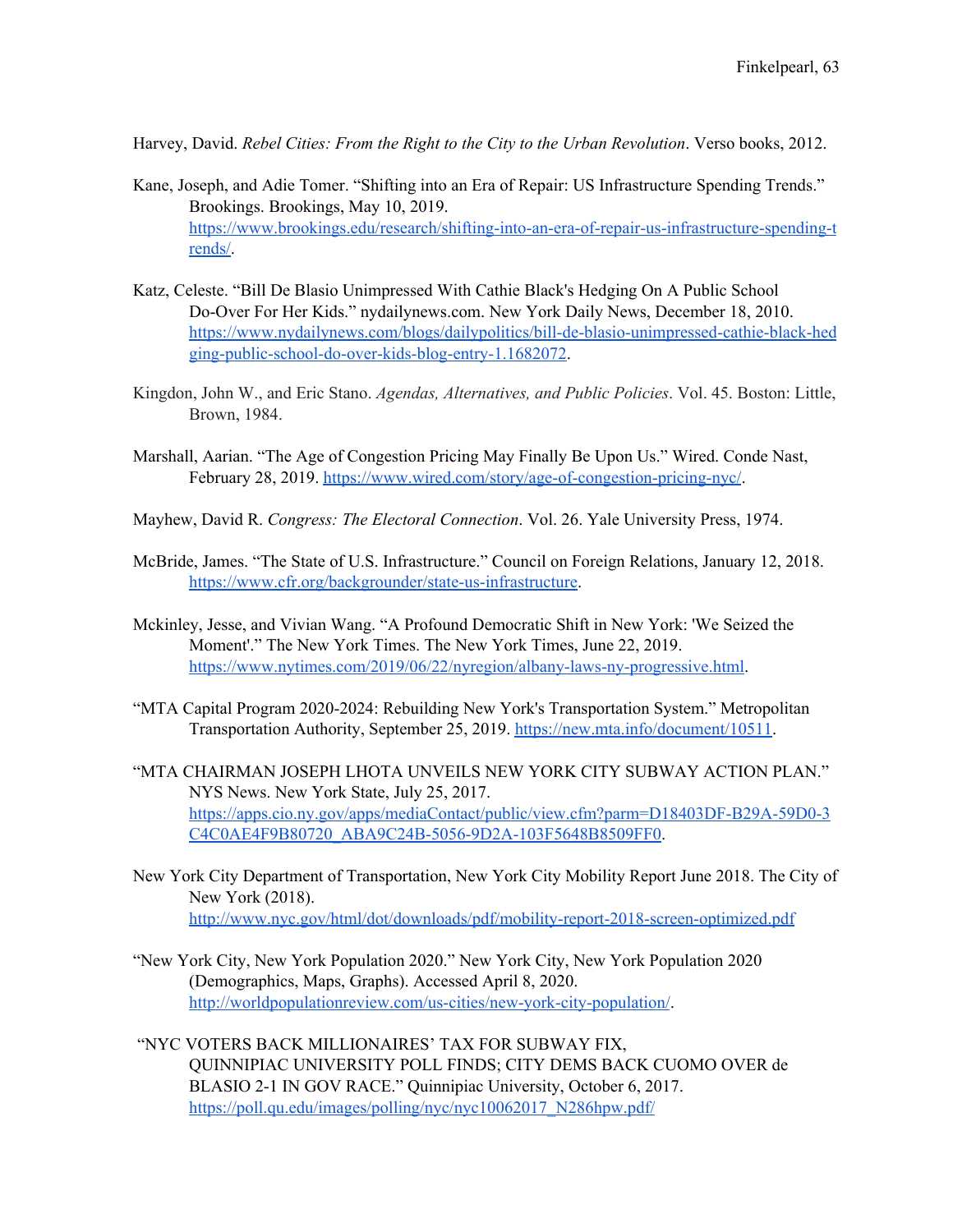- Newman, Andy. "Outside Manhattan, Many Oppose Congestion Plan." The New York Times. The New York Times, June 9, 2007. [https://www.nytimes.com/2007/06/09/nyregion/09congestion.html.](https://www.nytimes.com/2007/06/09/nyregion/09congestion.html)
- Nir, Sarah Maslin. "A Hot Mess for F-Train Subway Riders Trapped in Cars." The New York Times. The New York Times, June 6, 2017. [https://www.nytimes.com/2017/06/06/nyregion/f-train-subway-no-power-panic.html?module=](https://www.nytimes.com/2017/06/06/nyregion/f-train-subway-no-power-panic.html?module=inline) [inline](https://www.nytimes.com/2017/06/06/nyregion/f-train-subway-no-power-panic.html?module=inline).
- Office of Michael R. Bloomberg, PlaNYC: A Greener Greater New York. The City of New York (2006). [http://www.nyc.gov/html/planyc/downloads/pdf/publications/full\\_report\\_2007.pdf](http://www.nyc.gov/html/planyc/downloads/pdf/publications/full_report_2007.pdf)
- Poole, Keith T., and Howard Rosenthal. "Are legislators ideologues or the agents of constituents?." European Economic Review 40, no. 3-5 (1996): 707-717.
- "QUINNIPIAC UNIVERSITY POLL FINDS; CITY DEMS BACK CUOMO OVER de BLASIO 2-1 IN GOV RACE." Quinnipiac University, October 6, 2017.
- Quinnipiac University. "QU Poll Release Detail." QU Poll, April 2, 2019. <https://poll.qu.edu/new-york-city/release-detail?ReleaseID=2612>.
- Rosenberg, Zoe. "De Blasio's Proposed Millionaires Tax Backed by More than Half of City Council." Curbed NY. Curbed NY, October 26, 2017. [https://ny.curbed.com/2017/10/26/16552712/millionaires-tax-bill-de-blasio-fair-fix.](https://ny.curbed.com/2017/10/26/16552712/millionaires-tax-bill-de-blasio-fair-fix)
- Rosenthal, Brian, Emma G. Fitzsimmons, and Michael LaForgia. "How Politics and Bad Decisions Starved New York's Subways." The New York Times. The New York Times, November 18, 2017. [https://www.nytimes.com/2017/11/18/nyregion/new-york-subway-system-failure-delays.html.](https://www.nytimes.com/2017/11/18/nyregion/new-york-subway-system-failure-delays.html)
- Santora, Marc, and Emma G. Fitzsimmons. "Subway Derailment in Manhattan Injures Dozens." The New York Times. The New York Times, June 27, 2017. [https://www.nytimes.com/2017/06/27/nyregion/subway-train-derails-in-manhattan.html?modu](https://www.nytimes.com/2017/06/27/nyregion/subway-train-derails-in-manhattan.html?module=inline) [le=inline](https://www.nytimes.com/2017/06/27/nyregion/subway-train-derails-in-manhattan.html?module=inline).
- Santora, Marc. "Cuomo Calls Manhattan Traffic Plan an Idea 'Whose Time Has Come'." The New York Times. The New York Times, August 13, 2017. [https://www.nytimes.com/2017/08/13/nyregion/cuomo-rethinks-opposition-to-tolls-to-ease-ma](https://www.nytimes.com/2017/08/13/nyregion/cuomo-rethinks-opposition-to-tolls-to-ease-manhattan-traffic.html) [nhattan-traffic.html](https://www.nytimes.com/2017/08/13/nyregion/cuomo-rethinks-opposition-to-tolls-to-ease-manhattan-traffic.html).
- Santora, Marc. "Subway Ridership Falls as M.T.A. Scrambles to Improve Service." The New York Times. The New York Times, November 15, 2017. [https://www.nytimes.com/2017/11/15/nyregion/subway-ridership-falls-as-mta-scrambles-to-i](https://www.nytimes.com/2017/11/15/nyregion/subway-ridership-falls-as-mta-scrambles-to-improve-service.html) [mprove-service.html.](https://www.nytimes.com/2017/11/15/nyregion/subway-ridership-falls-as-mta-scrambles-to-improve-service.html)
- Schaller, Bruce. "New York City's congestion pricing experience and implications for road pricing acceptance in the United States." Transport Policy 17, no. 4 (2010): 266-273.